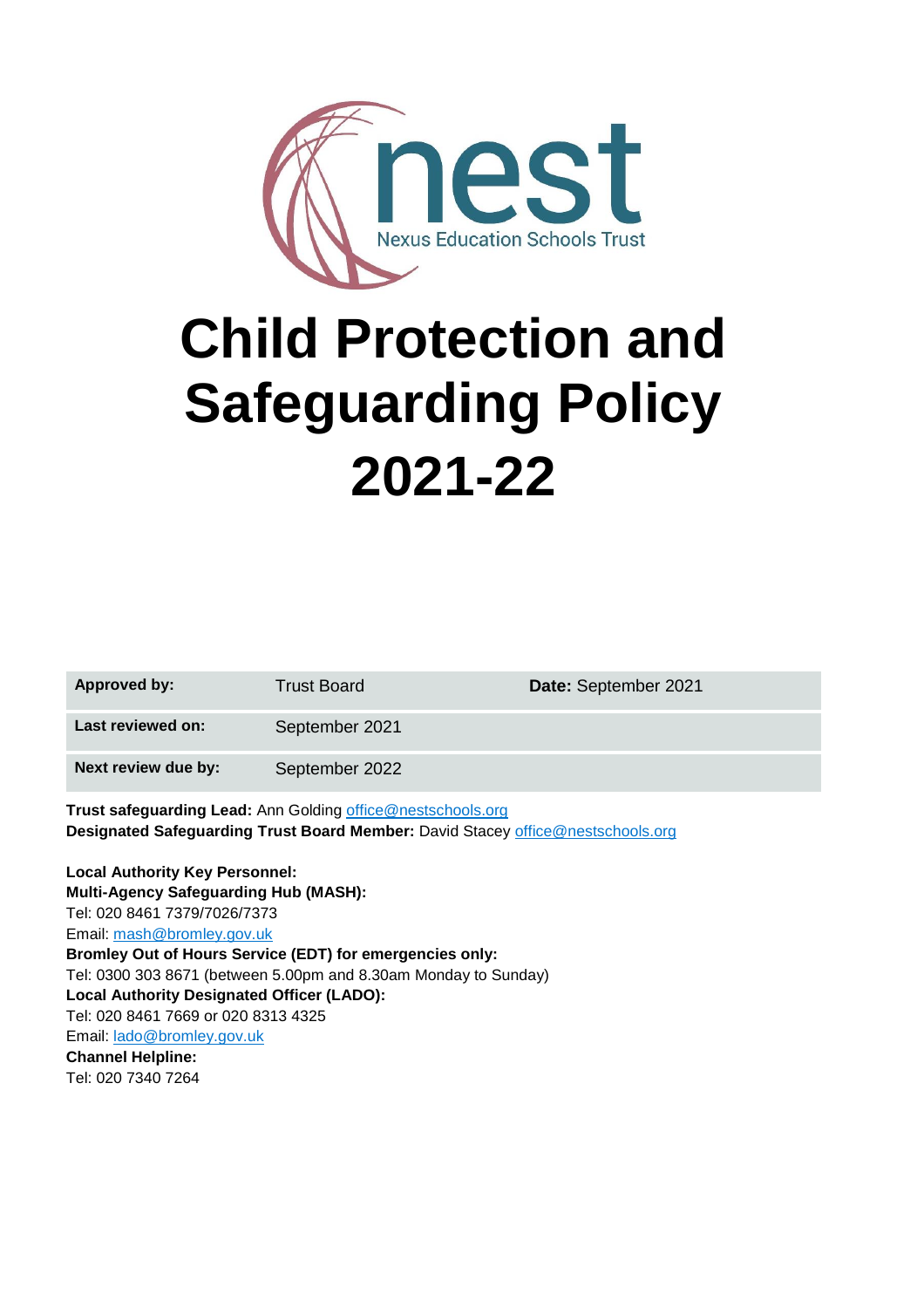# **Contents**

| Appendix 8: Guidance on Action to be Taken on Noticing Unusual Marks on Children  38 |  |
|--------------------------------------------------------------------------------------|--|
|                                                                                      |  |
|                                                                                      |  |
|                                                                                      |  |
|                                                                                      |  |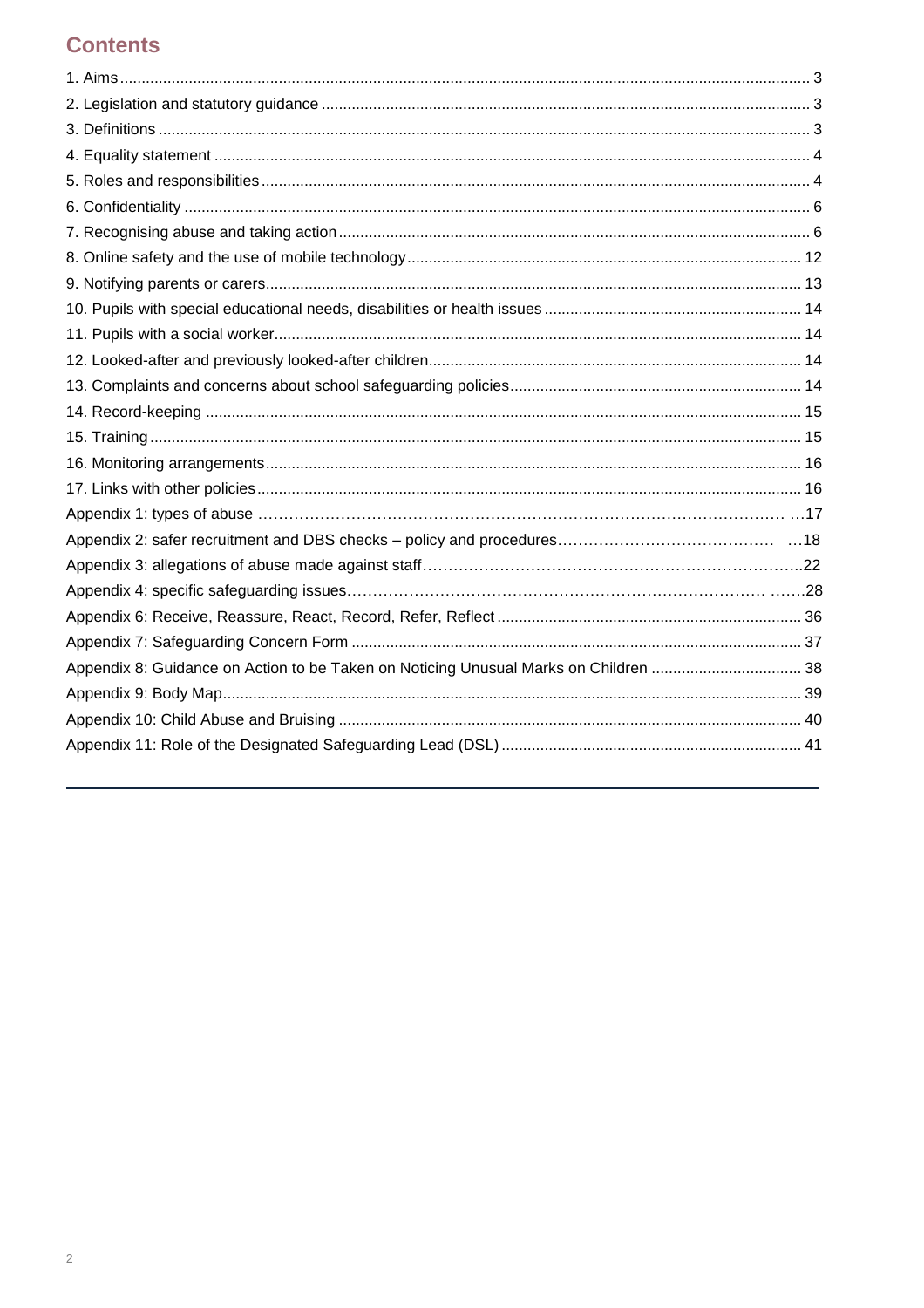# <span id="page-2-0"></span>**1. Aims**

The school aims to ensure that:

- Appropriate action is taken in a timely manner to safeguard and promote children's welfare
- All staff are aware of their statutory responsibilities with respect to safeguarding
- Staff are properly training in recognising and reporting safeguarding issues

# <span id="page-2-1"></span>**2. Legislation and statutory guidance**

This policy is based on the Department for Education's statutory guidance [Keeping Children Safe in Education](https://www.gov.uk/government/publications/keeping-children-safe-in-education--2)  [\(2021\)](https://www.gov.uk/government/publications/keeping-children-safe-in-education--2) and [Working Together to Safeguard Children \(2018\),](https://www.gov.uk/government/publications/working-together-to-safeguard-children--2) and the [Governance Handbook.](https://www.gov.uk/government/publications/governance-handbook) We comply with this guidance and the arrangements agreed and published by our 3 local safeguarding partners.

This policy is also based on the following legislation:

- > Part 3 of the schedule to the [Education \(Independent School Standards\) Regulations 2014,](http://www.legislation.gov.uk/uksi/2014/3283/schedule/part/3/made) which places a duty on academies and independent schools to safeguard and promote the welfare of pupils at the school
- [The Children Act 1989](http://www.legislation.gov.uk/ukpga/1989/41) (and [2004 amendment\)](http://www.legislation.gov.uk/ukpga/2004/31/contents), which provides a framework for the care and protection of children
- Section 5B(11) of the Female Genital Mutilation Act 2003, as inserted by section 74 of the [Serious Crime Act](http://www.legislation.gov.uk/ukpga/2015/9/part/5/crossheading/female-genital-mutilation)  [2015,](http://www.legislation.gov.uk/ukpga/2015/9/part/5/crossheading/female-genital-mutilation) which places a statutory duty on teachers to report to the police where they discover that female genital mutilation (FGM) appears to have been carried out on a girl under 18
- [Statutory guidance on FGM,](https://www.gov.uk/government/publications/multi-agency-statutory-guidance-on-female-genital-mutilation) which sets out responsibilities with regards to safeguarding and supporting girls affected by FGM
- [The Rehabilitation of Offenders Act 1974,](http://www.legislation.gov.uk/ukpga/1974/53) which outlines when people with criminal convictions can work with children
- Schedule 4 of the [Safeguarding Vulnerable Groups Act 2006,](http://www.legislation.gov.uk/ukpga/2006/47/schedule/4) which defines what 'regulated activity' is in relation to children
- > [Statutory guidance on the Prevent duty,](https://www.gov.uk/government/publications/prevent-duty-guidance) which explains schools' duties under the Counter-Terrorism and Security Act 2015 with respect to protecting people from the risk of radicalisation and extremism
- The [Childcare \(Disqualification\) and Childcare \(Early Years Provision Free of Charge\) \(Extended](http://www.legislation.gov.uk/uksi/2018/794/contents/made)  [Entitlement\) \(Amendment\) Regulations 2018](http://www.legislation.gov.uk/uksi/2018/794/contents/made) (referred to in this policy as the "2018 Childcare Disqualification Regulations") and [Childcare Act 2006,](http://www.legislation.gov.uk/ukpga/2006/21/contents) which set out who is disqualified from working with children
- This policy also meets requirements relating to safeguarding and welfare in the statutory framework for the [Early Years Foundation Stage](https://www.gov.uk/government/publications/early-years-foundation-stage-framework--2)

This policy also complies with our funding agreement and articles of association and links with the locally agreed procedures that are in place with the 3 safeguarding partners.

# <span id="page-2-2"></span>**3. Definitions**

#### **Safeguarding and promoting the welfare of children** means:

- > Protecting children from maltreatment
- Preventing impairment of children's mental and physical health or development
- Ensuring that children grow up in circumstances consistent with the provision of safe and effective care
- Taking action to enable all children to have the best outcomes

**Child protection** is part of this definition and refers to activities undertaken to prevent children suffering, or being likely to suffer, significant harm.

**Abuse** is a form of maltreatment of a child and may involve inflicting harm or failing to act to prevent harm. Appendix 1 explains the different types of abuse.

**Neglect** is a form of abuse and is the persistent failure to meet a child's basic physical and/or psychological needs, likely to result in the serious impairment of the child's health or development. Appendix 1 defines neglect in more detail.

**Sharing of nudes and semi-nudes** (also known as sexting or youth produced sexual imagery) is where children share nude or semi-nude images, videos or live streams.

**Children** includes everyone under the age of 18.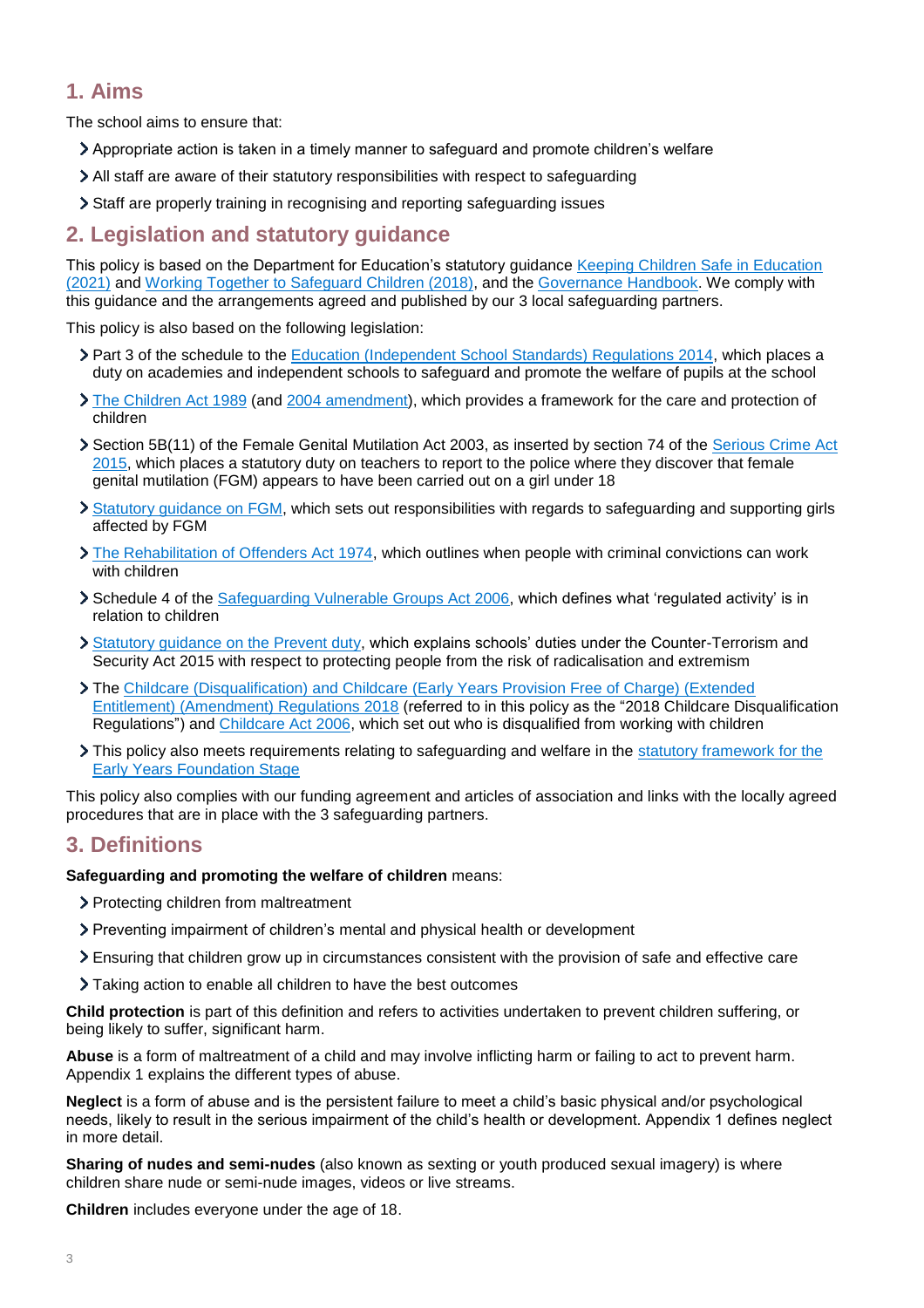The following 3 **safeguarding partners** are identified in Keeping Children Safe in Education (and defined in the Children Act 2004, as amended by chapter 2 of the Children and Social Work Act 2017). They will make arrangements to work together to safeguard and promote the welfare of local children, including identifying and responding to their needs:

- > The local authority (LA)
- A clinical commissioning group for an area within the LA
- The chief officer of police for a police area in the LA area

# <span id="page-3-0"></span>**4. Equality statement**

Some children have an increased risk of abuse, and additional barriers can exist for some children with respect to recognising or disclosing it. We are committed to anti-discriminatory practice and recognise children's diverse circumstances. We ensure that all children have the same protection, regardless of any barriers they may face.

We give special consideration to children who:

- Have special educational needs (SEN) or disabilities or health conditions (see section 10)
- > Are young carers
- May experience discrimination due to their race, ethnicity, religion, gender identification or sexuality
- > Have English as an additional language
- Are known to be living in difficult situations for example, temporary accommodation or where there are issues such as substance abuse or domestic violence
- Are at risk of FGM, sexual exploitation, forced marriage, or radicalisation
- > Are asylum seekers
- Are at risk due to either their own or a family member's mental health needs
- Are looked after or previously looked after (see section 12)
- > Are missing from education
- Whose parent/carer has expressed an intention to remove them from school to be home educated

# <span id="page-3-1"></span>**5. Roles and responsibilities**

Safeguarding and child protection is **everyone's** responsibility. This policy applies to all staff, volunteers and Local Committee members in or schools and is consistent with the procedures of the 3 safeguarding partners. Our policy and procedures also apply to extended school and off-site activities.

#### **5.1 All staff**

Staff who work directly with children are expected to read and show understanding of at least part 1 of Keeping Children Safe in Education (KCSIE) 2021.

Staff who **do not** work directly with children will read and show understanding of part 1 of KCSIE 2021 or annex A of KCSIE 2021.

Staff who work directly with children are also expected to read and show understanding of annex B of KCSIE 2021 (about specific safeguarding issues)

All staff will sign a declaration at the beginning of each academic year to say that they have reviewed and understood the guidance.

All staff will be aware of:

- Our systems which support safeguarding, including this Child Protection and Safeguarding Policy, the Staff Code of Conduct, the role and identity of the Designated Safeguarding Lead (DSL) and [deputy/deputies], the Behaviour Policy, the Online Safety Policy and the safeguarding response to children who go missing from education
- The early help process (sometimes known as the common assessment framework) and their role in it, including identifying emerging problems, liaising with the DSL, and sharing information with other professionals to support early identification and assessment
- The process for making referrals to local authority children's social care and for statutory assessments that may follow a referral, including the role they might be expected to play
- What to do if they identify a safeguarding issue or a child tells them they are being abused or neglected, including specific issues such as FGM, and how to maintain an appropriate level of confidentiality while liaising with relevant professionals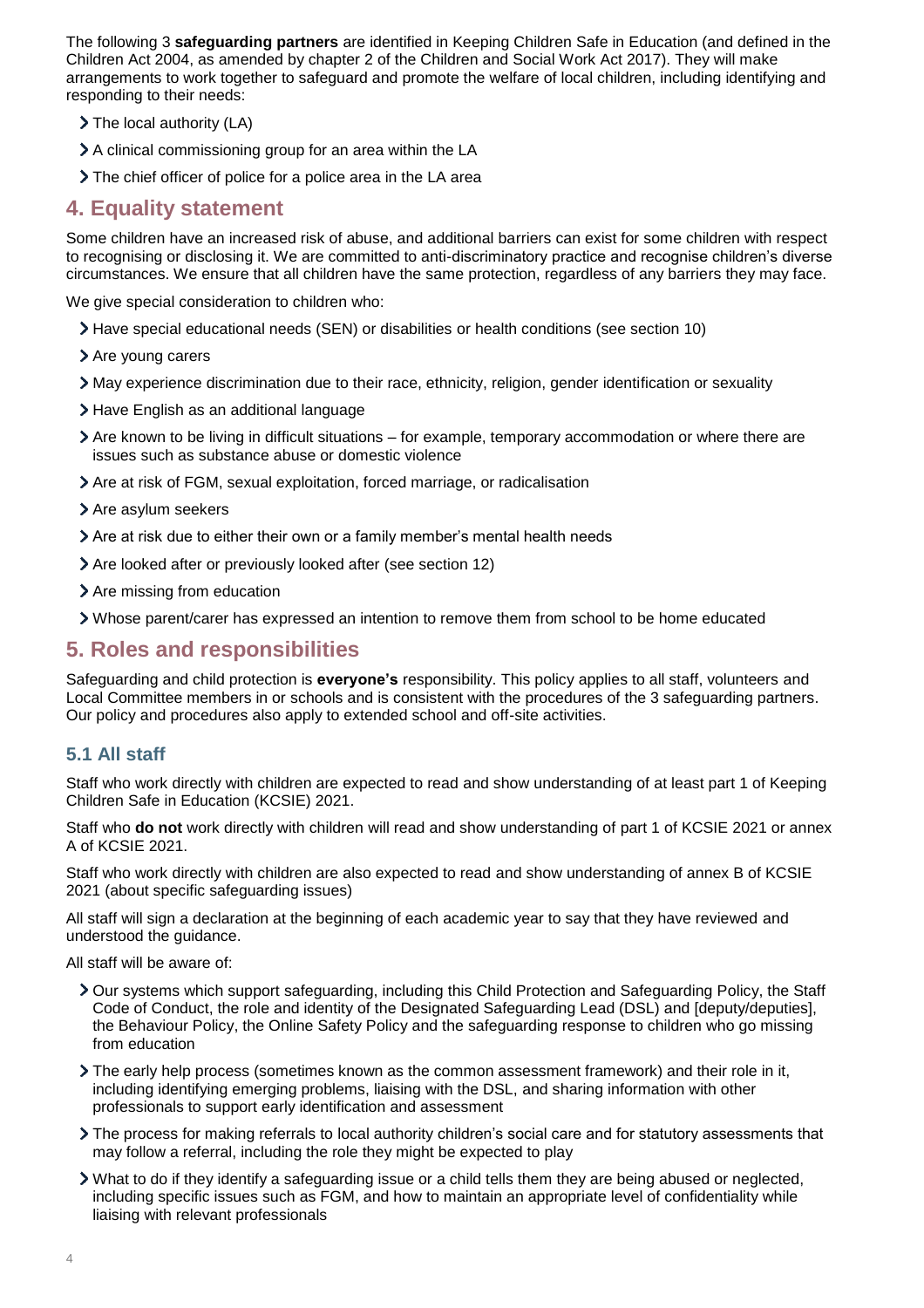- The signs of different types of abuse and neglect, as well as specific safeguarding issues, such as peer-onpeer abuse, child sexual exploitation (CSE), child criminal exploitation (CCE), indicators of being at risk from or involved with serious violent crime, FGM and radicalisation
- The importance of reassuring victims that they are being taken seriously and that they will be supported and kept safe

Section 15 and appendix 4 of this policy outline in more detail how staff are supported to do this.

# **5.2 The Designated Safeguarding Lead (DSL)**

The DSL is a member of the Senior Leadership Team in each school. The DSL takes lead responsibility for child protection and wider safeguarding in the school.

During term time, the DSL or their deputy will be available during school hours for staff to discuss any safeguarding concerns.

When the DSL is absent, the deputy/deputies will act as cover.

If the DSL and deputy/deputies of a NEST school are not available, contact should be made vis the NEST Central Office. [Office@nestschools.org](mailto:Office@nestschools.org)

The DSL will be given the time, funding, training, resources and support to:

- Provide advice and support to other staff on child welfare and child protection matters
- Take part in strategy discussions and inter-agency meetings and/or support other staff to do so
- Contribute to the assessment of children
- Refer suspected cases, as appropriate, to the relevant body (local authority children's social care, Channel programme, Disclosure and Barring Service, and/or police), and support staff who make such referrals directly

The DSL will also keep the Headteacher informed of any issues and liaise with local authority case managers and designated officers for child protection concerns as appropriate.

The full responsibilities of the DSL and deputy/deputies are set out in their job description. See appendix 8

## **5.3 The Local Committee**

The Local Committee will:

- Facilitate a whole-school approach to safeguarding, ensuring that safeguarding and child protection are at the forefront and underpin all relevant aspects of process and policy development
- Evaluate this policy, which is agreed by the Trust Board, at each review, ensuring it complies with the law, and hold the headteacher to account for its implementation
- Appoint a Local Committee Safeguarding lead to monitor the effectiveness of this policy in conjunction with the Local Committee. This is always a different person from the DSL

The Chair of the Local Committee will act as the 'case manager' in the event that an allegation of abuse is made against the Headteacher, where appropriate (see appendix 3).

All Local Committee Member will read Keeping Children Safe in Education 2021, part one, part two and annex B.

Section 15 of this policy has information on how Local Committee Members are supported to fulfil their role.

#### **5.4 The Headteacher**

The Headteacher is responsible for the implementation of this policy, including:

- Ensuring that staff (including temporary staff) and volunteers:
	- $\circ$  Are informed of our systems which support safeguarding, including this policy, as part of their induction
	- $\circ$  Understand and follow the procedures included in this policy, particularly those concerning referrals of cases of suspected abuse and neglect
- Communicating this policy to parents/carers when their child joins the school and via the school website
- Ensuring that the DSL has appropriate time, funding, training and resources, and that there is always adequate cover if the DSL is absent
- Ensuring that all staff undertake appropriate safeguarding and child protection training, and updating the content of the training regularly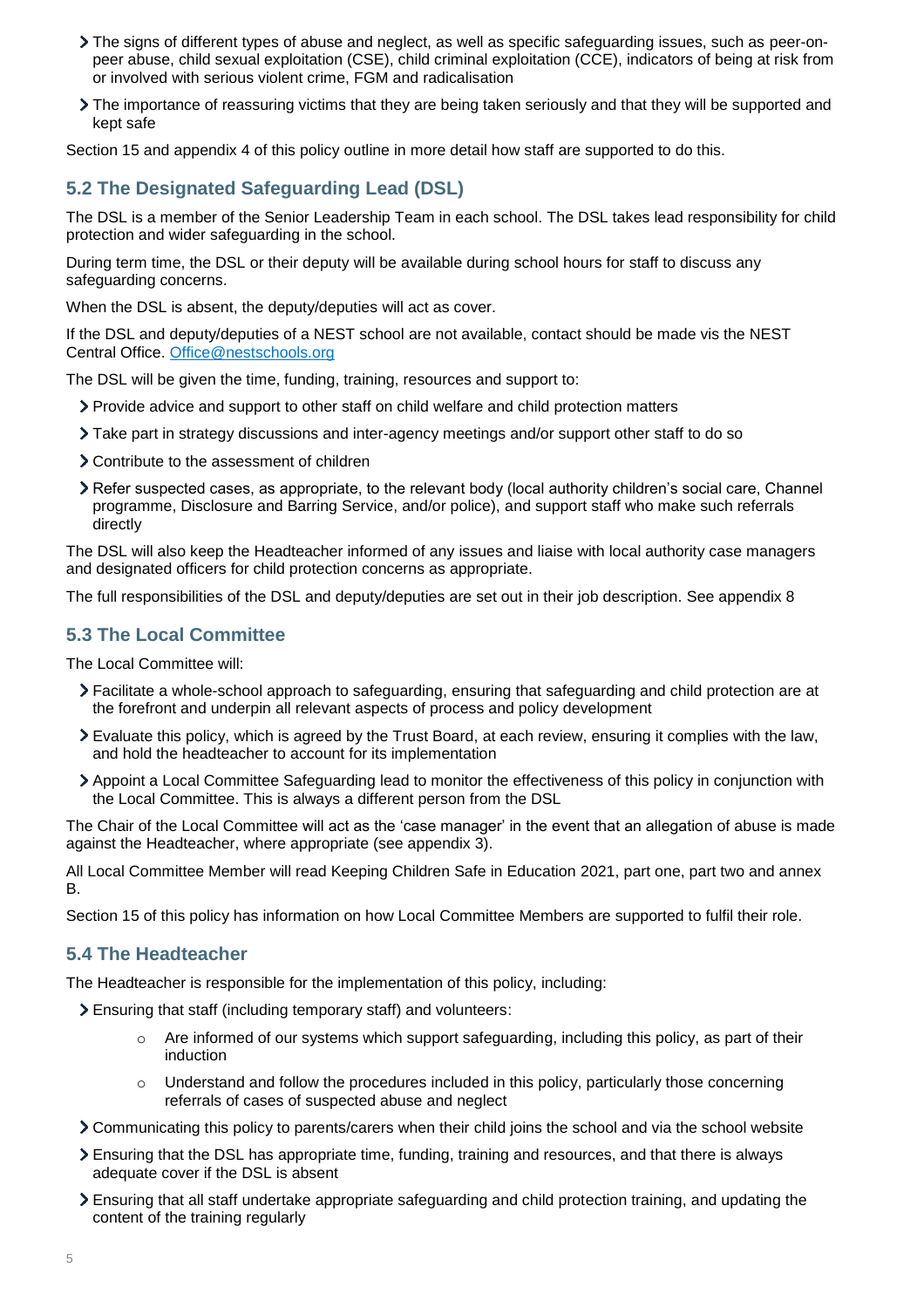- Acting as the 'case manager' in the event of an allegation of abuse made against another member of staff or volunteer, where appropriate (see appendix 3)
- Ensuring the relevant staffing ratios are met, where applicable
- Making sure each child in the Early Years Foundation Stage is assigned a key person

# <span id="page-5-0"></span>**6. Confidentiality**

All staff understand that child protection issues warrant a high level of confidentiality, not only our of respect for the pupil and staff involved but also to ensure that information being released into the public domain does not compromise evidence.

Staff should only discuss concerns with the DSL, Headteacher or Chair of Local Committee. That person will then decide who else needs to have the information and they will disseminate it on a 'need-to-know' basis working with the 3 safeguarding partners and other agencies as required.

However, any member of staff can contact children's social care if they are concerned about a child. Referral can also be done through the NSPCC website and staff have a duty to refer if they are concerned the school is not taking appropriate action.

All staff must be aware that they cannot promise a child to keep secrets.

Across the Trust we ensure our staff understand:

- Timely information sharing is essential to effective safeguarding
- Fears about sharing information must not be allowed to stand in the way of the need to promote the welfare, and protect the safety, of children
- The Data Protection Act (DPA) 2018 and UK GDPR do not prevent, or limit, the sharing of information for the purposes of keeping children safe
- If staff need to share 'special category personal data', the DPA 2018 contains 'safeguarding of children and individuals at risk' as a processing condition that allows practitioners to share information without consent if it is not possible to gain consent, it cannot be reasonably expected that a practitioner gains consent, or if to gain consent would place a child at risk
- Staff should never promise a child that they will not tell anyone about a report of abuse, as this may not be in the child's best interests
- The government's [information sharing advice for safeguarding practitioners](https://www.gov.uk/government/publications/safeguarding-practitioners-information-sharing-advice) includes 7 'golden rules' for sharing information, and will support staff who have to make decisions about sharing information
- If staff are in any doubt about sharing information, they should speak to the Designated Safeguarding Lead (or deputy)

Confidentiality is also addressed in this policy with respect to record-keeping in section 14, and allegations of abuse against staff in appendix 3

# <span id="page-5-1"></span>**7. Recognising abuse and taking action**

Staff, volunteers and Local Committee Members must follow the procedures set out below in the event of a safeguarding issue.

Please note – in this and subsequent sections, take any references to the DSL to mean "the DSL (or deputy DSL)".

#### **7.1 If a child is suffering or likely to suffer harm, or in immediate danger**

Make a referral to children's social care and/or the police **immediately** if you believe a child is suffering or likely to suffer from harm, or is in immediate danger. **Anyone can make a referral.**

Tell the DSL (see section 5.2) as soon as possible if you make a referral directly.

<https://www.gov.uk/report-child-abuse-to-local-council>

#### **7.2 If a child makes a disclosure to you**

If a child discloses a safeguarding issue to you, you should:

- Listen to and believe them. Allow them time to talk freely and do not ask leading questions
- Stay calm and do not show that you are shocked or upset
- Tell the child they have done the right thing in telling you. Do not tell them they should have told you sooner
- Explain what will happen next and that you will have to pass this information on. Do not promise to keep it a secret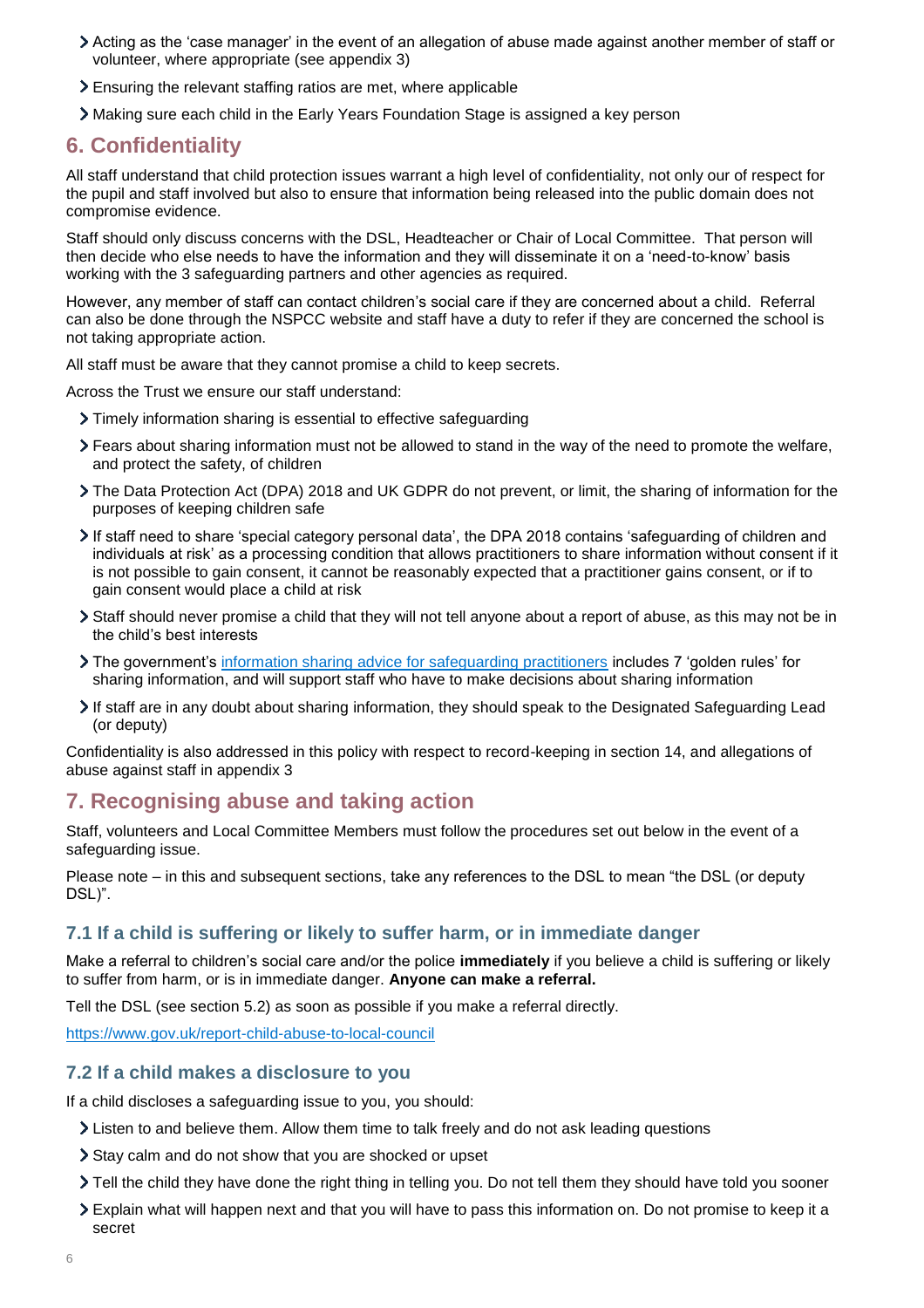- Write up your conversation as soon as possible in the child's own words. Stick to the facts, and do not put your own judgement on it
- Sign and date the write-up and pass it on to the DSL. Alternatively, if appropriate, make a referral to children's social care and/or the police directly (see 7.1), and tell the DSL as soon as possible that you have done so. Aside from these people, do not disclose the information to anyone else unless told to do so by a relevant authority involved in the safeguarding process

# **7.3 If you discover that FGM has taken place or a pupil is at risk of FGM**

Keeping Children Safe in Education explains that FGM comprises "all procedures involving partial or total removal of the external female genitalia, or other injury to the female genital organs".

FGM is illegal in the UK and a form of child abuse with long-lasting, harmful consequences. It is also known as 'female genital cutting', 'circumcision' or 'initiation'.

Possible indicators that a pupil has already been subjected to FGM, and factors that suggest a pupil may be at risk, are set out in appendix 4 of this policy.

**Any teacher** who either:

- Is informed by a girl under 18 that an act of FGM has been carried out on her; or
- Observes physical signs which appear to show that an act of FGM has been carried out on a girl under 18 and they have no reason to believe that the act was necessary for the girl's physical or mental health or for purposes connected with labour or birth

Must immediately report this to the police, personally. This is a mandatory statutory duty, and teachers will face disciplinary sanctions for failing to meet it.

Unless they have been specifically told not to disclose, they should also discuss the case with the DSL and involve children's social care as appropriate.

**Any other member of staff** who discovers that an act of FGM appears to have been carried out on a **pupil under 18** must speak to the DSL and follow our local safeguarding procedures.

The duty for teachers mentioned above does not apply in cases where a pupil is *at risk* of FGM or FGM is suspected but is not known to have been carried out. Staff should not examine pupils.

**Any member of staff** who suspects a pupil is *at risk* of FGM or suspects that FGM has been carried out must speak to the DSL and follow local safeguarding procedures.

[https://media.inzu.net/f0e9b37b8c44e338f64ae38c6d41e267/mysite/articles/609/FGM\\_Protocol\\_2019\\_FINAL\\_D](https://media.inzu.net/f0e9b37b8c44e338f64ae38c6d41e267/mysite/articles/609/FGM_Protocol_2019_FINAL_Dec2019.pdf) [ec2019.pdf](https://media.inzu.net/f0e9b37b8c44e338f64ae38c6d41e267/mysite/articles/609/FGM_Protocol_2019_FINAL_Dec2019.pdf)

## **7.4 If you have concerns about a child (as opposed to believing a child is suffering or likely to suffer from harm, or is in immediate danger)**

Figure 1 below, before section 7.7, illustrates the procedure to follow if you have any concerns about a child's welfare.

Where possible, speak to the DSL first to agree a course of action.

If in exceptional circumstances the DSL is not available, this should not delay appropriate action being taken. Speak to a member of the Senior Leadership Team and/or take advice from local authority children's social care. You can also seek advice at any time from the NSPCC helpline on 0808 800 5000. Share details of any actions you take with the DSL as soon as practically possible.

Make a referral to local authority children's social care directly, if appropriate (see 'Referral' below). Share any action taken with the DSL as soon as possible.

#### **Early help**

If early help is appropriate, the DSL will generally lead on liaising with other agencies and setting up an interagency assessment as appropriate. Staff may be required to support other agencies and professionals in an early help assessment, in some cases acting as the lead practitioner.

The DSL will keep the case under constant review and the school will consider a referral to local authority children's social care if the situation does not seem to be improving. Timelines of interventions will be monitored and reviewed.

[https://www.bromley.gov.uk/info/200017/children\\_and\\_families/1161/what\\_is\\_early\\_help\\_for\\_families](https://www.bromley.gov.uk/info/200017/children_and_families/1161/what_is_early_help_for_families)

#### **Referral**

If it is appropriate to refer the case to local authority children's social care or the police, the DSL will make the referral or support you to do so.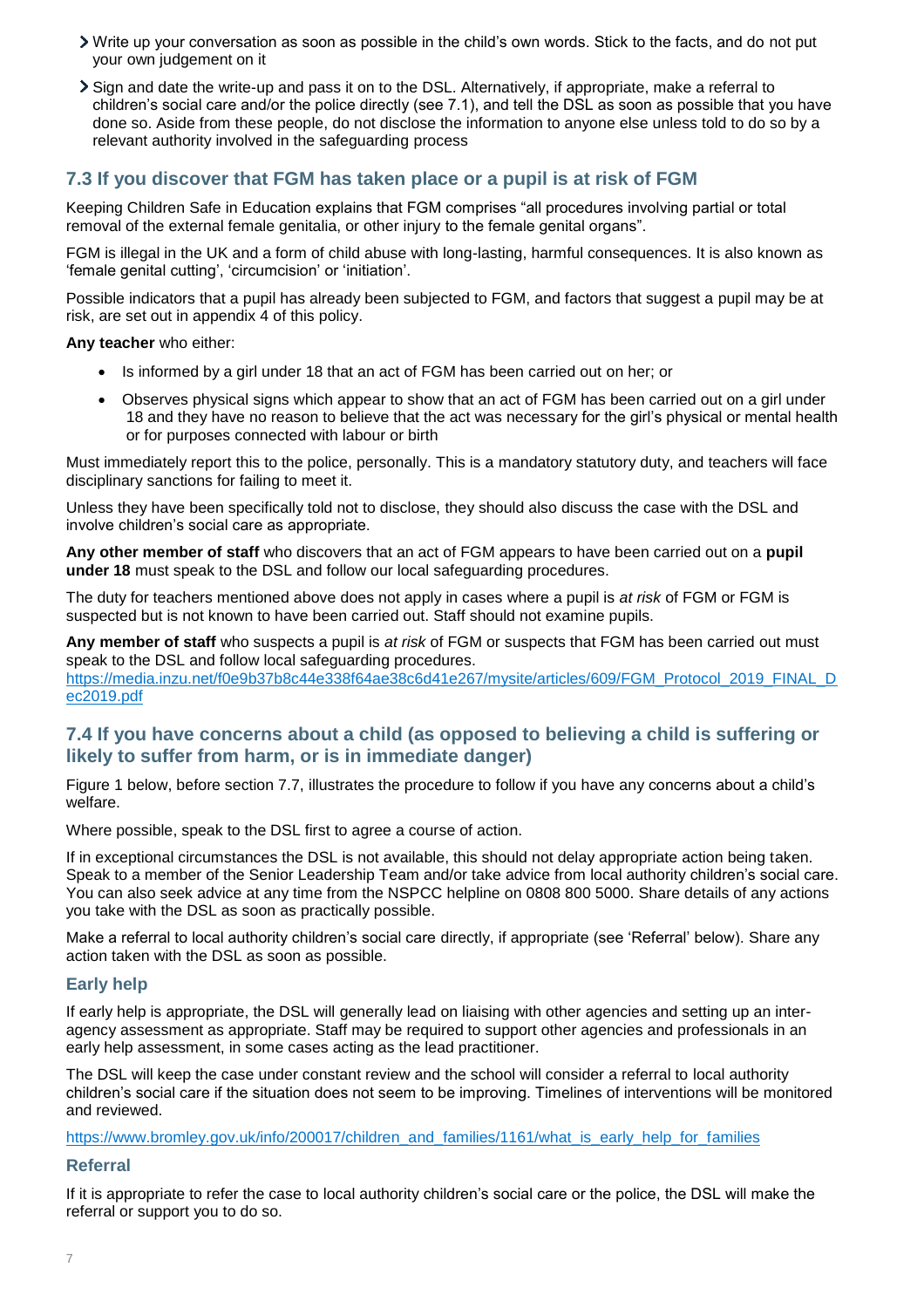If you make a referral directly (see section 7.1), you must tell the DSL as soon as possible.

The local authority will make a decision within 1 working day of a referral about what course of action to take and will let the person who made the referral know the outcome. The DSL or person who made the referral must follow up with the local authority if this information is not made available, and ensure outcomes are properly recorded.

If the child's situation does not seem to be improving after the referral, the DSL or person who made the referral must follow local escalation procedures to ensure their concerns have been addressed and that the child's situation improves.

## **7.5 If you have concerns about extremism**

If a child is not suffering or likely to suffer from harm, or in immediate danger, where possible speak to the DSL first to agree a course of action.

If in exceptional circumstances the DSL is not available, this should not delay appropriate action being taken. Speak to a member of the Senior Leadership Team and/or seek advice from local authority children's social care. Make a referral to local authority children's social care directly, if appropriate (see 'Referral' above). Inform the DSL or deputy as soon as practically possible after the referral.

Where there is a concern, the DSL will consider the level of risk and decide which agency to make a referral to. This could include [Channel,](https://www.gov.uk/government/publications/channel-guidance) the government's programme for identifying and supporting individuals at risk of being drawn into terrorism, or the local authority children's social care team.

The Department for Education also has a dedicated telephone helpline, 020 7340 7264, which school staff and Local Committee Members can call to raise concerns about extremism with respect to a pupil. You can also email [counter.extremism@education.gov.uk.](mailto:counter.extremism@education.gov.uk) Note that this is not for use in emergency situations.

In an emergency, call 999 or the confidential anti-terrorist hotline on 0800 789 321 if you:

- > Think someone is in immediate danger
- Think someone may be planning to travel to join an extremist group
- > See or hear something that may be terrorist-related

#### **7.6 If you have a mental health concern**

Mental health problems can, in some cases, be an indicator that a child has suffered or is at risk of suffering abuse, neglect or exploitation.

Staff will be alert to behavioural signs that suggest a child may be experiencing a mental health problem or be at risk of developing one.

If you have a mental health concern about a child that is also a safeguarding concern, take immediate action by following the steps in section 7.4.

If you have a mental health concern that is **not** also a safeguarding concern, speak to the DSL to agree a course of action.

Refer to the Department for Education guidance on [mental health and behaviour in schools](https://www.gov.uk/government/publications/mental-health-and-behaviour-in-schools--2) for more information.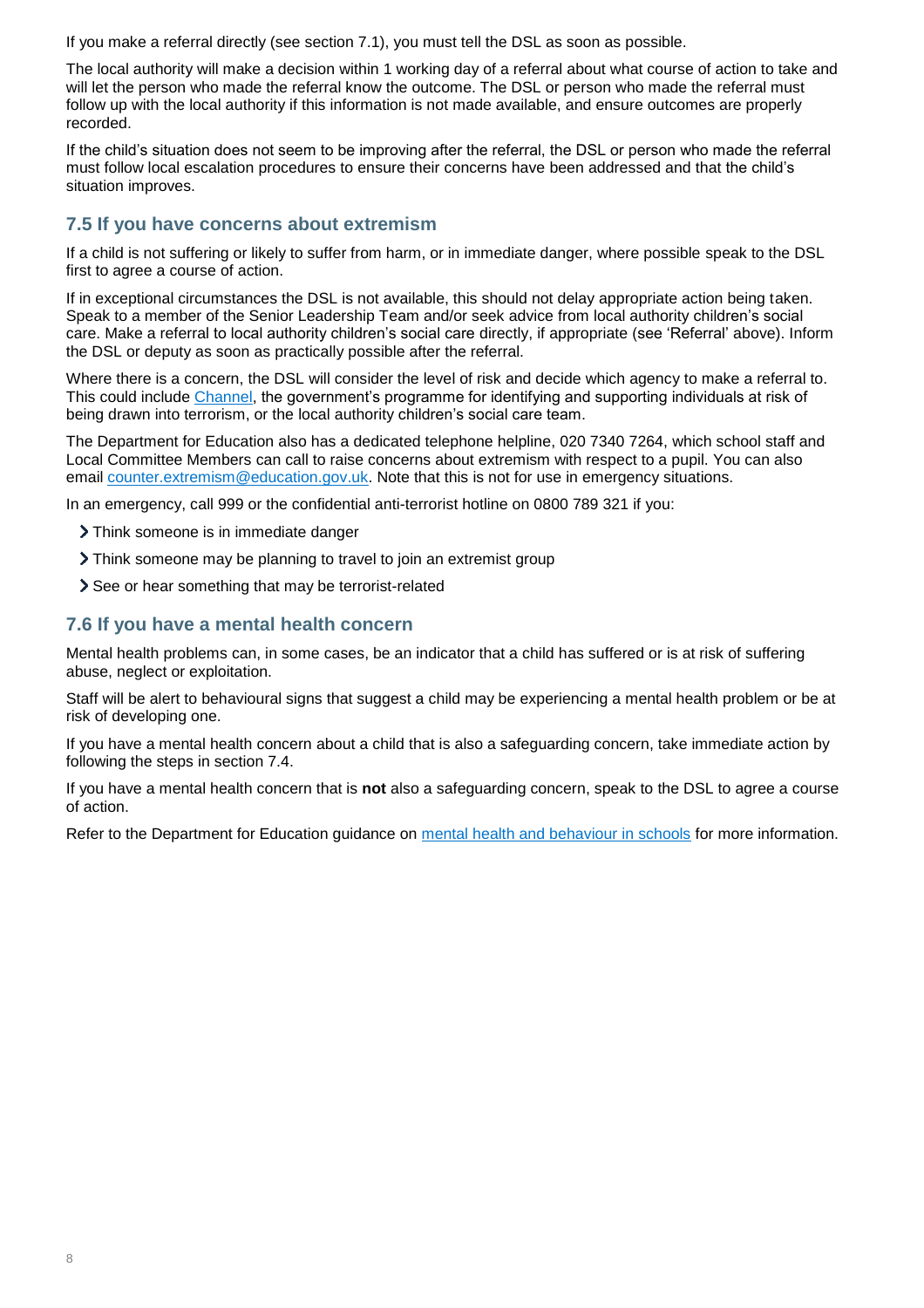#### **Figure 1: procedure if you have concerns about a child's welfare (as opposed to believing a child is suffering or likely to suffer from harm, or in immediate danger)**

(Note – if the DSL is unavailable, this should not delay action. See section 7.4 for what to do.)



# **7.7 Concerns about a staff member, supply teacher, volunteer or contractor**

If you have concerns about a member of staff (including a supply teacher, volunteer or contractor), or an allegation is made about a member of staff (including a supply teacher, volunteer or contractor) posing a risk of harm to children, speak to the Headteacher as soon as possible. If the concerns/allegations are about the Headteacher, speak to the Chair of the Local Committee.

The Headteacher/Chair of the Local Committee will then follow the procedures set out in appendix 3, if appropriate.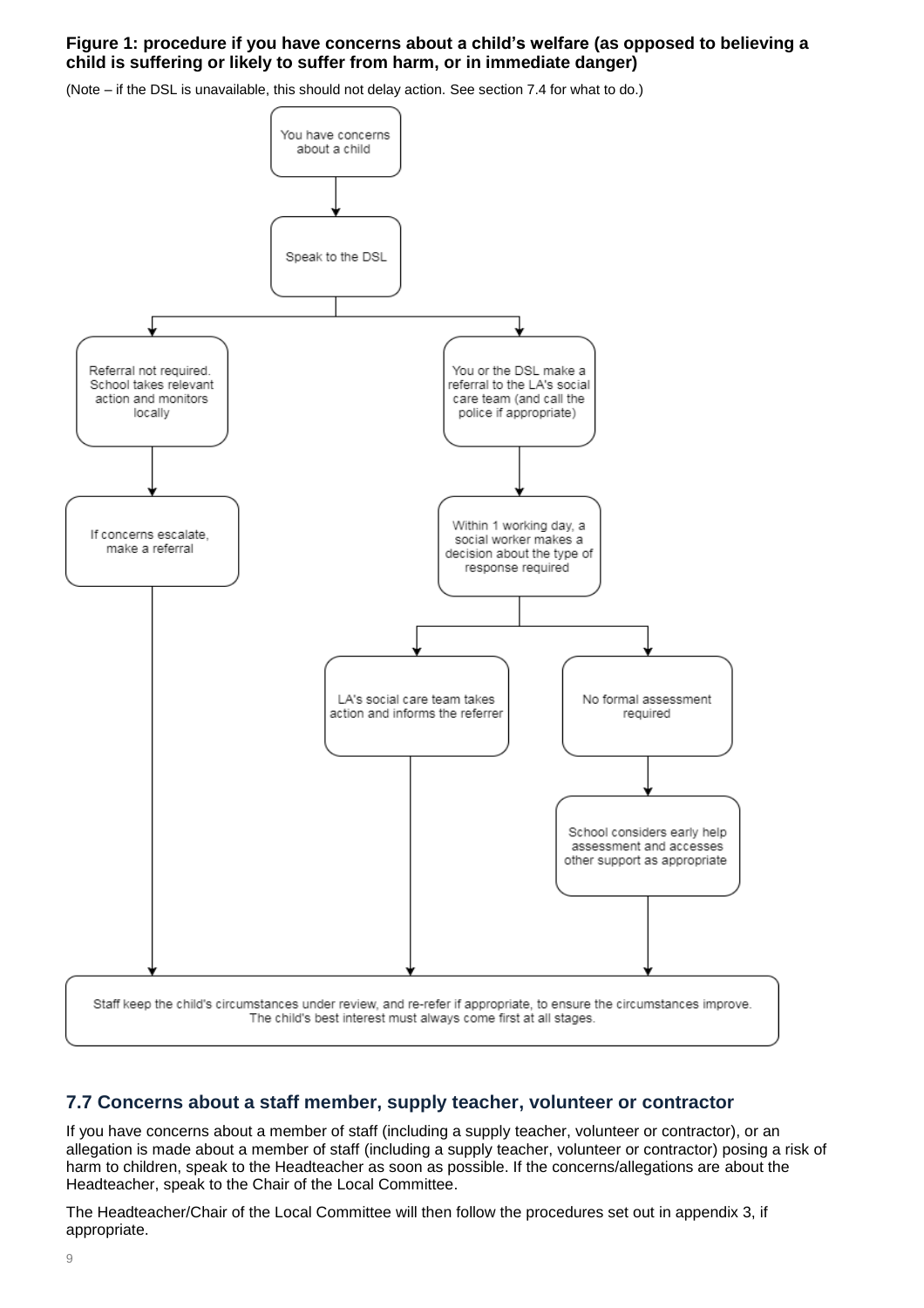Where you believe there is a conflict of interest in reporting a concern or allegation about a member of staff (including a supply teacher, volunteer or contractor) to the Headteacher, report it directly to the NEST Central Team, [Office@nestschools.org](mailto:Office@nestschools.org) or the Local Authority Designated Officer (LADO).

For early years providers, where appropriate, the school will inform Ofsted of the allegation and actions taken, within the necessary timescale (see appendix 3 for more detail).

# **7.8 Allegations of abuse made against other pupils**

We recognise that children are capable of abusing their peers. Abuse will never be tolerated or passed off as "banter", "just having a laugh" or "part of growing up", as this can lead to a culture of unacceptable behaviours and an unsafe environment for pupils.

We also recognise the gendered nature of peer-on-peer abuse. However, all peer-on-peer abuse is unacceptable and will be taken seriously.

Most cases of pupils hurting other pupils will be dealt with under our school's Behaviour Policy, but this Child Protection and Safeguarding Policy will apply to any allegations that raise safeguarding concerns. This might include where the alleged behaviour:

- $\ge$  Is serious, and potentially a criminal offence
- Could put pupils in the school at risk
- > Is violent
- Involves pupils being forced to use drugs or alcohol
- Involves sexual exploitation, sexual abuse or sexual harassment, such as indecent exposure, sexual assault, upskirting or sexually inappropriate pictures or videos (including the sharing of nudes and semi-nudes)

See appendix 4 for more information about peer-on-peer abuse.

#### **Procedures for dealing with allegations of peer-on-peer abuse**

If a pupil makes an allegation of abuse against another pupil:

- You must record the allegation and tell the DSL, but do not investigate it
- The DSL will contact the local authority children's social care team and follow its advice, as well as the police if the allegation involves a potential criminal offence
- The DSL will put a risk assessment and support plan into place for all children involved (including the victim(s), the child(ren) against whom the allegation has been made and any others affected) with a named person they can talk to if needed
- The DSL will contact the Children and Adolescent Mental Health Services (CAMHS), if appropriate

#### **Creating a supportive environment in school and minimising the risk of peer-on-peer abuse**

We recognise the importance of taking proactive action to minimise the risk of peer-on-peer abuse, and of creating a supportive environment where victims feel confident in reporting incidents.

To achieve this, we will:

- Challenge any form of derogatory or sexualised language or inappropriate behaviour between peers, including requesting or sending sexual images
- Be vigilant to issues that particularly affect different genders for example, sexualised or aggressive touching or grabbing towards female pupils, and initiation or hazing type violence with respect to boys
- Ensure our curriculum helps to educate pupils about appropriate behaviour and consent
- Ensure pupils are able to easily and confidently report abuse using our reporting systems (as described in section 7.10 below)
- Ensure staff reassure victims that they are being taken seriously
- Ensure staff are trained to understand:
	- o How to recognise the indicators and signs of peer-on-peer abuse, and know how to identify it and respond to reports
	- $\circ$  That even if there are no reports of peer-on-peer abuse in school, it does not mean it is not happening – staff should maintain an attitude of "it could happen here"
	- o That if they have any concerns about a child's welfare, they should act on them immediately rather than wait to be told, and that victims may not always make a direct report. For example:
		- Children can show signs or act in ways they hope adults will notice and react to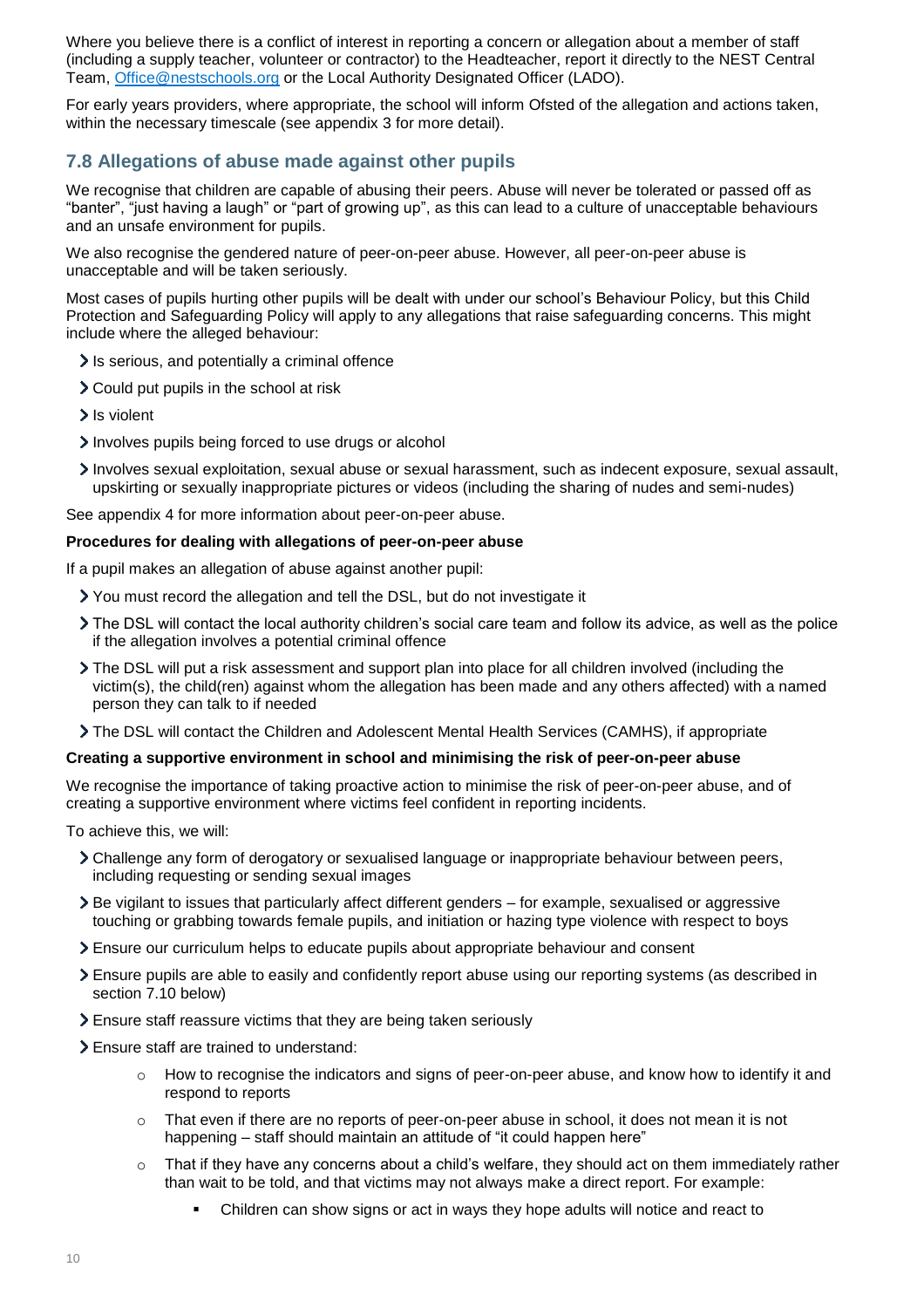- A friend may make a report
- A member of staff may overhear a conversation
- A child's behaviour might indicate that something is wrong
- o That certain children may face additional barriers to telling someone because of their vulnerability, disability, gender, ethnicity and/or sexual orientation
- $\circ$  That a pupil harming a peer could be a sign that the child is being abused themselves, and that this would fall under the scope of this policy
- $\circ$  The important role they have to play in preventing peer-on-peer abuse and responding where they believe a child may be at risk from it
- o That they should speak to the DSL if they have any concerns

## **7.9 Sharing of nudes and semi-nudes ('sexting')**

#### **What do we mean by sharing nudes and semi-nudes?**

In the latest advice for schools (UKCIS, 2020), this is defined as the sending or posting of nude or semi-nude images, videos or live streams online by young people under the age of 18. This could be via social media, gaming platforms, chat apps or forums. It could also involve sharing between devices via services like Apple's AirDrop which works offline. Alternative terms used by children and young people may include 'dick pics' or 'pics'.

The motivations for taking and sharing nude and semi-nude images, videos and live streams are not always sexually or criminally motivated.

This advice does not apply to adults sharing nudes or semi-nudes of under 18-year olds. This is a form of child sexual abuse and must be referred to the police as a matter of urgency.

#### **What to do if an incident comes to your attention**

Report it to your Designated Safeguarding Lead (DSL) or deputy DSL.

#### **Your responsibilities when responding to an incident**

**Never** view, copy, print, share, store or save the imagery yourself, or ask a child to share or download – **this is illegal**.

- If you have already viewed the imagery by accident (e.g. if a young person has showed it to you before you could ask them not to), report this to the DSL (or equivalent) and seek support.
- **Do not** delete the imagery or ask the young person to delete it.
- **Do not** ask the child/children or young person(s) who are involved in the incident to disclose information regarding the imagery. This is the responsibility of the DSL (or equivalent).
- **Do not** share information about the incident with other members of staff, the young person(s) it involves or their, or other, parents and/or carers.
- **Do not** say or do anything to blame or shame any young people involved.
- **Do** explain to them that you need to report it and reassure them that they will receive support and help from the DSL (or equivalent).

#### **For further information**

Download the full guidance, [Sharing nudes and semi-nudes: advice for education settings working with children](https://www.gov.uk/government/publications/sharing-nudes-and-semi-nudes-advice-for-education-settings-working-with-children-and-young-people)  [and young people](https://www.gov.uk/government/publications/sharing-nudes-and-semi-nudes-advice-for-education-settings-working-with-children-and-young-people) (UKCIS, 2020)

#### **Initial review meeting**

Following a report of an incident, the DSL will hold an initial review meeting with appropriate school staff – this may include the staff member who reported the incident and the safeguarding or leadership team that deals with safeguarding concerns. This meeting will consider the initial evidence and aim to determine:

- Whether there is an immediate risk to pupil(s)
- If a referral needs to be made to the police and/or children's social care
- If it is necessary to view the image(s) in order to safeguard the young person (in most cases, images or videos should not be viewed)
- What further information is required to decide on the best response
- Whether the image(s) has been shared widely and via what services and/or platforms (this may be unknown)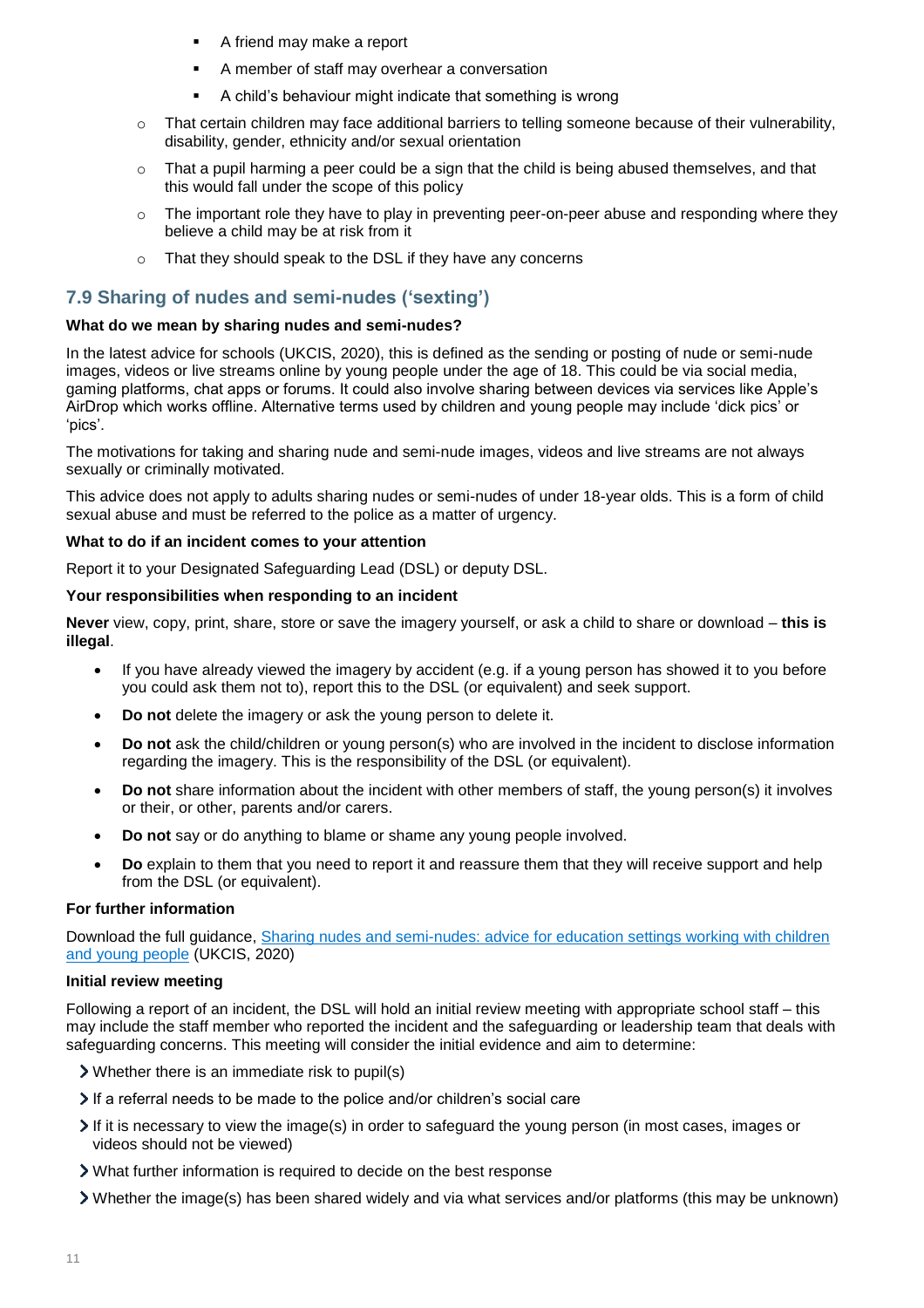- Whether immediate action should be taken to delete or remove images or videos from devices or online services
- Any relevant facts about the pupils involved which would influence risk assessment
- If there is a need to contact another school, setting or individual
- Whether to contact parents or carers of the pupils involved (in most cases parents/carers should be involved)

#### **The DSL will make an immediate referral to police and/or children's social care if:**

- > The incident involves an adult
- There is reason to believe that a young person has been coerced, blackmailed or groomed, or if there are concerns about their capacity to consent (for example owing to special educational needs)
- What the DSL knows about the images or videos suggests the content depicts sexual acts which are unusual for the young person's developmental stage, or are violent
- The imagery involves sexual acts and any pupil in the images or videos is under 13
- The DSL has reason to believe a pupil is at immediate risk of harm owing to the sharing of nudes and seminudes (for example, the young person is presenting as suicidal or self-harming)

If none of the above apply then the DSL, in consultation with the Headteacher and other members of staff as appropriate, may decide to respond to the incident without involving the police or children's social care. The decision will be made and recorded in line with the procedures set out in this policy.

#### **Further review by the DSL**

If at the initial review stage a decision has been made not to refer to police and/or children's social care, the DSL will conduct a further review to establish the facts and assess the risks.

They will hold interviews with the pupils involved (if appropriate).

If at any point in the process there is a concern that a pupil has been harmed or is at risk of harm, a referral will be made to children's social care and/or the police immediately.

#### **Informing parents/carers**

The DSL will inform parents/carers at an early stage and keep them involved in the process, unless there is a good reason to believe that involving them would put the pupil at risk of harm.

#### **Recording incidents**

All incidents of sharing of nudes and semi-nudes, and the decisions made in responding to them, will be recorded. The record-keeping arrangements set out in section 14 of this policy also apply to recording these incidents.

#### **7.10 Reporting systems for our pupils**

Where there is a safeguarding concern, we will take the child's wishes and feelings into account when determining what action to take and what services to provide.

We recognise the importance of ensuring pupils feel safe and comfortable to come forward and report any concerns and/or allegations.

To achieve this, we will:

- > Put systems in place for pupils to confidently report abuse
- Ensure our reporting systems are well promoted, easily understood and easily accessible for pupils
- Make it clear to pupils that their concerns will be taken seriously, and that they can safely express their views and give feedback

# <span id="page-11-0"></span>**8. Online safety and the use of mobile technology**

We recognise the importance of safeguarding children from potentially harmful and inappropriate online material, and we understand that technology is a significant component in many safeguarding and wellbeing issues.

To address this, NEST Trust aims to:

- Have robust processes in place to ensure the online safety of pupils, staff, volunteers and Local Committee Members
- Protect and educate the whole school community in its safe and responsible use of technology, including mobile and smart technology (which we refer to as 'mobile phones')
- Set clear quidelines for the use of mobile phones for the whole school community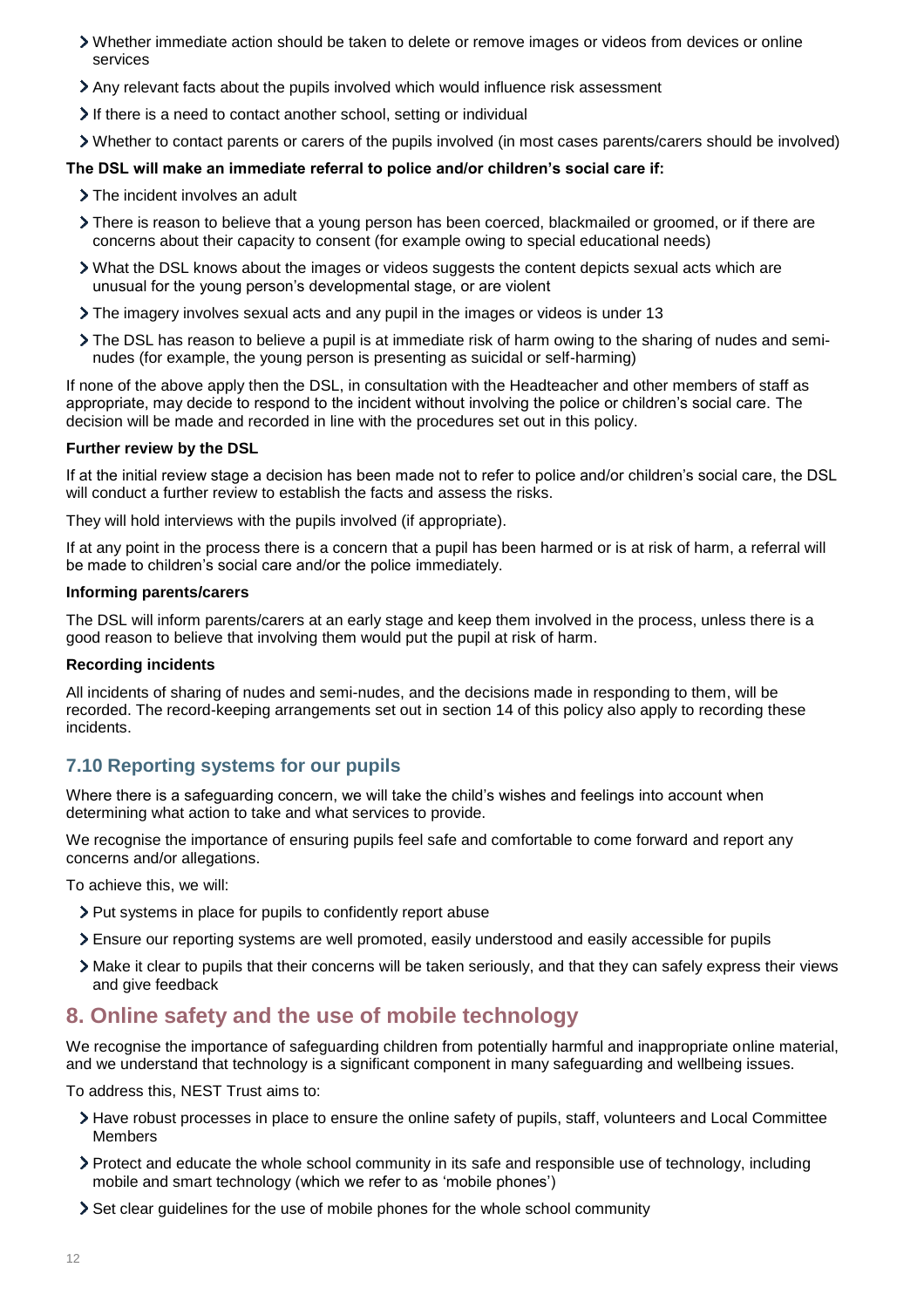Establish clear mechanisms to identify, intervene in and escalate any incidents or concerns, where appropriate

#### **The 4 key categories of risk**

Our approach to online safety is based on addressing the following categories of risk:

- **Content** being exposed to illegal, inappropriate or harmful content, such as pornography, fake news, racism, misogyny, self-harm, suicide, anti-Semitism, radicalisation and extremism
- **Contact** being subjected to harmful online interaction with other users, such as peer-to-peer pressure, commercial advertising and adults posing as children or young adults with the intention to groom or exploit them for sexual, criminal, financial or other purposes
- **Conduct** personal online behaviour that increases the likelihood of, or causes, harm, such as making, sending and receiving explicit images (e.g. consensual and non-consensual sharing of nudes and seminudes and/or pornography), sharing other explicit images and online bullying; and
- **Commerce** risks such as online gambling, inappropriate advertising, phishing and/or financial scams

#### **To meet our aims and address the risks above we will:**

Educate pupils about online safety as part of our curriculum. For example:

- o The safe use of social media, the internet and technology
- o Keeping personal information private
- o How to recognise unacceptable behaviour online
- $\circ$  How to report any incidents of cyber-bullying, ensuring pupils are encouraged to do so, including where they are a witness rather than a victim
- Train staff, as part of their induction, on safe internet use and online safeguarding issues including cyberbullying and the risks of online radicalisation. All staff members will receive refresher training at least once each academic year and agree the NEST Acceptable use Policy for staff.
- Educate parents/carers about online safety via our website, communications sent directly to them and during parents' evenings. We will also share clear procedures with them so they know how to raise concerns about online safety through the Parent/Carer Acceptable Use Policy and the NEST Online Safety Policy.
- Make sure staff are aware of any restrictions placed on them with regards to the use of their mobile phone and cameras, for example that:
	- $\circ$  Staff are allowed to bring their personal phones to school for their own use, but will limit such use to non-contact time when pupils are not present
	- o Staff will not take pictures or recordings of pupils on their personal phones or cameras
- Make all pupils, parents/carers, staff, volunteers and governors aware that they are expected to sign an agreement regarding the acceptable use of the internet in school, use of the school's ICT systems and use of their mobile and smart technology
- Explain the sanctions we will use if a pupil is in breach of our policies on the acceptable use of the internet and mobile phones
- Make sure all staff, pupils and parents/carers are aware that staff have the power to search pupils' phones, as set out in the [DfE's guidance on searching, screening and confiscation](https://www.gov.uk/government/publications/searching-screening-and-confiscation)
- Put in place robust filtering and monitoring systems to limit children's exposure to the 4 key categories of risk (described above) from the school's IT systems

This section summarises our approach to online safety and mobile phone use. For comprehensive details about the Trust Policy on online safety, please refer to our Online Safety Policy which can be found on the school website.

# <span id="page-12-0"></span>**9. Notifying parents or carers**

Where appropriate, we will discuss any concerns about a child with the child's parents or carers. The DSL will normally do this in the event of a suspicion or disclosure.

Other staff will only talk to parents or carers about any such concerns following consultation with the DSL.

If we believe that notifying the parents or carers would increase the risk to the child, we will discuss this with the local authority children's social care team before doing so.

In the case of allegations of abuse made against other children, we will normally notify the parents or carers of all the children involved.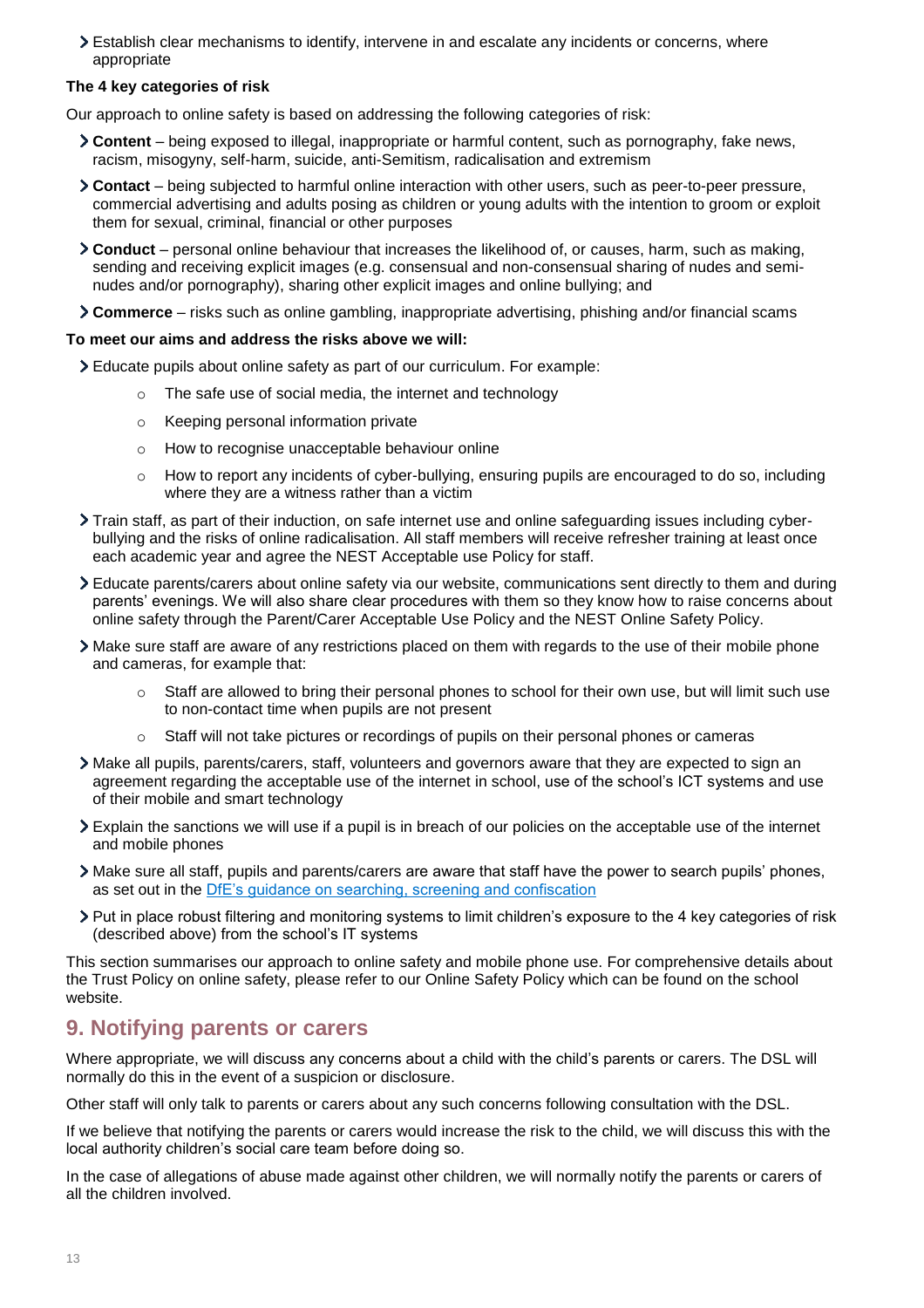# <span id="page-13-0"></span>**10. Pupils with special educational needs, disabilities or health issues**

We recognise that pupils with special educational needs (SEN) or disabilities or certain health conditions can face additional safeguarding challenges. Additional barriers can exist when recognising abuse and neglect in this group, including:

- Assumptions that indicators of possible abuse such as behaviour, mood and injury relate to the child's condition without further exploration
- Pupils being more prone to peer group isolation or bullying (including prejudice-based bullying) than other pupils
- The potential for pupils with SEN, disabilities or certain health conditions being disproportionally impacted by behaviours such as bullying, without outwardly showing any signs
- Communication barriers and difficulties in managing or reporting these challenges

Each school within the Trust works to ensure the individual needs of pupils with SEN, disabilities or health issues are best met.

# <span id="page-13-1"></span>**11. Pupils with a social worker**

Pupils may need a social worker due to safeguarding or welfare needs. We recognise that a child's experiences of adversity and trauma can leave them vulnerable to further harm as well as potentially creating barriers to attendance, learning, behaviour and mental health.

The DSL and all members of staff will work with and support social workers to help protect vulnerable children.

Where we are aware that a pupil has a social worker, the DSL will always consider this fact to ensure any decisions are made in the best interests of the pupil's safety, welfare and educational outcomes. For example, it will inform decisions about:

- Responding to unauthorised absence or missing education where there are known safeguarding risks
- The provision of pastoral and/or academic support

# <span id="page-13-2"></span>**12. Looked-after and previously looked-after children**

We will ensure that staff have the skills, knowledge and understanding to keep looked-after children and previously looked-after children safe. In particular, we will ensure that:

- Appropriate staff have relevant information about children's looked after legal status, contact arrangements with birth parents or those with parental responsibility, and care arrangements
- The DSL has details of children's social workers and relevant virtual school head

Each school have appointed a designated teacher, who is responsible for promoting the educational achievement of looked-after children and previously looked-after children in line with [statutory guidance.](https://www.gov.uk/government/publications/designated-teacher-for-looked-after-children)

The designated teacher is appropriately trained and has the relevant qualifications and experience to perform the role.

As part of their role, the designated teacher will:

- Work closely with the DSL to ensure that any safeguarding concerns regarding looked-after and previously looked-after children are quickly and effectively responded to
- Work with virtual school heads to promote the educational achievement of looked-after and previously looked-after children, including discussing how pupil premium plus funding can be best used to support looked-after children and meet the needs identified in their personal education plans

# <span id="page-13-3"></span>**13. Complaints and concerns about school safeguarding policies**

# **13.1 Complaints against staff**

Complaints against staff that are likely to require a child protection investigation will be handled in accordance with our procedures for dealing with allegations of abuse made against staff (see appendix 3).

# **13.2 Other complaints**

All other allegations of complaints should follow the procedures as laid out in our Complaints Policy – a copy of which can be found on each school's website.

# **13.3 Whistle-blowing**

All NEST schools follows the NEST Whistleblowing Policy which can be found on the school's website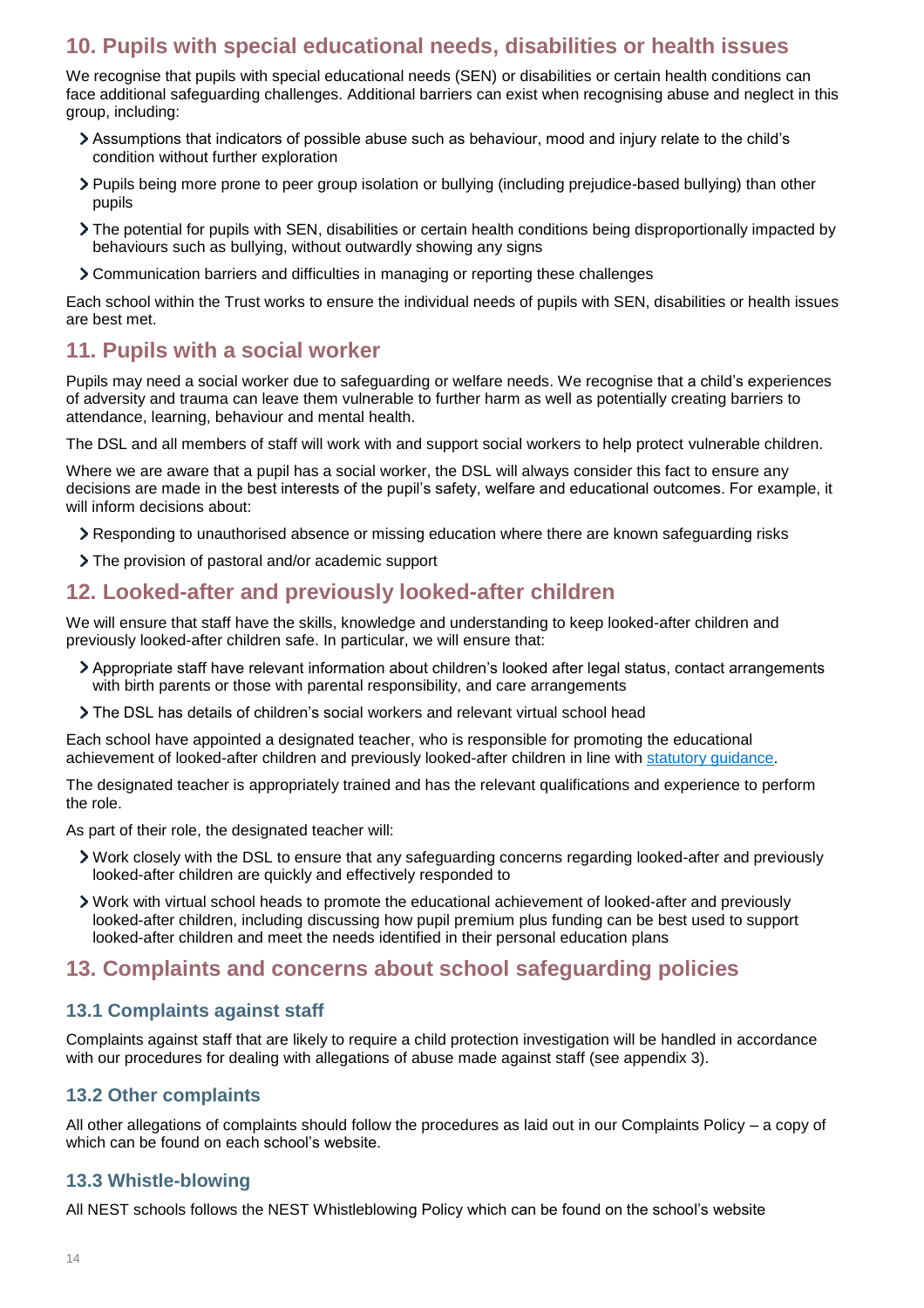The Trust takes all safeguarding whistle-blowing reports seriously and will put in place support for both the whistle-blower and person who is alleged.

# <span id="page-14-0"></span>**14. Record-keeping**

We will hold records in line with our records retention schedule.

All safeguarding concerns, discussions, decisions made and the reasons for those decisions, must be recorded in writing. If there are in any doubt about whether to record something, discuss it with the DSL.

Records will include:

- A clear and comprehensive summary of the concern
- Details of how the concern was followed up and resolved
- A note of any action taken, decisions reached and the outcome

Concerns and referrals will be kept in a separate child protection file for each child.

Any non-confidential records will be readily accessible and available. Confidential information and records will be held securely and only available to those who have a right or professional need to see them.

Safeguarding records which contain information about allegations of sexual abuse will be retained for the Independent Inquiry into Child Sexual Abuse (IICSA), for the term of the inquiry.

If/When a child for whom the school has, or has had, safeguarding concerns moves to another school, the DSL will ensure that their child protection file is forwarded promptly and securely, and separately from the main pupil file. In addition, if the concerns are significant or complex, and/or social services are involved, the DSL will speak to the DSL of the receiving school and provide information to enable them to have time to make any necessary preparations to ensure the safety of the child.

NEST schools use Safeguard Software which is a secure electronic based system. Where appropriate, the school shares information with other agencies in line with our safeguarding procedures. Information sharing is guided by the following principles:

- Necessary and appropriate
- Relevant
- Adequate
- Accurate
- Timely
- Secure

Child protection records are normally exempt from the disclosure provisions of GDPR, which means that children and parents do not have an automatic right to see them. If any member of staff receives a request from a pupil or parent to see child protection records, they will refer the request to the Headteacher.

GDPR does not prevent school staff from sharing information with relevant agencies, where that information may help to protect a child.

In addition:

- Appendix 2 sets out our policy on record-keeping specifically with respect to recruitment and preemployment checks.
- Appendix 4 sets out our policy on record-keeping with respect to allegations of abuse made against staff

# <span id="page-14-1"></span>**15. Training**

# **15.1 All staff**

All staff members will undertake safeguarding and child protection training at induction, including on whistleblowing procedures and online safety, to ensure they understand the school's safeguarding systems and their responsibilities, and can identify signs of possible abuse or neglect.

This training will be regularly updated and will:

- > Be integrated, aligned and considered as part of the whole-school safeguarding approach and wider staff training, and curriculum planning
- > Be in line with advice from the 3 safeguarding partners
- Have regard to the Teachers' Standards to support the expectation that all teachers:
	- o Manage behaviour effectively to ensure a good and safe environment
	- o Have a clear understanding of the needs of all pupils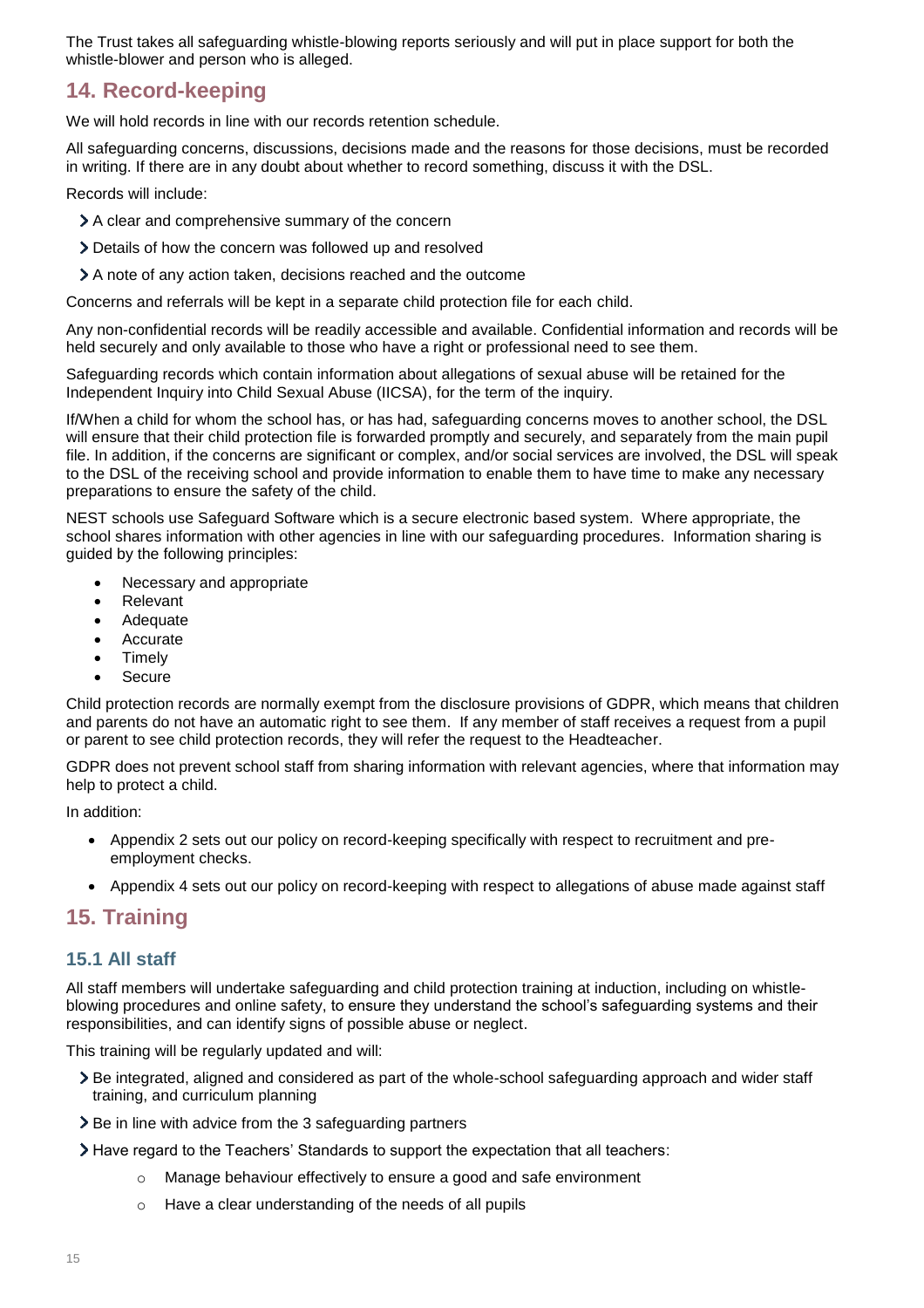All staff will have training on the government's anti-radicalisation strategy, Prevent, to enable them to identify children at risk of being drawn into terrorism and to challenge extremist ideas.

Staff will also receive regular safeguarding and child protection updates, including on online safety, as required but at least annually (for example, through emails, e-bulletins and staff meetings).

Contractors who are provided through a private finance initiative (PFI) or similar contract will also receive safeguarding training.

Volunteers will receive appropriate training, if applicable.

## **15.2 The DSL and deputy/deputies**

The DSL and deputy/deputies will undertake child protection and safeguarding training at least every 2 years.

In addition, they will update their knowledge and skills at regular intervals and at least annually (for example, through e-bulletins, meeting other DSLs, or taking time to read and digest safeguarding developments).

They will also undertake Prevent awareness training.

#### **15.3 Local Committee Members**

All Local Committee Members receive training about safeguarding, to make sure they have the knowledge and information needed to perform their functions and understand their responsibilities.

As the Chair of the Local Committee may be required to act as the 'case manager' in the event that an allegation of abuse is made against the Headteacher, they receive training in managing allegations for this purpose. All Chairs will be supported by the NEST Central Team in the event of an allegation of abuse against the Headteacher.

#### **15.4 Recruitment – interview panels**

At least one person conducting any interview for any post at the school will have undertaken safer recruitment training. This will cover, as a minimum, the contents of Keeping Children Safe in Education, and will be in line with local safeguarding procedures.

See appendix 2 of this policy for more information about our safer recruitment procedures.

# <span id="page-15-0"></span>**16. Monitoring arrangements**

This policy will be reviewed **annually** by Ann Golding, NEST Senior Education Lead. At every review, it will be approved by the Trust Board.

# <span id="page-15-1"></span>**17. Links with other policies**

This policy links to the following policies and procedures:

- > Behaviour
- > Staff Code of Conduct
- Complaints
- > Health and safety
- > Attendance
- Online safety and Acceptable Use Policies
- Mobile phone use
- Equality
- Relationships and Health Education
- > First aid
- Curriculum
- Designated teacher for looked-after and previously looked-after children
- > Privacy notices
- Whistle-blowing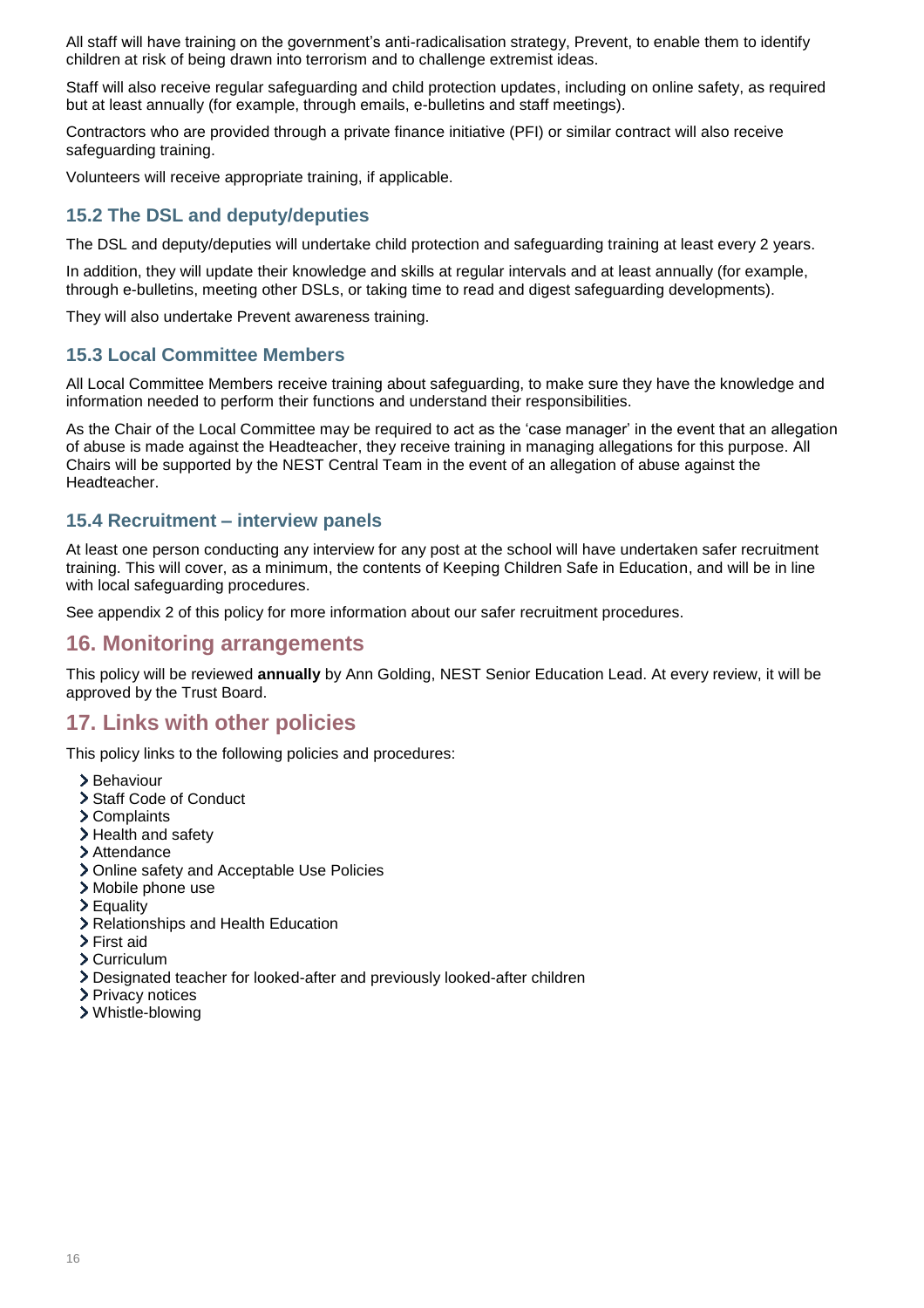#### **These appendices are based on the Department for Education's statutory guidance, Keeping Children Safe in Education.**

# <span id="page-16-0"></span>**Appendix 1: types of abuse**

**Abuse**, including neglect, and safeguarding issues are rarely standalone events that can be covered by one definition or label. In most cases, multiple issues will overlap.

**Physical abuse** may involve hitting, shaking, throwing, poisoning, burning or scalding, drowning, suffocating or otherwise causing physical harm to a child. Physical harm may also be caused when a parent or carer fabricates the symptoms of, or deliberately induces, illness in a child.

**Emotional abuse** is the persistent emotional maltreatment of a child such as to cause severe and adverse effects on the child's emotional development. Some level of emotional abuse is involved in all types of maltreatment of a child, although it may occur alone.

Emotional abuse may involve:

- Conveying to a child that they are worthless or unloved, inadequate, or valued only insofar as they meet the needs of another person
- Not giving the child opportunities to express their views, deliberately silencing them or 'making fun' of what they say or how they communicate
- Age or developmentally inappropriate expectations being imposed on children. These may include interactions that are beyond a child's developmental capability, as well as overprotection and limitation of exploration and learning, or preventing the child participating in normal social interaction
- Seeing or hearing the ill-treatment of another
- Serious bullying (including cyber-bullying), causing children frequently to feel frightened or in danger, or the exploitation or corruption of children

**Sexual abuse** involves forcing or enticing a child or young person to take part in sexual activities, not necessarily involving a high level of violence, whether or not the child is aware of what is happening. The activities may involve:

- Physical contact, including assault by penetration (for example rape or oral sex) or non-penetrative acts such as masturbation, kissing, rubbing and touching outside of clothing
- Non-contact activities, such as involving children in looking at, or in the production of, sexual images, watching sexual activities, encouraging children to behave in sexually inappropriate ways, or grooming a child in preparation for abuse (including via the internet)

Sexual abuse is not solely perpetrated by adult males. Women can also commit acts of sexual abuse, as can other children.

**Neglect** is the persistent failure to meet a child's basic physical and/or psychological needs, likely to result in the serious impairment of the child's health or development. Neglect may occur during pregnancy as a result of maternal substance abuse.

Once a child is born, neglect may involve a parent or carer failing to:

- Provide adequate food, clothing and shelter (including exclusion from home or abandonment)
- Protect a child from physical and emotional harm or danger
- Ensure adequate supervision (including the use of inadequate care-givers)
- Ensure access to appropriate medical care or treatment

It may also include neglect of, or unresponsiveness to, a child's basic emotional needs.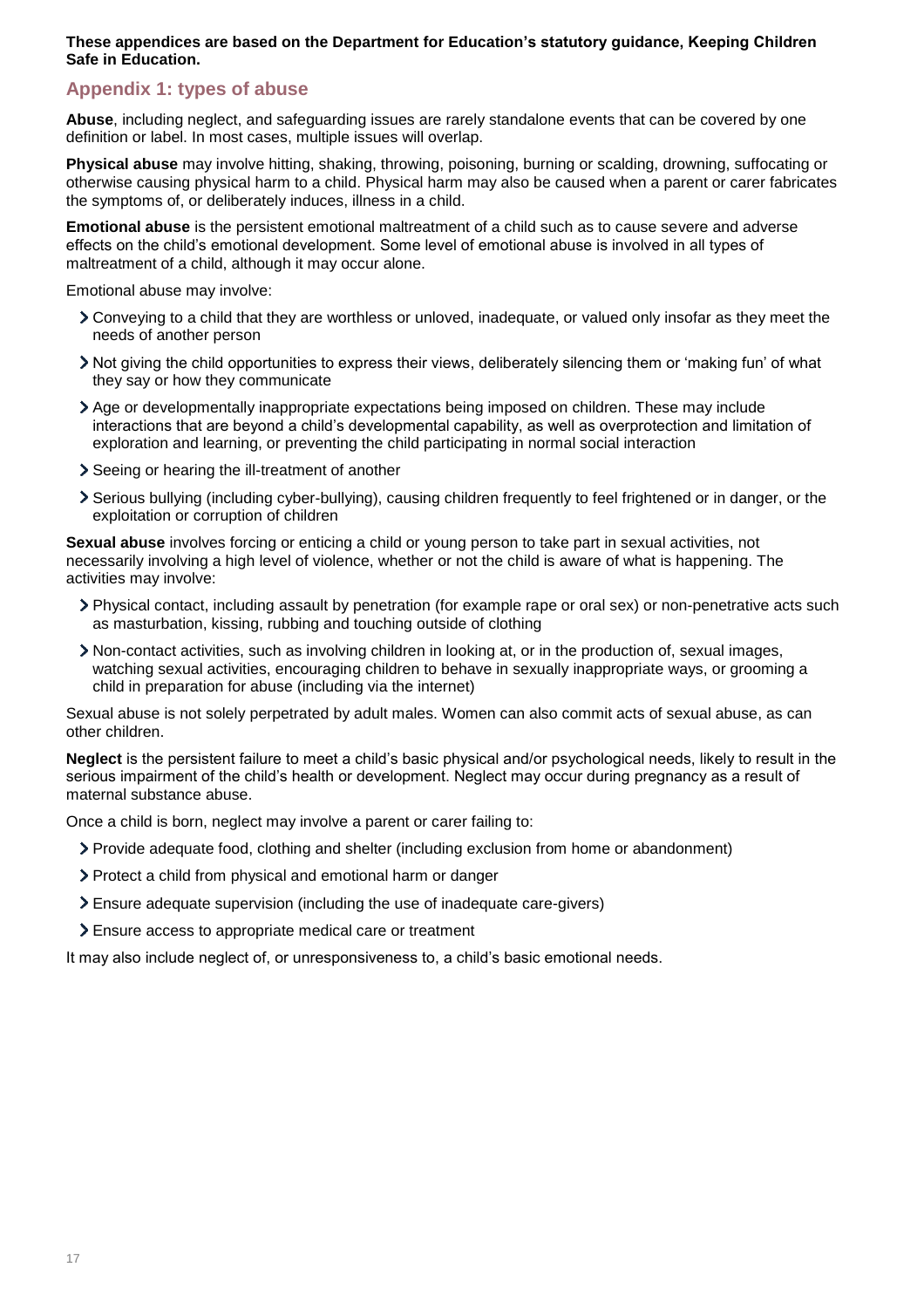## <span id="page-17-0"></span>**Recruitment and selection process**

To make sure we recruit suitable people, we will ensure that those involved in the recruitment and employment of staff to work with children have received appropriate safer recruitment training.

We have put the following steps in place during our recruitment and selection process to ensure we are committed to safeguarding and promoting the welfare of children.

#### **Advertising**

When advertising roles, we will make clear:

- Our school's commitment to safeguarding and promoting the welfare of children
- > That safequarding checks will be undertaken
- The safeguarding requirements and responsibilities of the role, such as the extent to which the role will involve contact with children
- Whether or not the role is exempt from the Rehabilitation of Offenders Act 1974 and the amendments to the Exceptions Order 1975, 2013 and 2020. If the role is exempt, certain spent convictions and cautions are 'protected', so they do not need to be disclosed, and if they are disclosed, we cannot take them into account

#### **Application forms**

Our application forms will:

- Include a statement saying that it is an offence to apply for the role if an applicant is barred from engaging in regulated activity relevant to children (where the role involves this type of regulated activity)
- Include a copy of, or link to, our child protection and safeguarding policy and our policy on the employment of ex-offenders

#### **Shortlisting**

Our shortlisting process will involve at least 2 people and will:

- Consider any inconsistencies and look for gaps in employment and reasons given for them
- Explore all potential concerns

Once we have shortlisted candidates, we will ask shortlisted candidates to:

- Complete a self-declaration of their criminal record or any information that would make them unsuitable to work with children, so that they have the opportunity to share relevant information and discuss it at interview stage. The information we will ask for includes:
	- o If they have a criminal history
	- o Whether they are included on the barred list
	- o Whether they are prohibited from teaching
	- $\circ$  Information about any criminal offences committed in any country in line with the law as applicable in England and Wales
	- o Any relevant overseas information

Sign a declaration confirming the information they have provided is true

#### **Seeking references and checking employment history**

We will obtain references before interview. Any concerns raised will be explored further with referees and taken up with the candidate at interview.

When seeking references we will:

- > Not accept open references
- Liaise directly with referees and verify any information contained within references with the referees
- Ensure any references are from the candidate's current employer and completed by a senior person. Where the referee is school based, we will ask for the reference to be confirmed by the Headteacher/Principal as accurate in respect to disciplinary investigations
- Obtain verification of the candidate's most recent relevant period of employment if they are not currently employed
- Secure a reference from the relevant employer from the last time the candidate worked with children if they are not currently working with children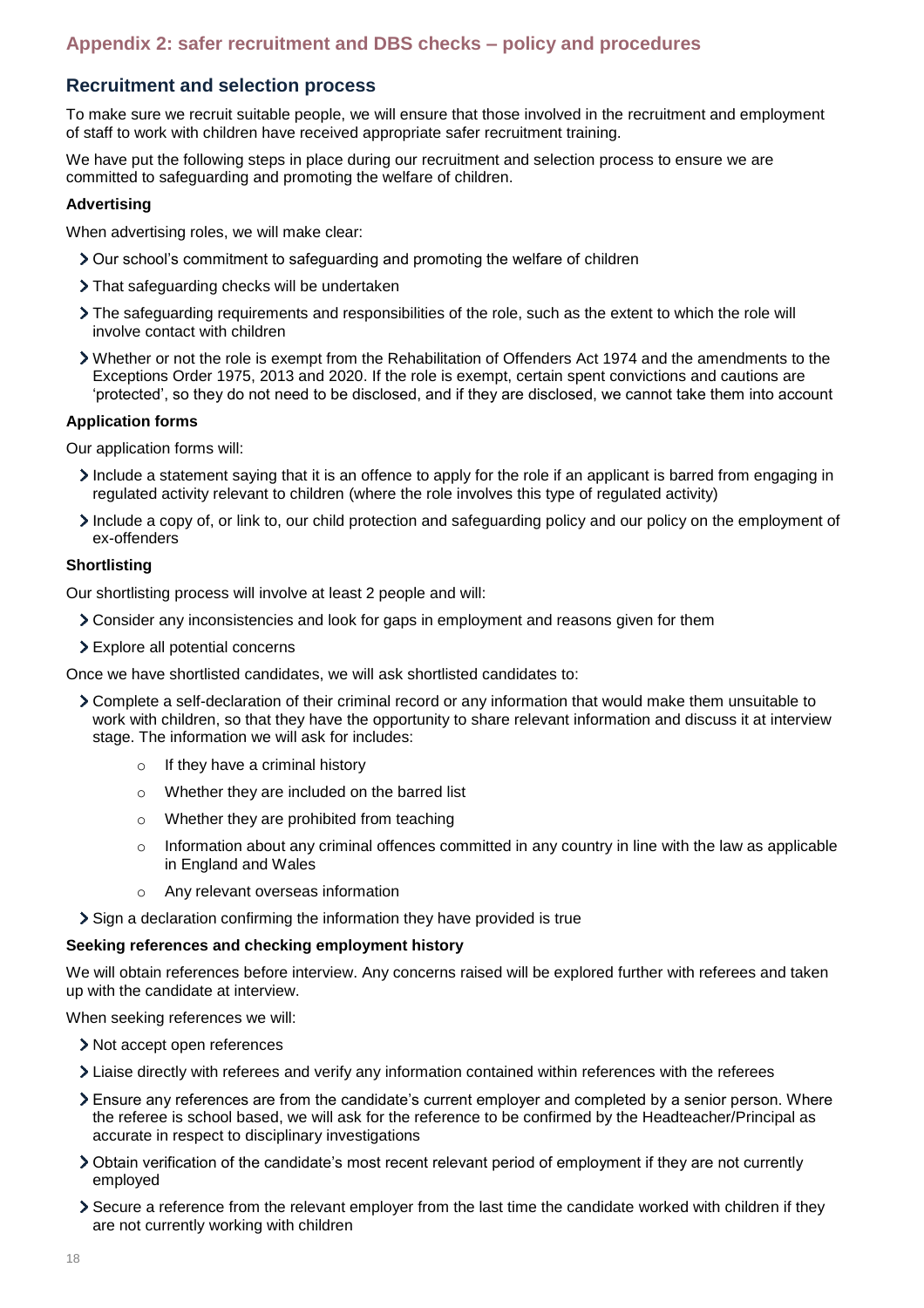- Compare the information on the application form with that in the reference and take up any inconsistencies with the candidate
- Resolve any concerns before any appointment is confirmed

#### **Interview and selection**

When interviewing candidates, we will:

- Probe any gaps in employment, or where the candidate has changed employment or location frequently, and ask candidates to explain this
- Explore any potential areas of concern to determine the candidate's suitability to work with children
- Record all information considered and decisions made

## **Pre-appointment vetting checks**

We will record all information on the checks carried out in the school's single central record (SCR). Copies of these checks, where appropriate, will be held in individuals' personnel files. We follow requirements and best practice in retaining copies of these checks, as set out below.

#### **New staff**

All offers of appointment will be conditional until satisfactory completion of the necessary pre-employment checks. When appointing new staff, we will:

- Verify their identity
- Obtain (via the applicant) an enhanced DBS certificate, including barred list information for those who will be engaging in regulated activity (see definition below). We will obtain the certificate before, or as soon as practicable after, appointment, including when using the DBS update service. We will not keep a copy of the certificate for longer than 6 months, but when the copy is destroyed we may still keep a record of the fact that vetting took place, the result of the check and recruitment decision taken
- Obtain a separate barred list check if they will start work in regulated activity before the DBS certificate is available
- Verify their mental and physical fitness to carry out their work responsibilities
- Verify their right to work in the UK. We will keep a copy of this verification for the duration of the member of staff's employment and for 2 years afterwards
- Verify their professional qualifications, as appropriate
- Ensure they are not subject to a prohibition order if they are employed to be a teacher
- Carry out further additional checks, as appropriate, on candidates who have lived or worked outside of the UK. Where available, these will include:
	- $\circ$  For all staff, including teaching positions: [criminal records checks for overseas applicants](https://www.gov.uk/government/publications/criminal-records-checks-for-overseas-applicants)
	- $\circ$  For teaching positions: obtaining a letter of professional standing from the professional regulating authority in the country where the applicant has worked
- Check that candidates taking up a management position are not subject to a prohibition from management (section 128) direction made by the secretary of state

We will ensure that appropriate checks are carried out to ensure that individuals are not disqualified under the 2018 Childcare Disqualification Regulations and Childcare Act 2006. Where we take a decision that an individual falls outside of the scope of these regulations and we do not carry out such checks, we will retain a record of our assessment on the individual's personnel file. This will include our evaluation of any risks and control measures put in place, and any advice sought.

#### **Regulated activity** means a person who will be:

- Responsible, on a regular basis in a school, for teaching, training, instructing, caring for or supervising children; or
- Carrying out paid, or unsupervised unpaid, work regularly in a school where that work provides an opportunity for contact with children; or
- Engaging in intimate or personal care or overnight activity, even if this happens only once and regardless of whether they are supervised or not

#### **Existing staff**

In certain circumstances we will carry out all the relevant checks on existing staff as if the individual was a new member of staff. These circumstances are when: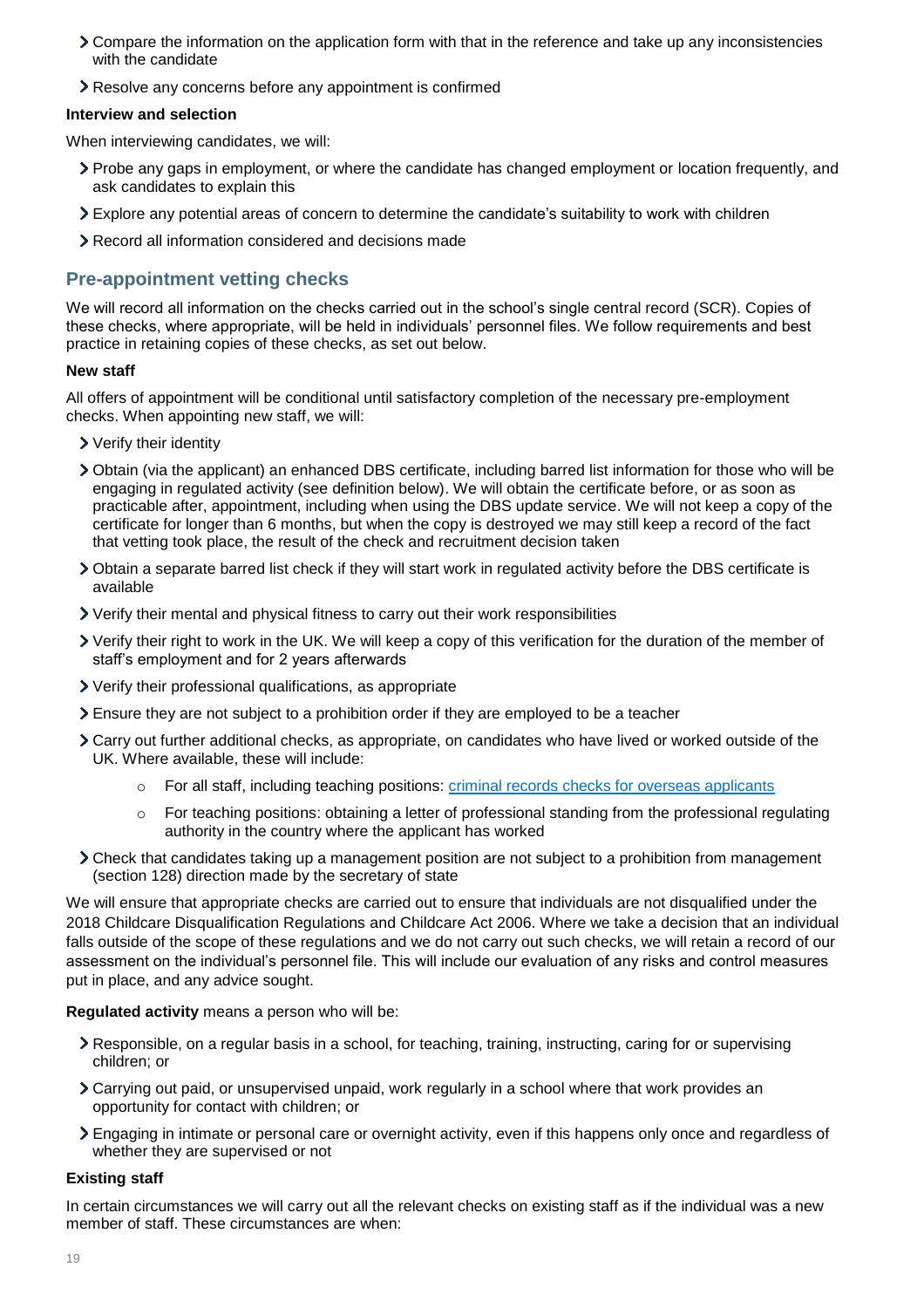- There are concerns about an existing member of staff's suitability to work with children; or
- $\geq$  An individual moves from a post that is not regulated activity to one that is; or
- There has been a break in service of 12 weeks or more

We will refer to the DBS anyone who has harmed, or poses a risk of harm, to a child or vulnerable adult where:

- We believe the individual has engaged in [relevant conduct;](https://www.gov.uk/guidance/making-barring-referrals-to-the-dbs#relevant-conduct-in-relation-to-children) or
- We believe the individual has received a caution or conviction for a relevant (automatic barring either with or without the right to make representations) offence, under the Safeguarding Vulnerable Groups Act 2006 [\(Prescribed Criteria and Miscellaneous Provisions\) Regulations 2009;](http://www.legislation.gov.uk/uksi/2009/37/contents/made) or
- We believe the 'harm test' is satisfied in respect of the individual (i.e. they may harm a child or vulnerable adult or put them at risk of harm); and
- The individual has been removed from working in regulated activity (paid or unpaid) or would have been removed if they had not left

#### **Agency and third-party staff**

We will obtain written notification from any agency or third-party organisation that it has carried out the necessary safer recruitment checks that we would otherwise perform. We will also check that the person presenting themselves for work is the same person on whom the checks have been made.

#### **Contractors**

We will ensure that any contractor, or any employee of the contractor, who is to work at the school has had the appropriate level of DBS check (this includes contractors who are provided through a PFI or similar contract). This will be:

- An enhanced DBS check with barred list information for contractors engaging in regulated activity
- An enhanced DBS check, not including barred list information, for all other contractors who are not in regulated activity but whose work provides them with an opportunity for regular contact with children

We will obtain the DBS check for self-employed contractors.

We will not keep copies of such checks for longer than 6 months.

Contractors who have not had any checks will not be allowed to work unsupervised or engage in regulated activity under any circumstances.

We will check the identity of all contractors and their staff on arrival at the school.

For self-employed contractors such as music teachers or sports coaches, we will ensure that appropriate checks are carried out to ensure that individuals are not disqualified under the 2018 Childcare Disqualification Regulations and Childcare Act 2006. Where we decide that an individual falls outside of the scope of these regulations and we do not carry out such checks, we will retain a record of our assessment. This will include our evaluation of any risks and control measures put in place, and any advice sought.

#### **Trainee/student teachers**

Where applicants for initial teacher training are salaried by us, we will ensure that all necessary checks are carried out.

Where trainee teachers are fee-funded, we will obtain written confirmation from the training provider that necessary checks have been carried out and that the trainee has been judged by the provider to be suitable to work with children.

In both cases, this includes checks to ensure that individuals are not disqualified under the 2018 Childcare Disqualification Regulations and Childcare Act 2006.

#### **Volunteers**

We will:

- Never leave an unchecked volunteer unsupervised or allow them to work in regulated activity
- Obtain an enhanced DBS check with barred list information for all volunteers who are new to working in regulated activity
- Carry out a risk assessment when deciding whether to seek an enhanced DBS check without barred list information for any volunteers not engaging in regulated activity. We will retain a record of this risk assessment
- Ensure that appropriate checks are carried out to ensure that individuals are not disqualified under the 2018 Childcare Disqualification Regulations and Childcare Act 2006. Where we decide that an individual falls outside of the scope of these regulations and we do not carry out such checks, we will retain a record of our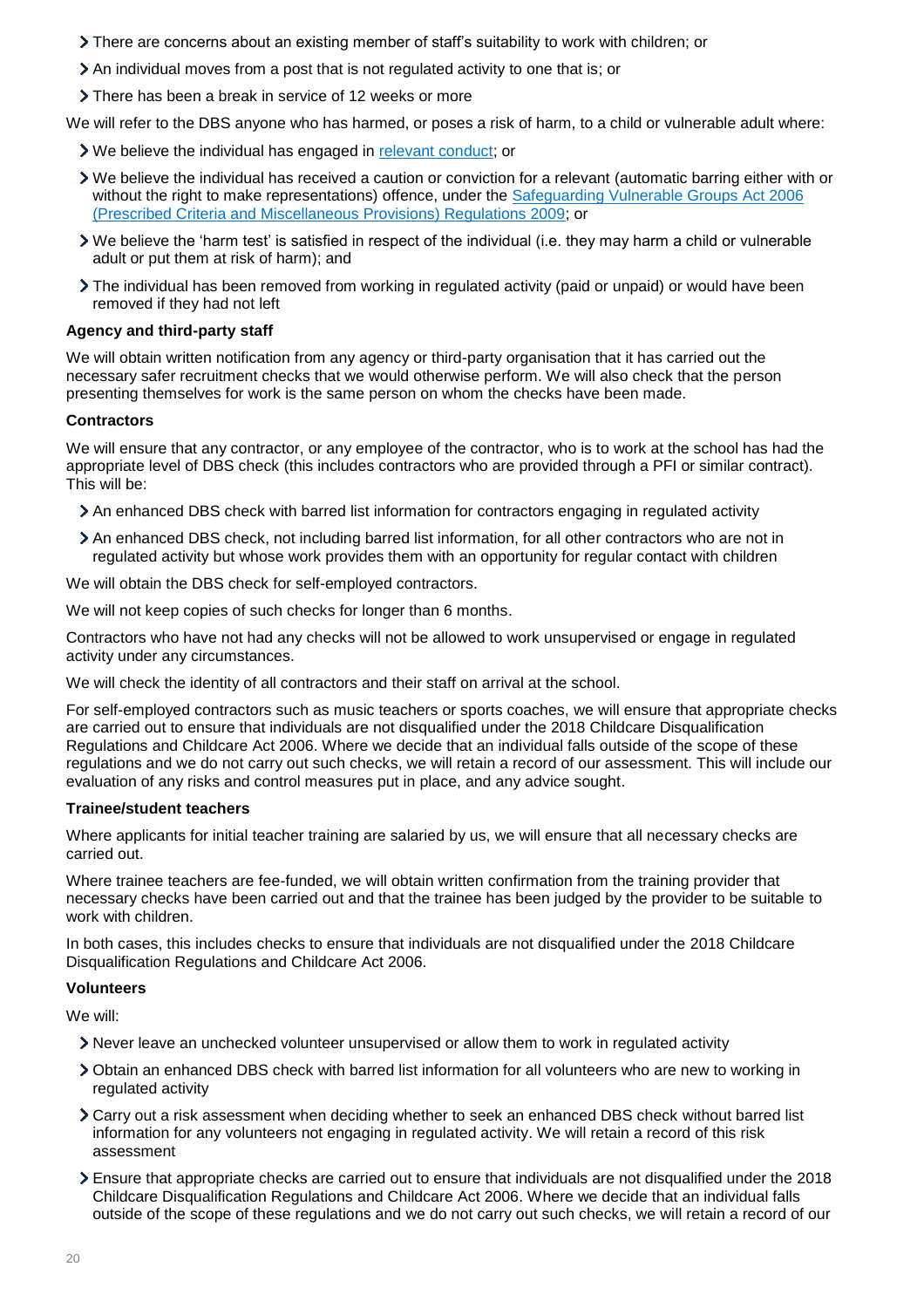assessment. This will include our evaluation of any risks and control measures put in place, and any advice sought

#### **Members, Trustees and Local Committee Members**

All Members, Trustees and Local Committee Members will have an enhanced DBS check without barred list information.

They will have an enhanced DBS check with barred list information if working in regulated activity.

The Chair of the Trust Board will have their DBS check countersigned by the secretary of state.

All Members, Trustees and Local Committee Members will also have the following checks:

- A section 128 check (to check prohibition on participation in management under [section 128 of the Education](https://www.legislation.gov.uk/ukpga/2008/25/section/128)  [and Skills Act 2008](https://www.legislation.gov.uk/ukpga/2008/25/section/128)
- > Identity
- > Right to work in the UK
- Other checks deemed necessary if they have lived or worked outside the UK

#### **Staff working in alternative provision settings**

Where the Trust place a pupil with an alternative provision provider, we obtain written confirmation from the provider that they have carried out the appropriate safeguarding checks on individuals working there that we would otherwise perform.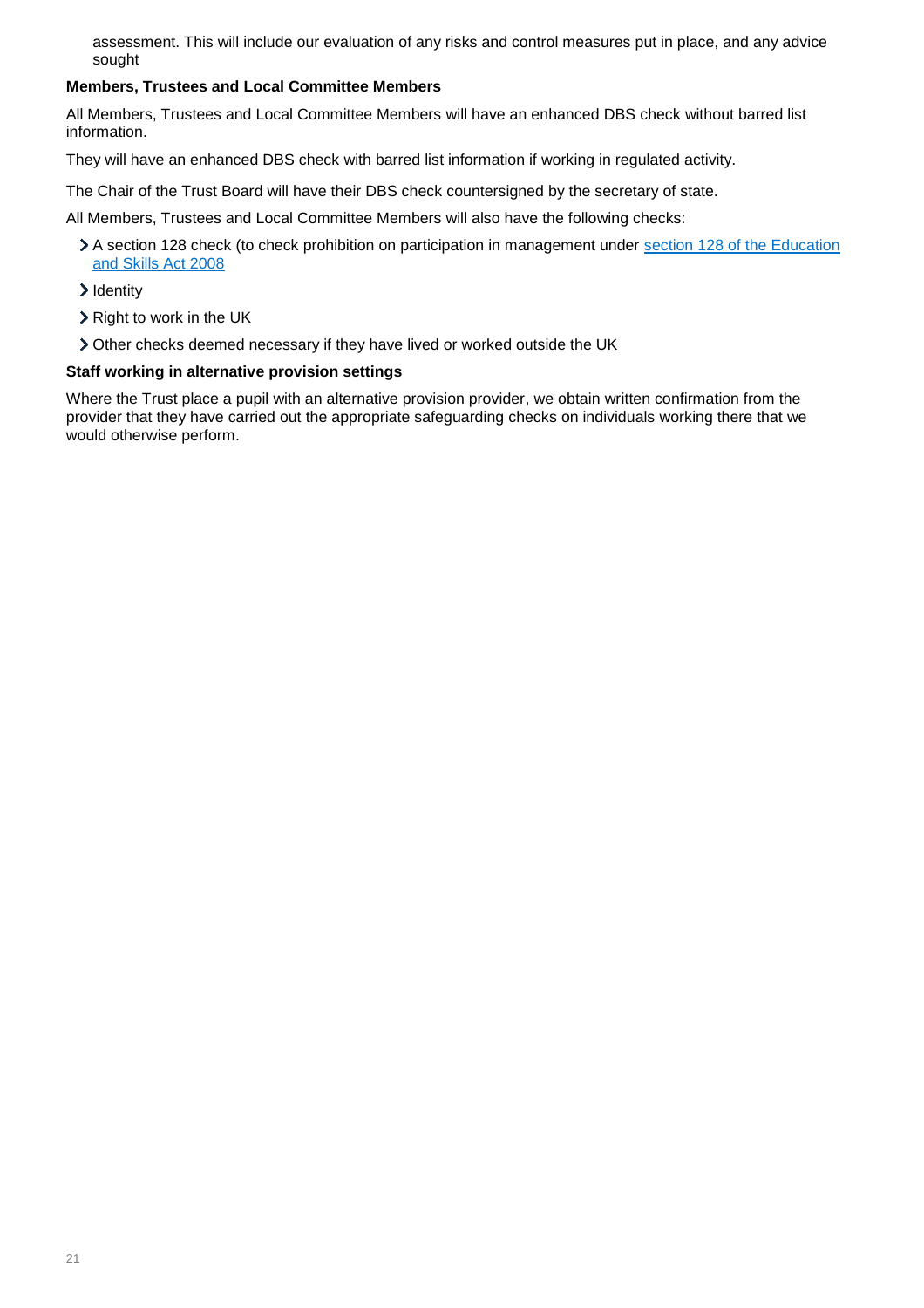# <span id="page-21-0"></span>**Appendix 3: allegations of abuse made against staff**

## **Section 1: allegations that may meet the harms threshold**

This section applies to all cases in which it is alleged that a current member of staff, including a supply teacher, volunteer or contractor, has:

- Behaved in a way that has harmed a child, or may have harmed a child, and/or
- Possibly committed a criminal offence against or related to a child, and/or
- Behaved towards a child or children in a way that indicates he or she may pose a risk of harm to children, and/or
- Behaved or may have behaved in a way that indicates they may not be suitable to work with children this includes behaviour taking place both inside and outside of school

We will deal with any allegation of abuse quickly, in a fair and consistent way that provides effective child protection while also supporting the individual who is the subject of the allegation.

A 'case manager' will lead any investigation. This will be the Headteacher, or the Chair of the Local Committee where the Headteacher is the subject of the allegation. The case manager will be identified at the earliest opportunity.

Our procedures for dealing with allegations will be applied with common sense and judgement.

## **Suspension of the accused until the case is resolved**

Suspension of the accused will not be the default position, and will only be considered in cases where there is reason to suspect that a child or other children is/are at risk of harm, or the case is so serious that there might be grounds for dismissal. In such cases, we will only suspend an individual if we have considered all other options available and there is no reasonable alternative.

Based on an assessment of risk, we will consider alternatives such as:

- Redeployment within the school so that the individual does not have direct contact with the child or children concerned
- Providing an assistant to be present when the individual has contact with children
- Redeploying the individual to alternative work in the school so that they do not have unsupervised access to children
- Moving the child or children to classes where they will not come into contact with the individual, making it clear that this is not a punishment and parents/carers have been consulted
- Temporarily redeploying the individual to another role in a different location, for example to an alternative school or other work for the Trust.

If in doubt, the case manager will seek views from the school's personnel adviser and the Local Authority Designated Officer, as well as the police and children's social care where they have been involved.

# **Definitions for outcomes of allegation investigations**

- **Substantiated:** there is sufficient evidence to prove the allegation
- **Malicious:** there is sufficient evidence to disprove the allegation and there has been a deliberate act to deceive, or to cause harm to the subject of the allegation
- **False:** there is sufficient evidence to disprove the allegation
- **Unsubstantiated:** there is insufficient evidence to either prove or disprove the allegation (this does not imply guilt or innocence)
- **Unfounded**: to reflect cases where there is no evidence or proper basis which supports the allegation being made

#### **Procedure for dealing with allegations**

In the event of an allegation that meets the criteria above, the case manager will take the following steps:

- Conduct basic enquiries in line with local procedures to establish the facts to help determine whether there is any foundation to the allegation before carrying on with the steps below
- Discuss the allegation with the Local Authority Designated Officer. This is to consider the nature, content and context of the allegation and agree a course of action, including whether further enquiries are necessary to enable a decision on how to proceed, and whether it is necessary to involve the police and/or children's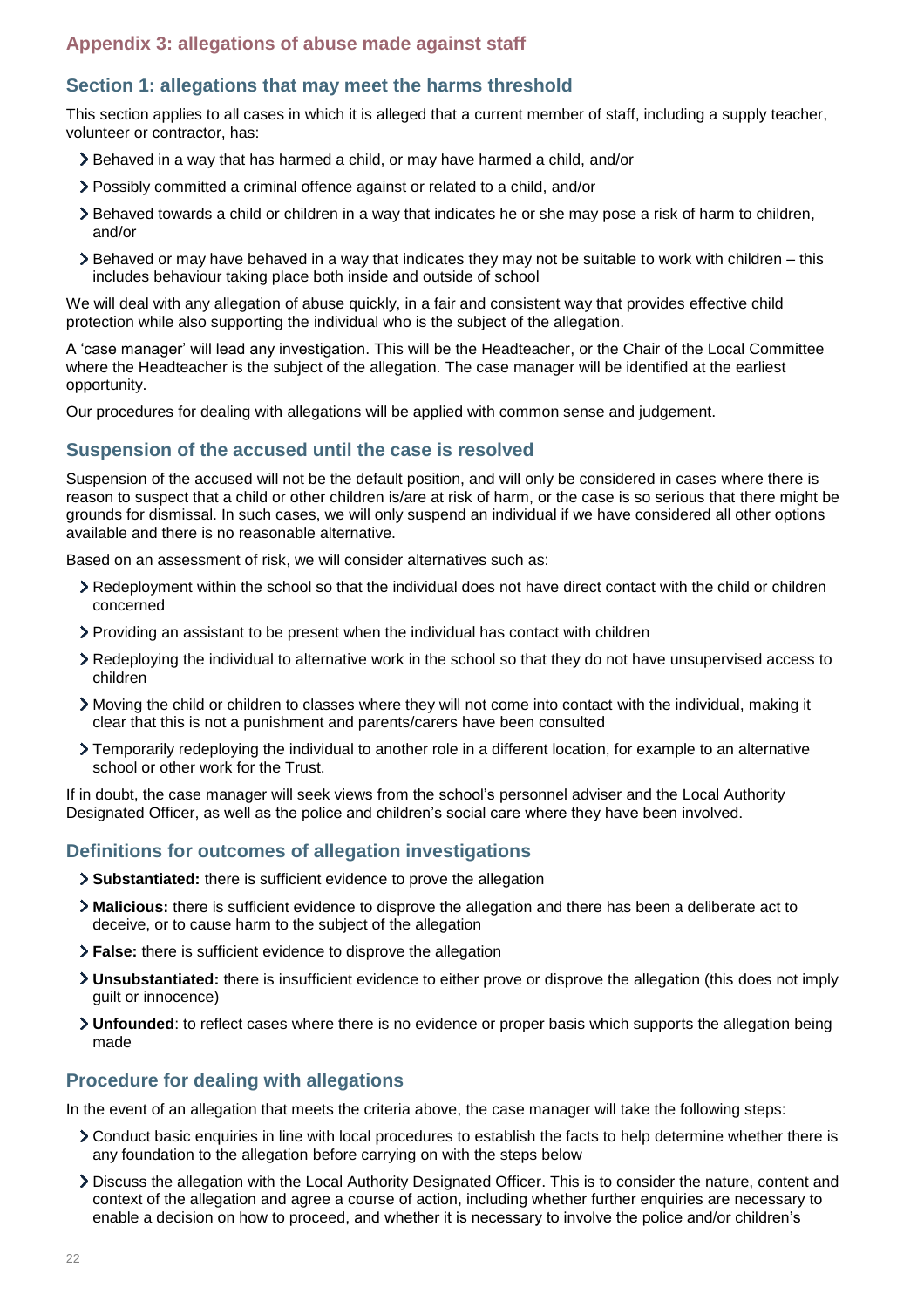social care services. (The case manager may, on occasion, consider it necessary to involve the police *before* consulting the Local Authority Designated Officer– for example, if the accused individual is deemed to be an immediate risk to children or there is evidence of a possible criminal offence. In such cases, the case manager will notify the Local Authority Designated Officer as soon as practicably possible after contacting the police)

- Inform the accused individual of the concerns or allegations and likely course of action as soon as possible after speaking to the Local Authority Designated Officer (and the police or children's social care services, where necessary). Where the police and/or children's social care services are involved, the case manager will only share such information with the individual as has been agreed with those agencies
- Where appropriate (in the circumstances described above), carefully consider whether suspension of the individual from contact with children at the school is justified or whether alternative arrangements such as those outlined above can be put in place. Advice will be sought from the Local Authority Designated Officer, police and/or children's social care services, as appropriate
- Where the case manager is concerned about the welfare of other children in the community or the individual's family, they will discuss these concerns with the DSL and make a risk assessment of the situation. If necessary, the DSL may make a referral to children's social care
- **If immediate suspension is considered necessary**, agree and record the rationale for this with the Local Authority Designated Officer. The record will include information about the alternatives to suspension that have been considered, and why they were rejected. Written confirmation of the suspension will be provided to the individual facing the allegation or concern within 1 working day, and the individual will be given a named contact at the school and their contact details
- **If it is decided that no further action is to be taken** in regard to the subject of the allegation or concern, record this decision and the justification for it and agree with the Local Authority Designated Officer what information should be put in writing to the individual and by whom, as well as what action should follow both in respect of the individual and those who made the initial allegation
- **If it is decided that further action is needed**, take steps as agreed with the Local Authority Designated Officer to initiate the appropriate action in school and/or liaise with the police and/or children's social care services as appropriate
- Provide effective support for the individual facing the allegation or concern, including appointing a named representative to keep them informed of the progress of the case and considering what other support is appropriate.
- Inform the parents or carers of the child/children involved about the allegation as soon as possible if they do not already know (following agreement with children's social care services and/or the police, if applicable). The case manager will also inform the parents or carers of the requirement to maintain confidentiality about any allegations made against teachers (where this applies) while investigations are ongoing. Any parent or carer who wishes to have the confidentiality restrictions removed in respect of a teacher will be advised to seek legal advice
- Keep the parents or carers of the child/children involved informed of the progress of the case (only in relation to their child – no information will be shared regarding the staff member)
- Make a referral to the DBS where it is thought that the individual facing the allegation or concern has engaged in conduct that harmed or is likely to harm a child, or if the individual otherwise poses a risk of harm to a child
- For Early Years Care Providers: We will inform Ofsted of any allegations of serious harm or abuse by any person living, working, or looking after children at the premises (whether the allegations relate to harm or abuse committed on the premises or elsewhere), and any action taken in respect of the allegations. This notification will be made as soon as reasonably possible and always within 14 days of the allegations being made.

If the school is made aware that the secretary of state has made an interim prohibition order in respect of an individual, we will immediately suspend that individual from teaching, pending the findings of the investigation by the Teaching Regulation Agency.

Where the police are involved, wherever possible the school will ask the police at the start of the investigation to obtain consent from the individuals involved to share their statements and evidence for use in the school's disciplinary process, should this be required at a later point.

#### **Additional considerations for supply teachers and all contracted staff**

If there are concerns or an allegation is made against someone not directly employed by the school, such as a supply teacher or contracted staff member provided by an agency, we will take the actions below in addition to our standard procedures.

We will not decide to stop using an individual due to safeguarding concerns without finding out the facts and liaising with our LADO to determine a suitable outcome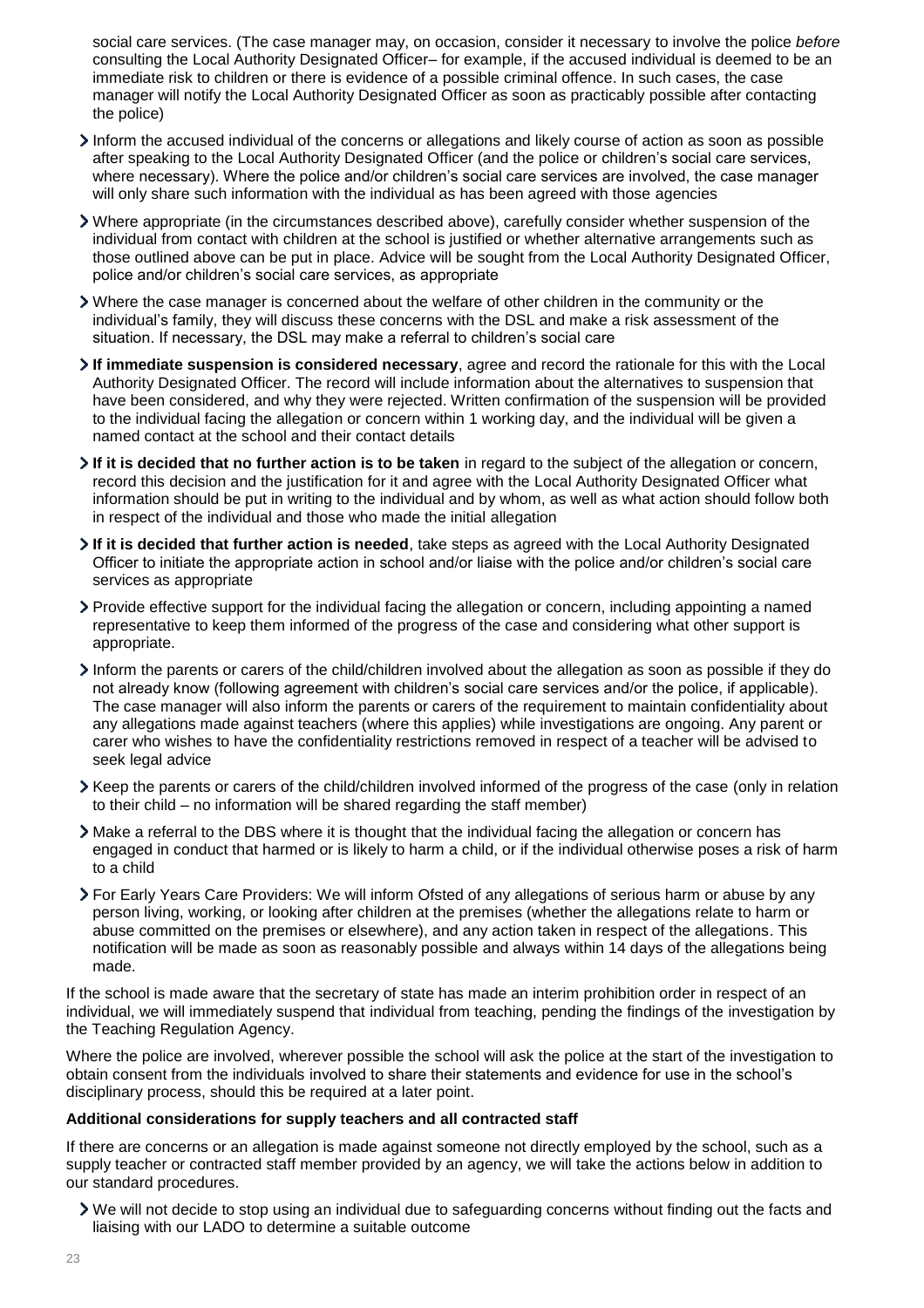- The school will discuss with the agency whether it is appropriate to suspend the individual, or redeploy them to another part of the school, while the school carries out the investigation
- We will involve the agency fully, but the school will take the lead in collecting the necessary information and providing it to the LADO as required
- We will address issues such as information sharing, to ensure any previous concerns or allegations known to the agency are taken into account (we will do this, for example, as part of the allegations management meeting or by liaising directly with the agency where necessary)

When using an agency, we will inform them of our process for managing allegations, and keep them updated about our policies as necessary, and will invite the agency's HR manager or equivalent to meetings as appropriate.

#### **Timescales**

We will deal with all allegations as quickly and effectively as possible and will endeavour to comply with the following timescales, where reasonably practicable:

- Any cases where it is clear immediately that the allegation is unsubstantiated or malicious should be resolved within 1 week
- If the nature of an allegation does not require formal disciplinary action, appropriate action should be taken within 3 working days
- If a disciplinary hearing is required and can be held without further investigation, this should be held within 15 working days

However, these are objectives only and where they are not met, we will endeavour to take the required action as soon as possible thereafter.

## **Specific actions**

#### **Action following a criminal investigation or prosecution**

The case manager will discuss with the Local Authority Designated Officer whether any further action, including disciplinary action, is appropriate and, if so, how to proceed, taking into account information provided by the police and/or children's social care services.

#### **Conclusion of a case where the allegation is substantiated**

If the allegation is substantiated and the individual is dismissed or the school ceases to use their services, or the individual resigns or otherwise ceases to provide their services, the school will make a referral to the DBS for consideration of whether inclusion on the barred lists is required.

If the individual concerned is a member of teaching staff, the school will consider whether to refer the matter to the Teaching Regulation Agency to consider prohibiting the individual from teaching.

#### **Individuals returning to work after suspension**

If it is decided on the conclusion of a case that an individual who has been suspended can return to work, the case manager will consider how best to facilitate this.

The case manager will also consider how best to manage the individual's contact with the child or children who made the allegation, if they are still attending the school.

#### **Unsubstantiated, unfounded, false or malicious reports**

If a report is:

- Determined to be unsubstantiated, unfounded, false or malicious, the DSL will consider the appropriate next steps. If they consider that the child and/or person who made the allegation is in need of help, or the allegation may have been a cry for help, a referral to children's social care may be appropriate
- Shown to be deliberately invented, or malicious, the school will consider whether any disciplinary action is appropriate against the individual(s) who made it

#### **Unsubstantiated, unfounded, false or malicious allegations**

If an allegation is:

- Determined to be unsubstantiated, unfounded, false or malicious, the LADO and case manager will consider the appropriate next steps. If they consider that the child and/or person who made the allegation is in need of help, or the allegation may have been a cry for help, a referral to children's social care may be appropriate
- Shown to be deliberately invented, or malicious, the school will consider whether any disciplinary action is appropriate against the individual(s) who made it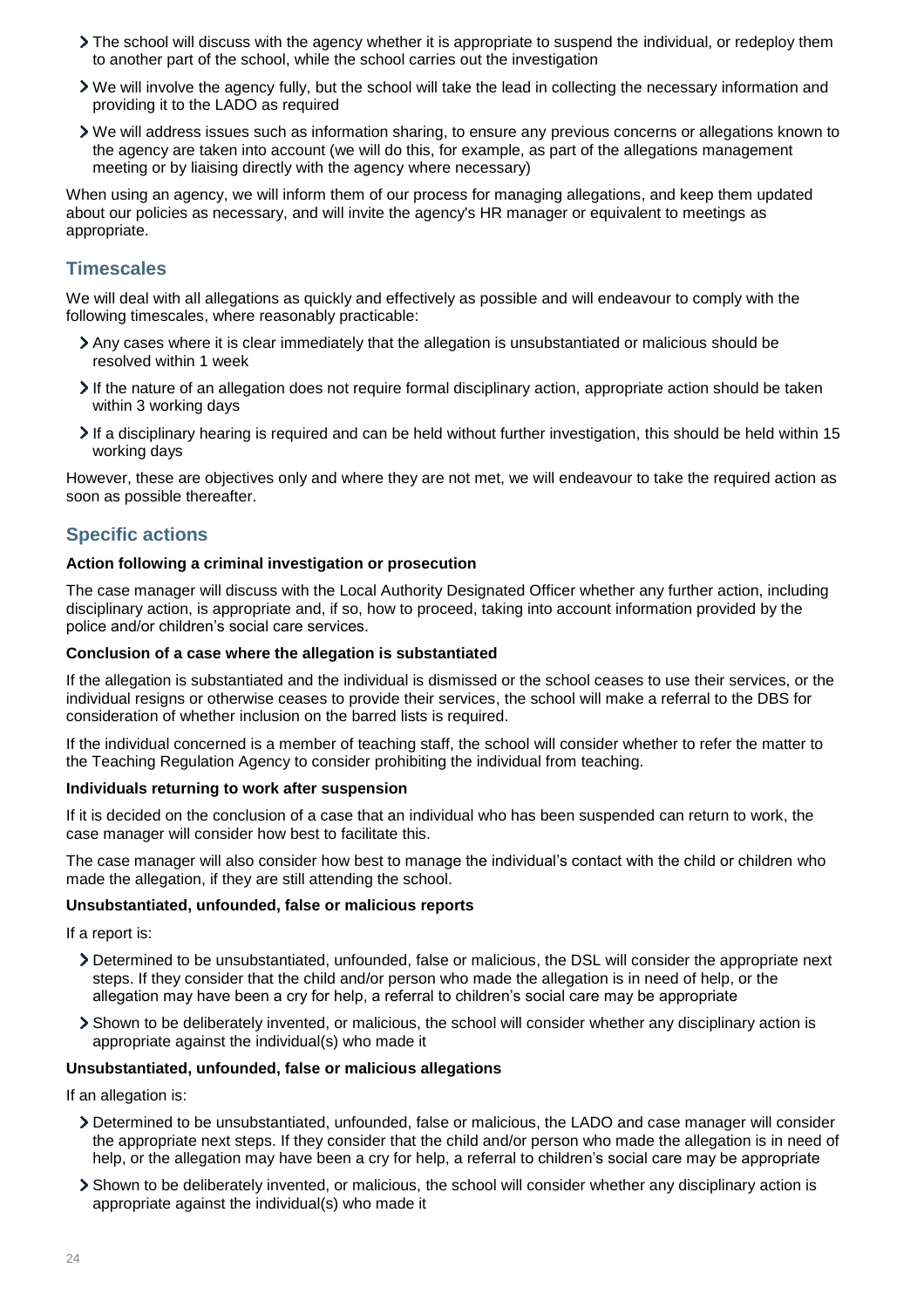# **Confidentiality and information sharing**

The school will make every effort to maintain confidentiality and guard against unwanted publicity while an allegation is being investigated or considered.

The case manager will take advice from the LADO, police and children's social care services, as appropriate, to agree:

- Who needs to know about the allegation and what information can be shared
- How to manage speculation, leaks and gossip, including how to make parents or carers of a child/children involved aware of their obligations with respect to confidentiality
- What, if any, information can be reasonably given to the wider community to reduce speculation
- How to manage press interest if, and when, it arises

## **Record-keeping**

The case manager will maintain clear records about any case where the allegation or concern meets the criteria above and store them on the individual's confidential personnel file for the duration of the case.

The records of any allegation that, following an investigation, is found to be malicious or false will be deleted from the individual's personnel file (unless the individual consents for the records to be retained on the file).

For all other allegations (which are not found to be malicious or false), the following information will be kept on the file of the individual concerned:

- A clear and comprehensive summary of the allegation
- Details of how the allegation was followed up and resolved
- Notes of any action taken, decisions reached and the outcome
- A declaration on whether the information will be referred to in any future reference

In these cases, the school will provide a copy to the individual, in agreement with children's social care or the police as appropriate.

Where records contain information about allegations of sexual abuse, we will preserve these for the Independent Inquiry into Child Sexual Abuse (IICSA), for the term of the inquiry. We will retain all other records at least until the individual has reached normal pension age, or for 10 years from the date of the allegation if that is longer.

#### **References**

When providing employer references, we will:

- Not refer to any allegation that has been found to be false, unfounded, unsubstantiated or malicious, or any repeated allegations which have all been found to be false, unfounded, unsubstantiated or malicious
- Include substantiated allegations, provided that the information is factual and does not include opinions

#### **Learning lessons**

After any cases where the allegations are *substantiated*, the case manager will review the circumstances of the case with the Local Authority Designated Officer to determine whether there are any improvements that we can make to the school's procedures or practice to help prevent similar events in the future.

This will include consideration of (as applicable):

- Issues arising from the decision to suspend the member of staff
- The duration of the suspension
- Whether or not the suspension was justified
- The use of suspension when the individual is subsequently reinstated. We will consider how future investigations of a similar nature could be carried out without suspending the individual

For all other cases, the case manager will consider the facts and determine whether any improvements can be made.

#### **Non-recent allegations**

Abuse can be reported, no matter how long ago it happened.

We will report any non-recent allegations made by a child to the LADO in line with our local authority's procedures for dealing with non-recent allegations.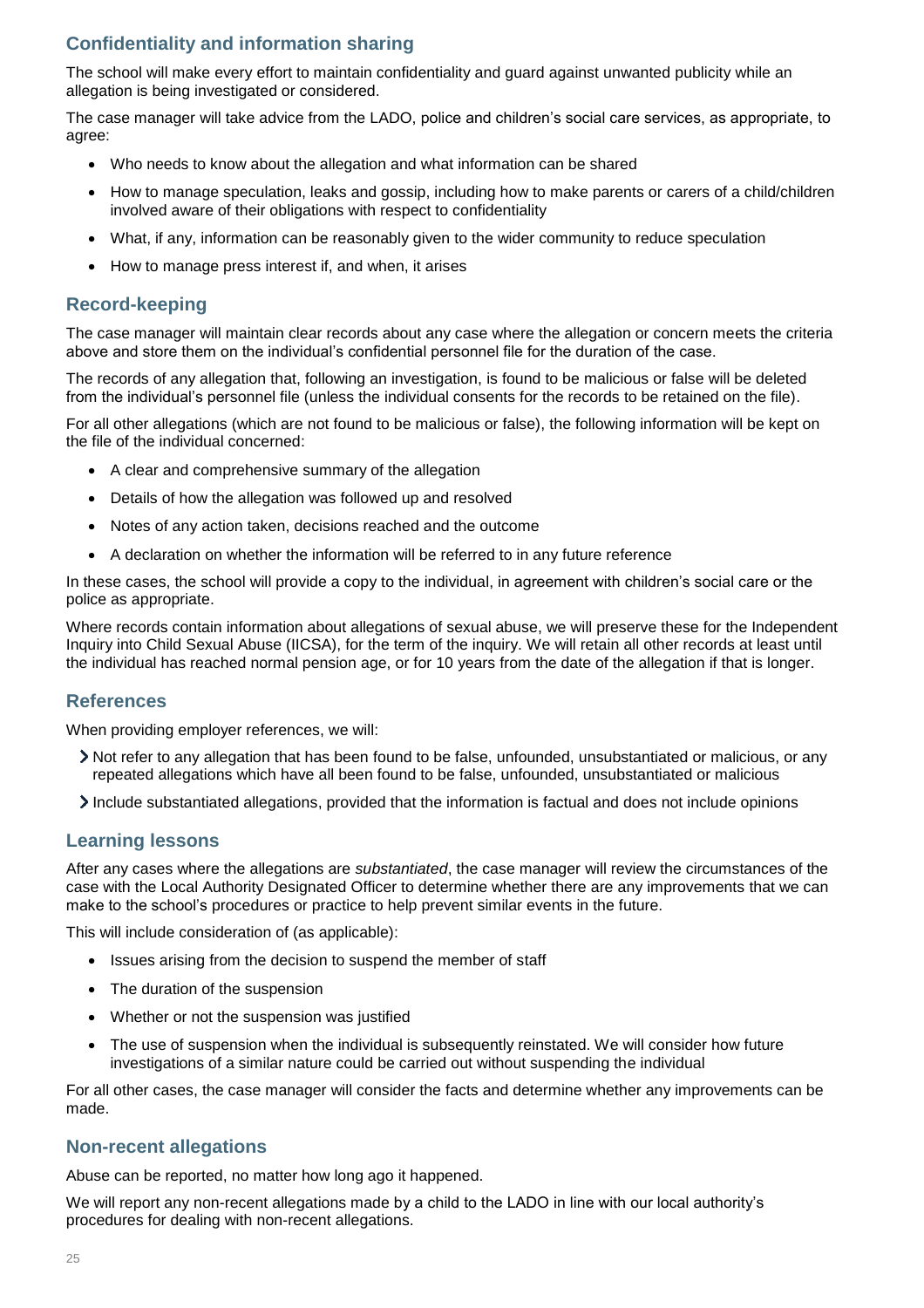Where an adult makes an allegation to the school that they were abused as a child, we will advise the individual to report the allegation to the police.

## **Section 2: concerns that do not meet the harm threshold**

This section applies to all concerns (including allegations) about members of staff, including supply teachers, volunteers and contractors, which do not meet the harm threshold set out in section 1 above.

Concerns may arise through, for example:

- > Suspicion
- Complaint
- Disclosure made by a child, parent or other adult within or outside the school
- > Pre-employment vetting checks

We recognise the importance of responding to and dealing with any concerns in a timely manner to safeguard the welfare of children.

#### **Definition of low-level concerns**

The term 'low-level' concern is any concern – no matter how small – that an adult working in or on behalf of the school may have acted in a way that:

- Is inconsistent with the Staff Code of Conduct, including inappropriate conduct outside of work, **and**
- Does not meet the allegations threshold or is otherwise not considered serious enough to consider a referral to the Local Authority Designated Officer.

Examples of such behaviour could include, but are not limited to:

- > Being overly friendly with children
- > Having favourites
- Taking photographs of children on their mobile phone
- Engaging with a child on a one-to-one basis in a secluded area or behind a closed door
- Using inappropriate sexualised, intimidating or offensive language

#### **Sharing low-level concerns**

We recognise the importance of creating a culture of openness, trust and transparency to encourage all staff to share low-level concerns so that they can be addressed appropriately.

We will create this culture by:

- Ensuring staff are clear about what appropriate behaviour is, and are confident in distinguishing expected and appropriate behaviour from concerning, problematic or inappropriate behaviour, in themselves and others
- Empowering staff to share any low-level concerns as per section 7.7 of this policy
- Empowering staff to self-refer
- Addressing unprofessional behaviour and supporting the individual to correct it at an early stage
- Providing a responsive, sensitive and proportionate handling of such concerns when they are raised
- > Helping to identify any weakness in the school's safeguarding system

#### **Responding to low-level concerns**

If the concern is raised via a third party, the Headteacher will collect evidence where necessary by speaking:

- Directly to the person who raised the concern, unless it has been raised anonymously
- > To the individual involved and any witnesses

The Headteacher will use the information collected to categorise the type of behaviour and determine any further action, in line with the school's staff code of conduct.

Keeping Children Safe in Education 2021 also links to this report for more information [Developing and](https://www.farrer.co.uk/news-and-insights/developing-and-implementing-a-low-level-concerns-policy-a-guide-for-organisations-which-work-with-children/)  [implementing a low-level concerns policy: A guide for organisations which work with children](https://www.farrer.co.uk/news-and-insights/developing-and-implementing-a-low-level-concerns-policy-a-guide-for-organisations-which-work-with-children/)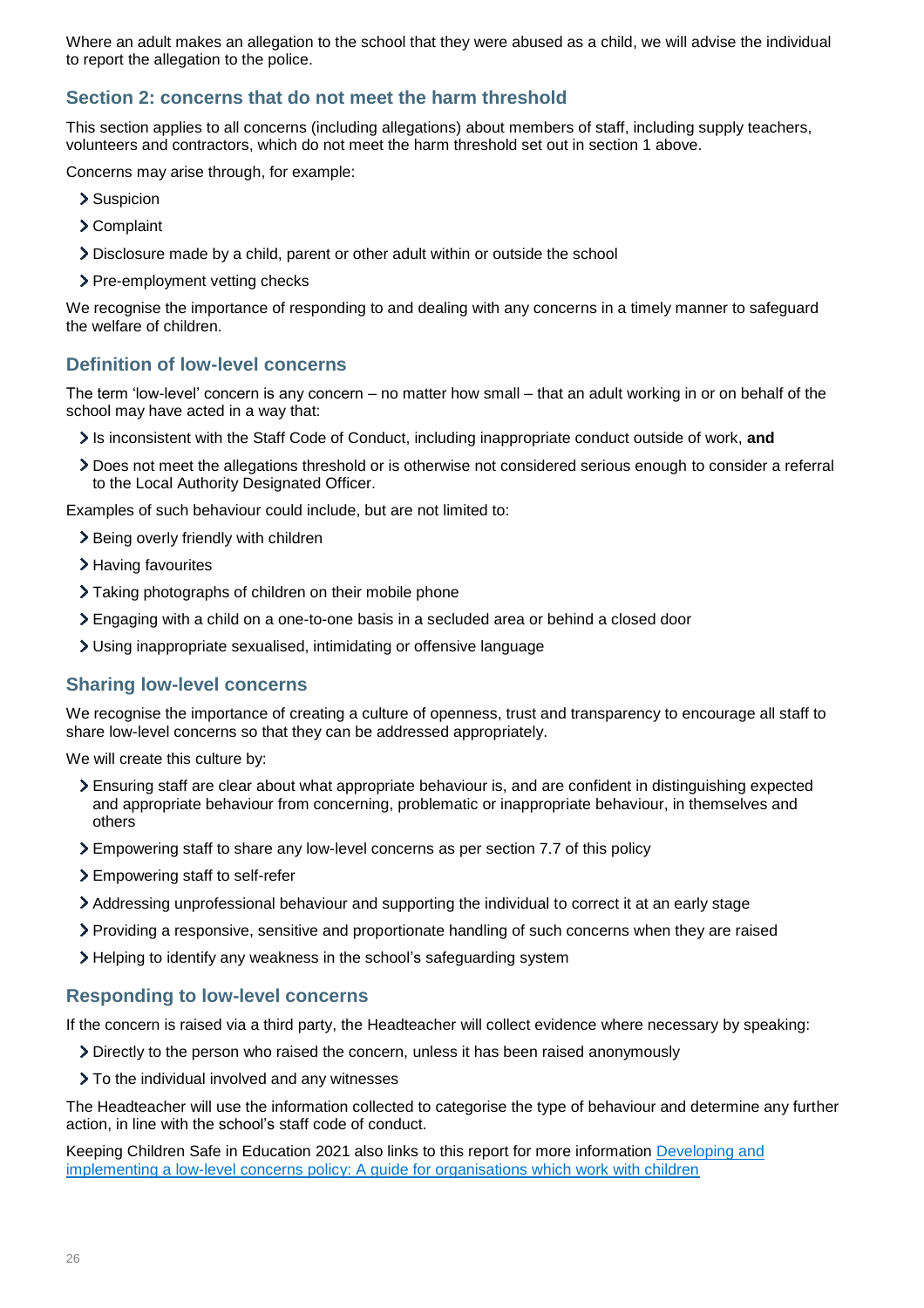# **Record keeping**

All low-level concerns will be recorded in writing. In addition to details of the concern raised, records will include the context in which the concern arose, any action taken and the rationale for decisions and action taken.

Records will be:

- Kept confidential, held securely and comply with the DPA 2018 and UK GDPR
- Reviewed so that potential patterns of concerning, problematic or inappropriate behaviour can be identified. Where a pattern of such behaviour is identified, we will decide on a course of action, either through our disciplinary procedures or, where a pattern of behaviour moves from a concern to meeting the harms threshold as described in section 1 of this appendix, we will refer it to the Local Authority Designated Officer.
- Retained at least until the individual leaves employment at the school

Where a low-level concern relates to a supply teacher or contractor, we will notify the individual's employer, so any potential patterns of inappropriate behaviour can be identified.

#### **References**

We will not include low-level concerns in references unless:

- The concern (or group of concerns) has met the threshold for referral to the Local Authority Designated Officer and is found to be substantiated; and/or
- The concern (or group of concerns) relates to issues which would ordinarily be included in a reference, such as misconduct or poor performance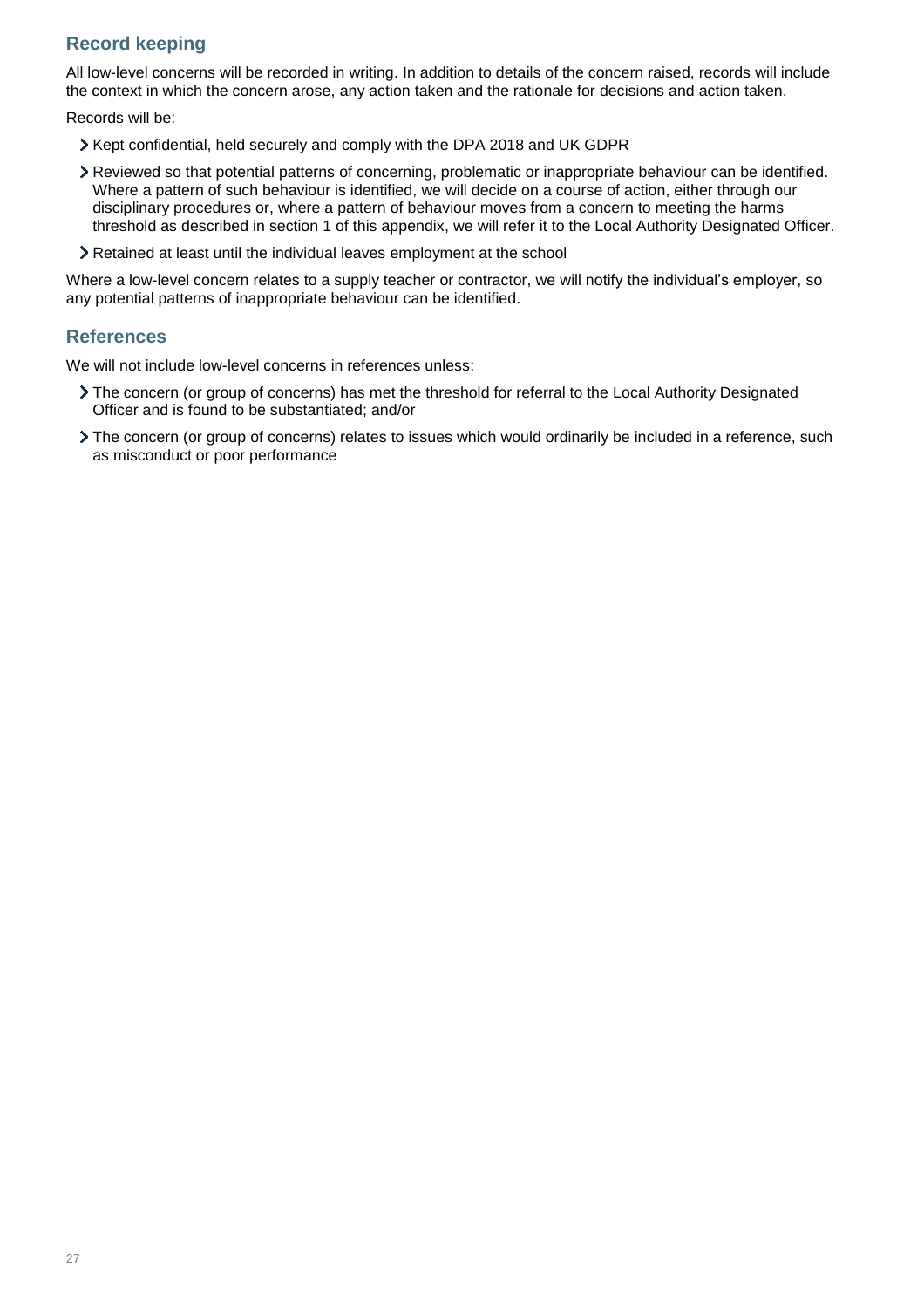# <span id="page-27-0"></span>**Appendix 4: specific safeguarding issues**

Annex B also includes information on further issues to be aware of, including child abduction and community safety incidents, children's involvement in the court system, children with family members in prison, county lines, modern slavery and cybercrime.

## **Children missing from education**

A child going missing from education, particularly repeatedly, can be a warning sign of a range of safeguarding issues. This might include abuse or neglect, such as sexual abuse or exploitation or child criminal exploitation, or issues such as mental health problems, substance abuse, radicalisation, FGM or forced marriage.

There are many circumstances where a child may become missing from education, but some children are particularly at risk. These include children who:

- > Are at risk of harm or neglect
- > Are at risk of forced marriage or FGM
- Come from Gypsy, Roma, or Traveller families
- Come from the families of service personnel
- Go missing or run away from home or care
- > Are supervised by the youth justice system
- > Cease to attend a school
- Come from new migrant families

We will follow our procedures for unauthorised absence and for dealing with children who go missing from education, particularly on repeat occasions, to help identify the risk of abuse and neglect, including sexual exploitation, and to help prevent the risks of going missing in future. This includes informing the local authority if a child leaves the school without a new school being named, and adhering to requirements with respect to sharing information with the local authority, when applicable, when removing a child's name from the admission register at non-standard transition points.

Staff will be trained in signs to look out for and the individual triggers to be aware of when considering the risks of potential safeguarding concerns which may be related to being missing, such as travelling to conflict zones, FGM and forced marriage.

If a staff member suspects that a child is suffering from harm or neglect, we will follow local child protection procedures, including with respect to making reasonable enquiries. We will make an immediate referral to the local authority children's social care team, and the police, if the child is suffering or likely to suffer from harm, or in immediate danger.

# **Child criminal exploitation**

Child criminal exploitation (CCE) is a form of abuse where an individual or group takes advantage of an imbalance of power to coerce, control, manipulate or deceive a child into criminal activity, in exchange for something the victim needs or wants, and/or for the financial or other advantage of the perpetrator or facilitator, and/or through violence or the threat of violence.

The abuse can be perpetrated by males or females, and children or adults. It can be a one-off occurrence or a series of incidents over time, and range from opportunistic to complex organised abuse.

The victim can be exploited even when the activity appears to be consensual. It does not always involve physical contact and can happen online. For example, young people may be forced to work in cannabis factories, coerced into moving drugs or money across the country (county lines), forced to shoplift or pickpocket, or to threaten other young people.

Indicators of CCE can include a child:

- Appearing with unexplained gifts or new possessions
- Associating with other young people involved in exploitation
- > Suffering from changes in emotional wellbeing
- Misusing drugs and alcohol
- Going missing for periods of time or regularly coming home late
- Regularly missing school or education
- Not taking part in education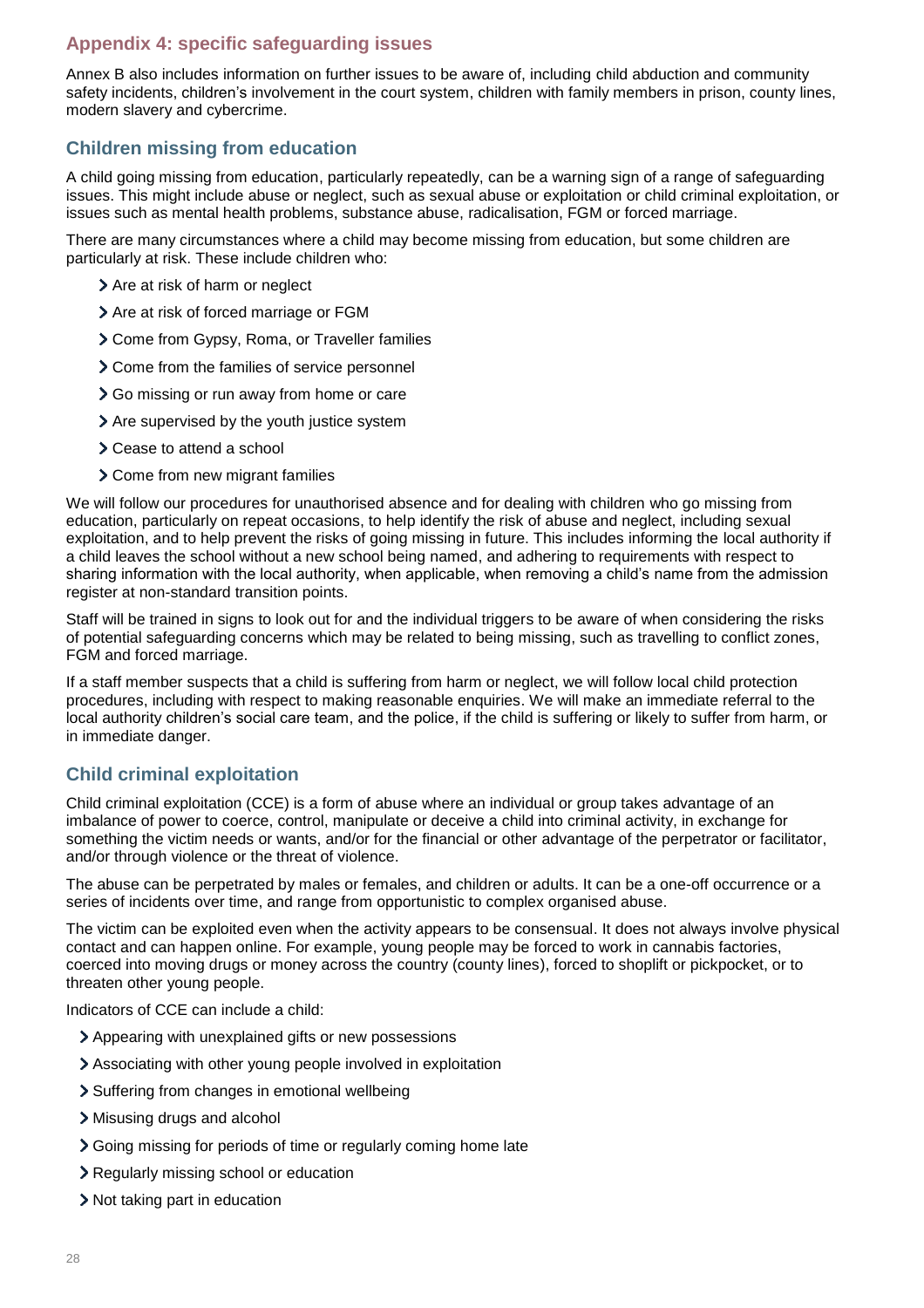If a member of staff suspects CCE, they will discuss this with the DSL. The DSL will trigger the local safeguarding procedures, including a referral to the local authority's children's social care team and the police, if appropriate.

# **Child sexual exploitation**

Child sexual exploitation (CSE) is a form of child sexual abuse where an individual or group takes advantage of an imbalance of power to coerce, manipulate or deceive a child into sexual activity, in exchange for something the victim needs or wants and/or for the financial advantage or increased status of the perpetrator or facilitator. It may, or may not, be accompanied by violence or threats of violence.

The abuse can be perpetrated by males or females, and children or adults. It can be a one-off occurrence or a series of incidents over time, and range from opportunistic to complex organised abuse.

The victim can be exploited even when the activity appears to be consensual. Children or young people who are being sexually exploited may not understand that they are being abused. They often trust their abuser and may be tricked into believing they are in a loving, consensual relationship.

CSE can include both physical contact (penetrative and non-penetrative acts) and non-contact sexual activity. It can also happen online. For example, young people may be persuaded or forced to share sexually explicit images of themselves, have sexual conversations by text, or take part in sexual activities using a webcam. CSE may also occur without the victim's immediate knowledge, for example through others copying videos or images.

In addition to the CCE indicators above, indicators of CSE can include a child:

- > Having an older boyfriend or girlfriend
- Suffering from sexually transmitted infections or becoming pregnant

If a member of staff suspects CSE, they will discuss this with the DSL. The DSL will trigger the local safeguarding procedures, including a referral to the local authority's children's social care team and the police, if appropriate.

## **Domestic abuse**

Children can witness and be adversely affected by domestic abuse and/or violence at home where it occurs between family members. In some cases, a child may blame themselves for the abuse or may have had to leave the family home as a result.

Types of domestic abuse include intimate partner violence, abuse by family members, teenage relationship abuse and child/adolescent to parent violence and abuse. Anyone can be a victim of domestic abuse, regardless of gender, age, ethnicity, socioeconomic status, sexuality or background, and domestic abuse can take place inside or outside of the home.

Exposure to domestic abuse and/or violence can have a serious, long-lasting emotional and psychological impact on children.

If police are called to an incident of domestic abuse and any children in the household have experienced the incident, the police should inform the key adult in school (usually the Designated Safeguarding Lead) before the child or children arrive at school the following day. This is the procedure where police forces are part of [Operation Encompass.](https://www.operationencompass.org/) The DSL will provide support according to the child's needs and update records about their circumstances.

# **Homelessness**

Being homeless or being at risk of becoming homeless presents a real risk to a child's welfare.

The DSL and deputy/deputies will be aware of contact details and referral routes in to the local housing authority so they can raise/progress concerns at the earliest opportunity (where appropriate and in accordance with local procedures).

Where a child has been harmed or is at risk of harm, the DSL will also make a referral to children's social care.

# **So-called 'honour-based' abuse (including FGM and forced marriage)**

So-called 'honour-based' abuse (HBA) encompasses incidents or crimes committed to protect or defend the honour of the family and/or community, including FGM, forced marriage, and practices such as breast ironing.

Abuse committed in this context often involves a wider network of family or community pressure and can include multiple perpetrators.

All forms of HBA are abuse and will be handled and escalated as such. All staff will be alert to the possibility of a child being at risk of HBA or already having suffered it. If staff have a concern, they will speak to the DSL, who will activate local safeguarding procedures.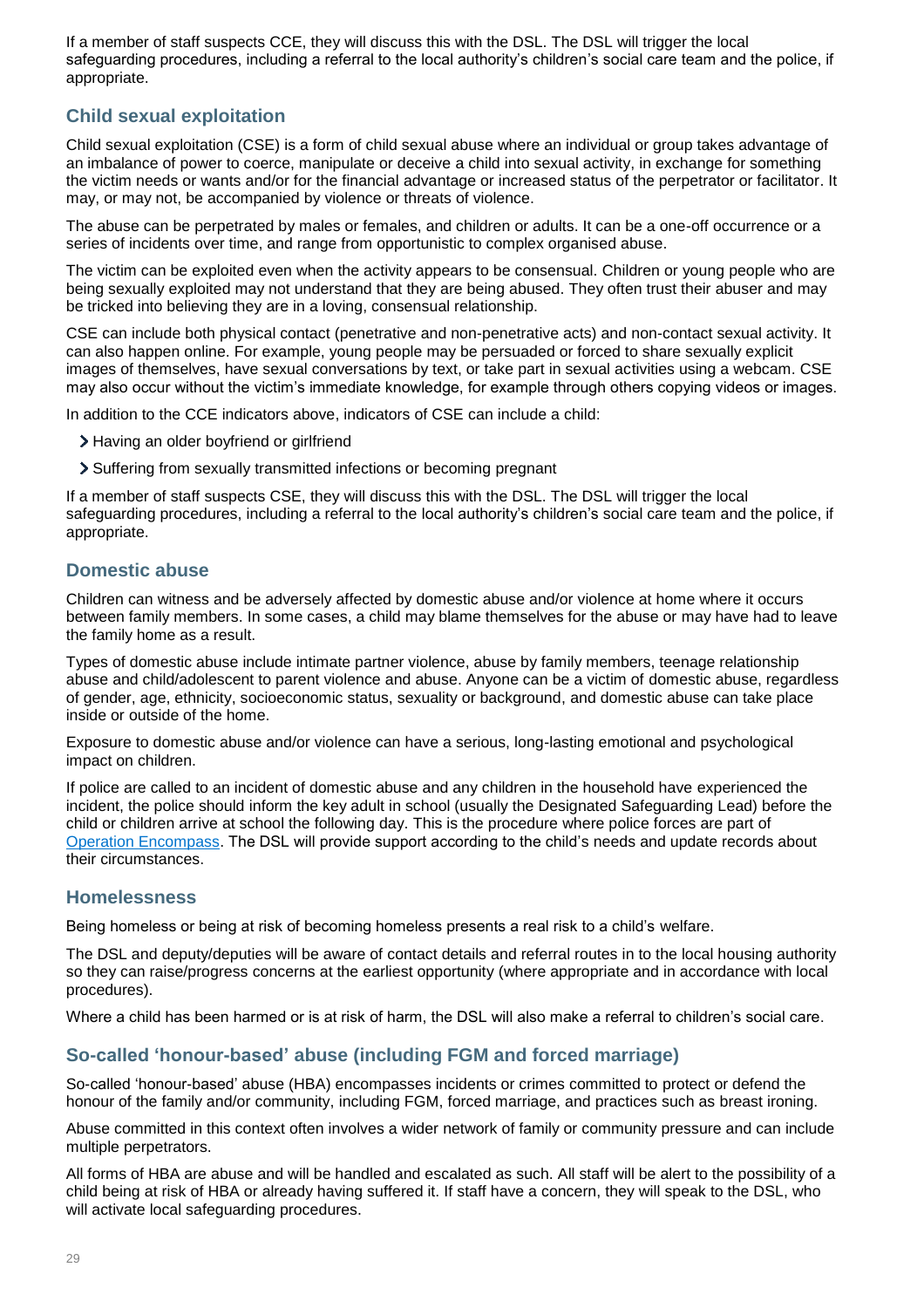# **FGM**

The DSL will make sure that staff have access to appropriate training to equip them to be alert to children affected by FGM or at risk of FGM.

Section 7.3 of this policy sets out the procedures to be followed if a staff member discovers that an act of FGM appears to have been carried out or suspects that a pupil is at risk of FGM.

Indicators that FGM has already occurred include:

- A pupil confiding in a professional that FGM has taken place
- A mother/family member disclosing that FGM has been carried out
- A family/pupil already being known to social services in relation to other safeguarding issues

A girl:

- Having difficulty walking, sitting or standing, or looking uncomfortable
- Finding it hard to sit still for long periods of time (where this was not a problem previously)
- Spending longer than normal in the bathroom or toilet due to difficulties urinating
- Having frequent urinary, menstrual or stomach problems
- Avoiding physical exercise or missing PE
- Being repeatedly absent from school, or absent for a prolonged period
- Demonstrating increased emotional and psychological needs for example, withdrawal or depression, or significant change in behaviour
- Being reluctant to undergo any medical examinations
- Asking for help, but not being explicit about the problem
- Talking about pain or discomfort between her legs

Potential signs that a pupil may be at risk of FGM include:

The girl's family having a history of practising FGM (this is the biggest risk factor to consider)

- FGM being known to be practised in the girl's community or country of origin
- A parent or family member expressing concern that FGM may be carried out
- A family not engaging with professionals (health, education or other) or already being known to social care in relation to other safeguarding issues

A girl:

- Having a mother, older sibling or cousin who has undergone FGM
- Having limited level of integration within UK society
- Confiding to a professional that she is to have a "special procedure" or to attend a special occasion to "become a woman"
- Talking about a long holiday to her country of origin or another country where the practice is prevalent, or parents/carers stating that they or a relative will take the girl out of the country for a prolonged period
- Requesting help from a teacher or another adult because she is aware or suspects that she is at immediate risk of FGM
- Talking about FGM in conversation for example, a girl may tell other children about it (although it is important to take into account the context of the discussion)
- Being unexpectedly absent from school
- Having sections missing from her 'red book' (child health record) and/or attending a travel clinic or equivalent for vaccinations/anti-malarial medication

The above indicators and risk factors are not intended to be exhaustive.

#### **Forced marriage**

Forcing a person into marriage is a crime. A forced marriage is one entered into without the full and free consent of one or both parties and where violence, threats, or any other form of coercion is used to cause a person to enter into a marriage. Threats can be physical or emotional and psychological.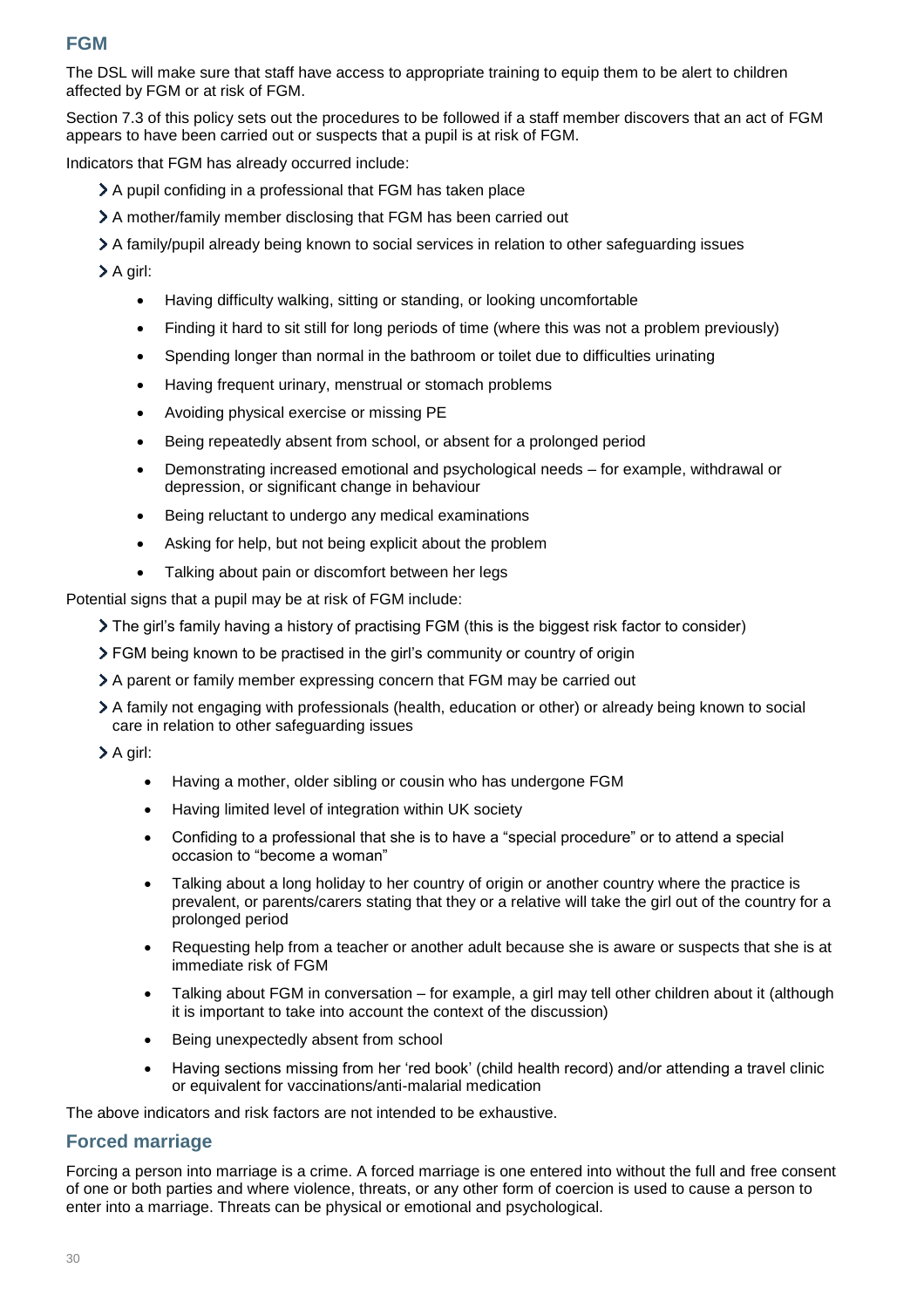Staff will receive training around forced marriage and the presenting symptoms. We are aware of the 'one chance' rule, i.e. we may only have one chance to speak to the potential victim and only one chance to save them.

If a member of staff suspects that a pupil is being forced into marriage, they will speak to the pupil about their concerns in a secure and private place. They will then report this to the DSL.

The DSL will:

- Speak to the pupil about the concerns in a secure and private place
- Activate the local safeguarding procedures and refer the case to the Local Authority Designated Officer
- Seek advice from the Forced Marriage Unit on 020 7008 0151 or [fmu@fco.gov.uk](mailto:fmu@fco.gov.uk)
- Refer the pupil to an education welfare officer, pastoral tutor, learning mentor, or school counsellor, as appropriate

## **Preventing radicalisation**

- **Radicalisation** refers to the process by which a person comes to support terrorism and extremist ideologies associated with terrorist groups
- **Extremism** is vocal or active opposition to fundamental British values, such as democracy, the rule of law, individual liberty, and mutual respect and tolerance of different faiths and beliefs. This also includes calling for the death of members of the armed forces

**Terrorism** is an action that:

- Endangers or causes serious violence to a person/people;
- Causes serious damage to property; or
- Seriously interferes or disrupts an electronic system

The use or threat of terrorism must be designed to influence the government or to intimidate the public and is made for the purpose of advancing a political, religious or ideological cause.

Schools have a duty to prevent children from being drawn into terrorism. The DSL will undertake Prevent awareness training and make sure that staff have access to appropriate training to equip them to identify children at risk.

We will assess the risk of children in our school being drawn into terrorism. This assessment will be based on an understanding of the potential risk in our local area, in collaboration with our local safeguarding partners and local police force.

We will ensure that suitable internet filtering is in place, and equip our pupils to stay safe online at school and at home.

There is no single way of identifying an individual who is likely to be susceptible to an extremist ideology. Radicalisation can occur quickly or over a long period.

Staff will be alert to changes in pupils' behaviour.

The government website [Educate Against](http://educateagainsthate.com/parents/what-are-the-warning-signs/) Hate and charity [NSPCC](https://www.nspcc.org.uk/what-you-can-do/report-abuse/dedicated-helplines/protecting-children-from-radicalisation/) say that signs that a pupil is being radicalised can include:

- Refusal to engage with, or becoming abusive to, peers who are different from themselves
- Becoming susceptible to conspiracy theories and feelings of persecution
- Changes in friendship groups and appearance
- Rejecting activities they used to enjoy
- Converting to a new religion
- Isolating themselves from family and friends
- > Talking as if from a scripted speech
- An unwillingness or inability to discuss their views
- A sudden disrespectful attitude towards others
- Increased levels of anger
- Increased secretiveness, especially around internet use
- Expressions of sympathy for extremist ideologies and groups, or justification of their actions
- Accessing extremist material online, including on Facebook or Twitter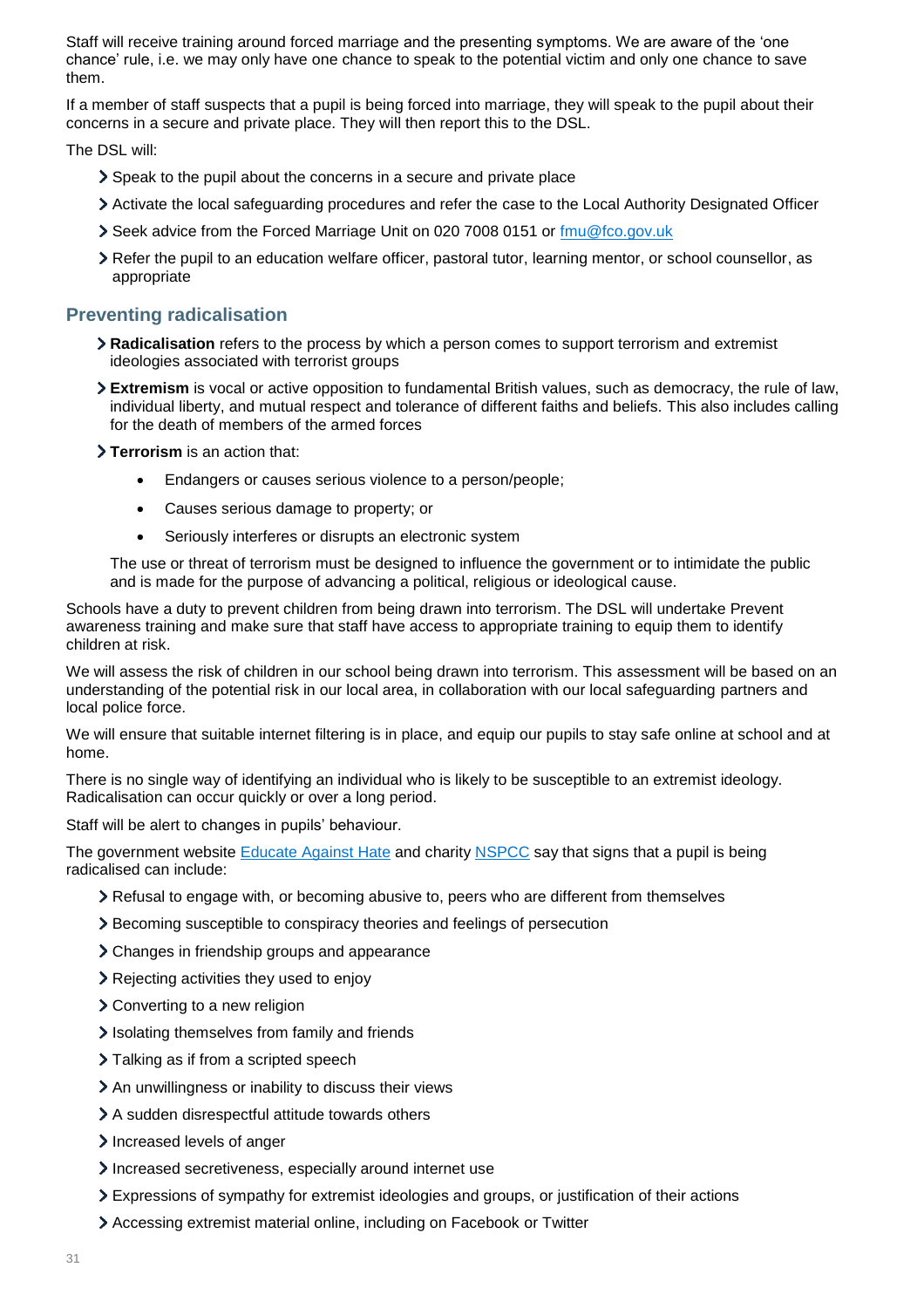- > Possessing extremist literature
- Being in contact with extremist recruiters and joining, or seeking to join, extremist organisations

Children who are at risk of radicalisation may have low self-esteem, or be victims of bullying or discrimination. It is important to note that these signs can also be part of normal teenage behaviour – staff should have confidence in their instincts and seek advice if something feels wrong.

If staff are concerned about a pupil, they will follow our procedures set out in section 7.5 of this policy, including discussing their concerns with the DSL.

Staff should **always** take action if they are worried.

#### **Peer-on-peer abuse**

Peer-on-peer abuse is when children abuse other children. This type of abuse can take place inside and outside of school and online.

Peer-on-peer abuse is most likely to include, but may not be limited to:

- Bullying (including cyber-bullying, prejudice-based and discriminatory bullying)
- Abuse in intimate personal relationships between peers
- Physical abuse such as hitting, kicking, shaking, biting, hair pulling, or otherwise causing physical harm (this may include an online element which facilitates, threatens and/or encourages physical abuse)
- Sexual violence, such as rape, assault by penetration and sexual assault (this may include an online element which facilitates, threatens and/or encourages sexual violence)
- Sexual harassment, such as sexual comments, remarks, jokes and online sexual harassment, which may be standalone or part of a broader pattern of abuse
- Causing someone to engage in sexual activity without consent, such as forcing someone to strip, touch themselves sexually, or to engage in sexual activity with a third party
- Consensual and non-consensual sharing of nudes and semi nudes images and/or videos (also known as sexting or youth produced sexual imagery)
- Upskirting, which typically involves taking a picture under a person's clothing without their permission, with the intention of viewing their genitals or buttocks to obtain sexual gratification, or cause the victim humiliation, distress or alarm
- Initiation/hazing type violence and rituals (this could include activities involving harassment, abuse or humiliation used as a way of initiating a person into a group and may also include an online element)

Where children abuse their peers online, this can take the form of, for example, abusive, harassing, and misogynistic messages; the non-consensual sharing of indecent images, especially around chat groups; and the sharing of abusive images and pornography, to those who don't want to receive such content.

If staff have any concerns about peer-on-peer abuse, or a child makes a report to them, they will follow the procedures set out in section 7 of this policy, as appropriate. In particular, section 7.8 and 7.9 set out more detail about our school's approach to this type of abuse.

#### **Sexual violence and sexual harassment between children in schools**

Sexual violence and sexual harassment can occur:

- > Between 2 children of any age and sex
- Through a group of children sexually assaulting or sexually harassing a single child or group of children
- Online and face to face (both physically and verbally)

Sexual violence and sexual harassment exist on a continuum and may overlap.

Children who are victims of sexual violence and sexual harassment will likely find the experience stressful and distressing. This will, in all likelihood, adversely affect their educational attainment and will be exacerbated if the alleged perpetrator(s) attends the same school.

If a victim reports an incident, it is essential that staff make sure they are reassured that they are being taken seriously and that they will be supported and kept safe. A victim should never be given the impression that they are creating a problem by reporting sexual violence or sexual harassment. Nor should a victim ever be made to feel ashamed for making a report.

Some groups are potentially more at risk. Evidence shows that girls, children with SEN and/or disabilities, and lesbian, gay, bisexual and transgender (LGBT) children are at greater risk.

Staff should be aware of the importance of: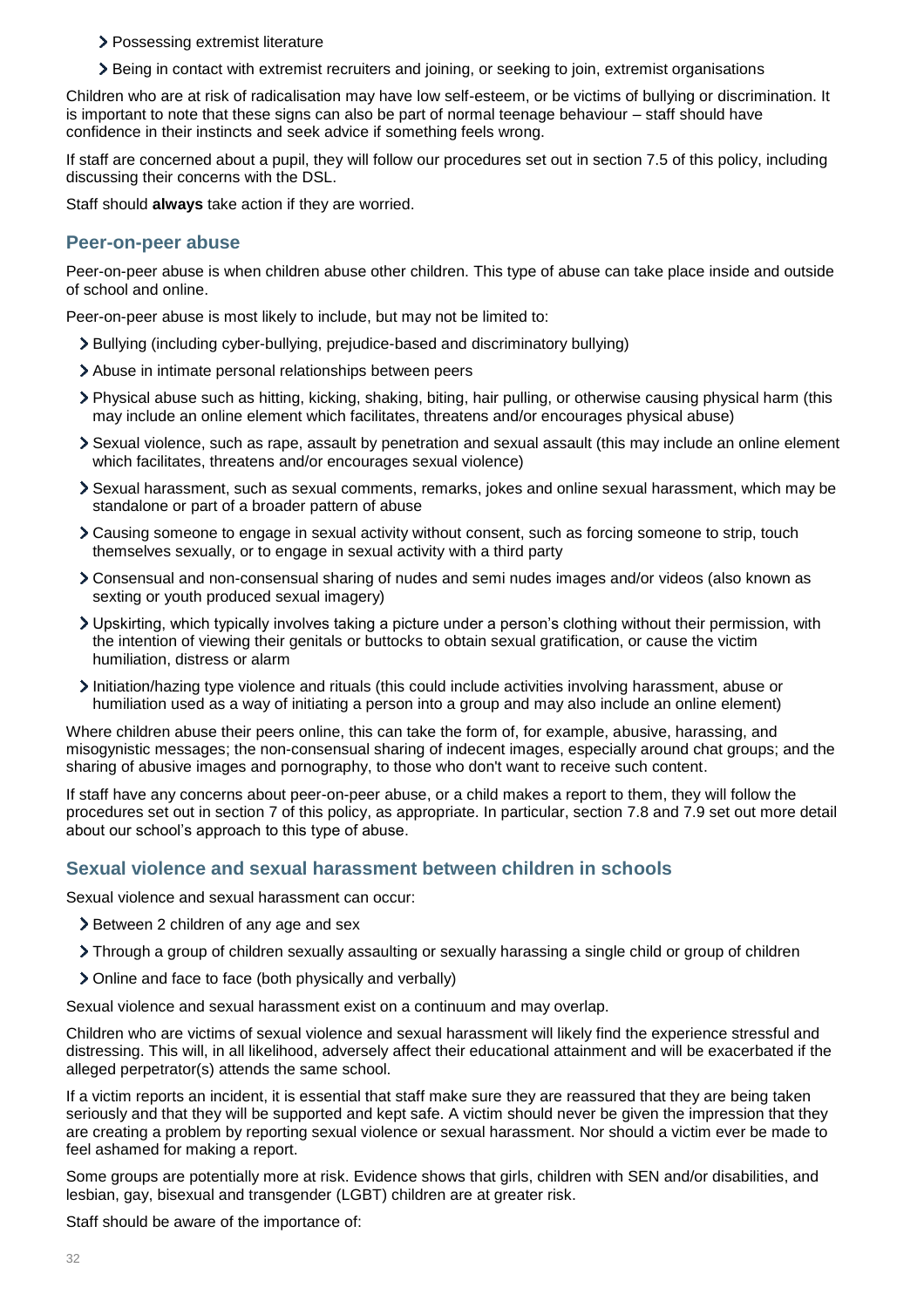- Challenging inappropriate behaviours
- Making clear that sexual violence and sexual harassment is not acceptable, will never be tolerated and is not an inevitable part of growing up
- Challenging physical behaviours (potentially criminal in nature), such as grabbing bottoms, breasts and genitalia, pulling down trousers, flicking bras and lifting up skirts. Dismissing or tolerating such behaviours risks normalising them

If staff have any concerns about sexual violence or sexual harassment, or a child makes a report to them, they will follow the procedures set out in section 7 of this policy, as appropriate. In particular, section 7.8 and 7.9 set out more detail about our school's approach to this type of abuse.

## **Serious violence**

Indicators which may signal that a child is at risk from, or involved with, serious violent crime may include:

- > Increased absence from school
- Change in friendships or relationships with older individuals or groups
- Significant decline in performance
- > Signs of self-harm or a significant change in wellbeing
- > Signs of assault or unexplained injuries
- Unexplained gifts or new possessions (this could indicate that the child has been approached by, or is involved with, individuals associated with criminal networks or gangs and may be at risk of criminal exploitation (see above))

Risk factors which increase the likelihood of involvement in serious violence include:

- > Being male
- Having been frequently absent or permanently excluded from school
- > Having experienced child maltreatment
- Having been involved in offending, such as theft or robbery

Staff will be aware of these indicators and risk factors. If a member of staff has a concern about a pupil being involved in, or at risk of, serious violence, they will report this to the DSL.

# **Checking the identity and suitability of visitors**

All visitors will be required to verify their identity to the satisfaction of staff and to leave their belongings, including their mobile phone(s), in a safe place during their visit.

If the visitor is unknown to the setting, we will check their credentials and reason for visiting before allowing them to enter the setting. Visitors should be ready to produce identification.

Visitors are expected to sign the visitors' book and wear a visitor's badge.

Visitors to the school who are visiting for a professional purpose, such as educational psychologists and school improvement officers, will be asked to show photo ID and:

- Will be asked to show their DBS certificate, which will be checked alongside their photo ID; or
- The organisation sending the professional, such as the LA or educational psychology service, will provide prior written confirmation that an appropriate level of DBS check has been carried out

All other visitors, including visiting speakers, will be accompanied by a member of staff at all times. We will not invite into the school any speaker who is known to disseminate extremist views, and will carry out appropriate checks to ensure that any individual or organisation using school facilities is not seeking to disseminate extremist views or radicalise pupils or staff.

# **Non-collection of children**

If a child is not collected at the end of the session/day, we will:

- Contact parents/carers
- Use any further contact numbers
- Keep a record of the late collection
- Contact the MASH/police team if there are any concerns

# **Missing pupils**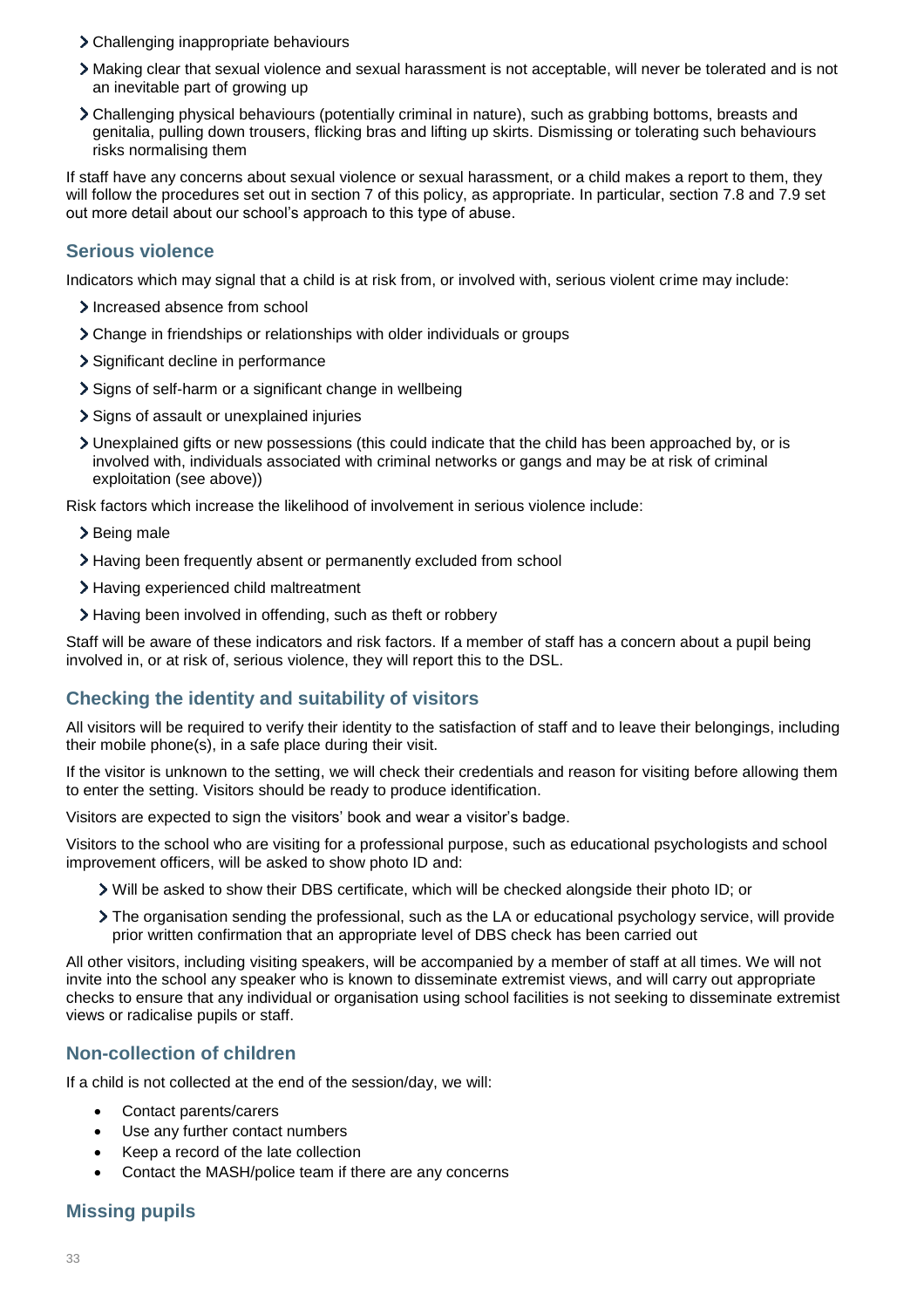Our procedures are designed to ensure that a missing child is found and returned to effective supervision as soon as possible. If a child goes missing, we will:

- Contact parents/carers
- Contact the police
- Contact MASH
- Follow the government guidance on children missing in education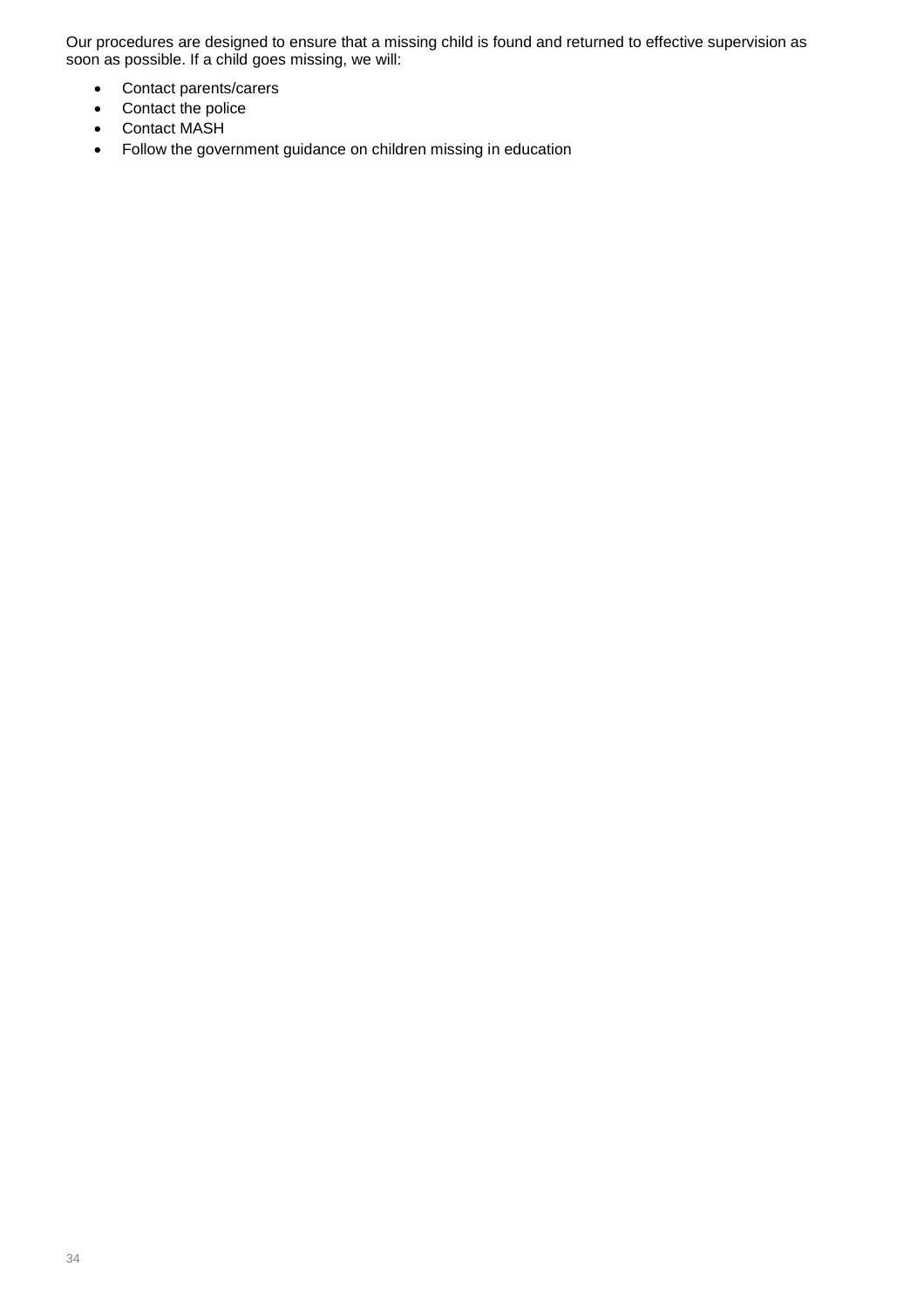# **Appendix 5: Procedures for when someone is concerned about a child or young person**

- All concerns for children and young people should be recorded on a Safeguarding Concern Form.
- All concerns should be recorded as soon as possible (and within one hour).
- All concerns should be referred to the Designated Safeguarding Lead (DSL).
- All concerns of significant harm should be referred to the Local Authority Children's Services without delay.
- All concerns shared with the Designated Safeguarding Protection Officer should be considered for MASH (Multi-Agency Safeguarding Hub) thresholds.
- All concerns of allegations in relation to staff and volunteers' harmful behaviour should be referred to the Headteacher/DSL (if the concern is in relation to the Headteacher, the Chair of Local Committee should be informed without delay).
- Any member of staff may make a direct referral to children's social care if they genuinely believe independent action is necessary to protect a child.

#### **What information you will need when making a referral.**

You will be asked to provide as much information as possible, such as the child's full name, date of birth, address, school, GP, languages spoken, any disabilities the child may have, details of the parents, other siblings, chronology of previous concerns. Do not be concerned if you do not have all these details, you should still make the call.

You should follow up the verbal referral in writing, within 24 hours. This should be done on a Bromley Children and Young People Services Children's Social Care Referral Form. This form can be downloaded from the BSCP website [www.bromleysafeguarding.org](http://www.bromleysafeguarding.org/) under Documents.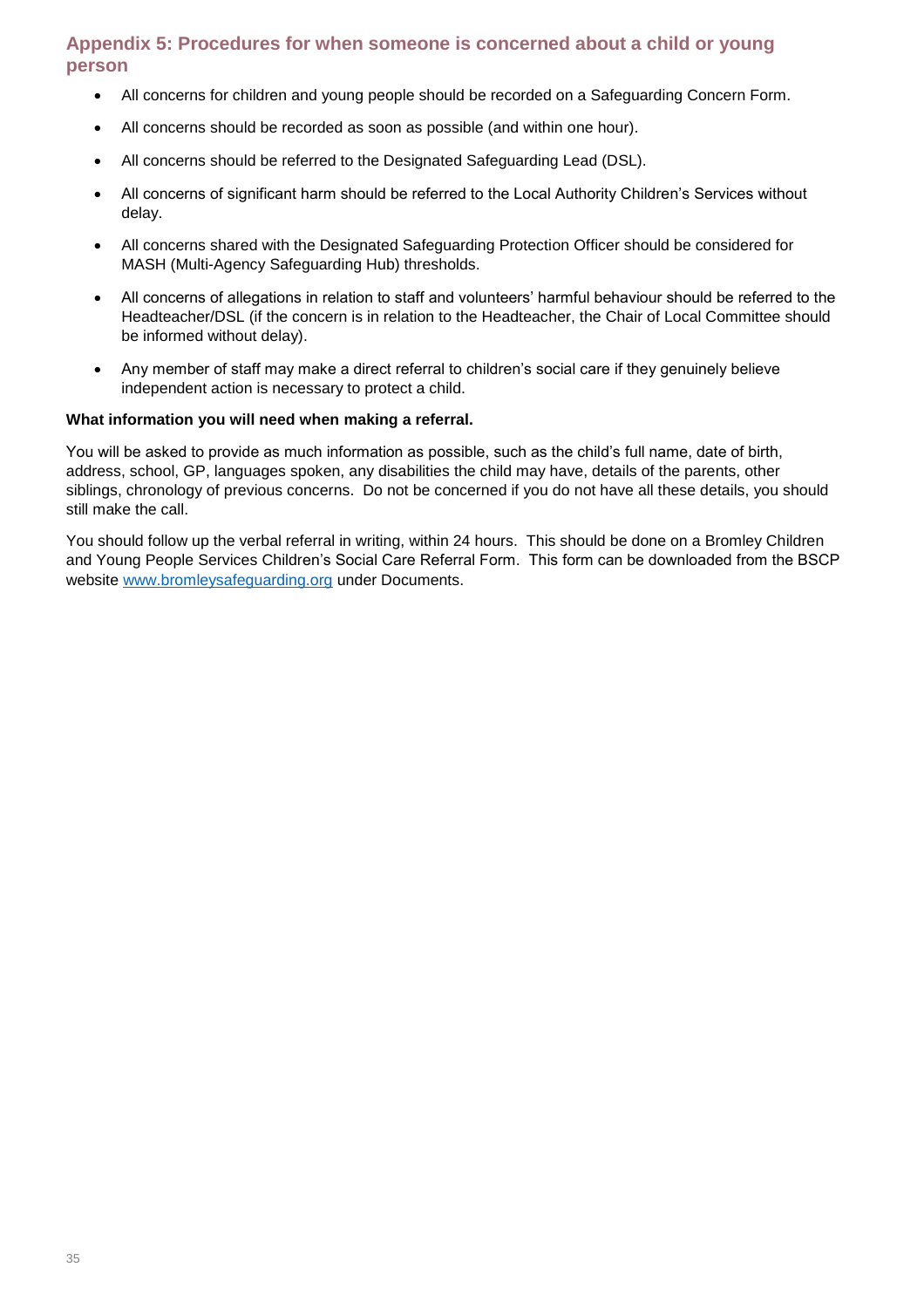# <span id="page-35-0"></span>**Appendix 6: Receive, Reassure, React, Record, Refer, Reflect**

## **Remember – you have a statutory duty under the Education Act 2002 to pass on any child protection concerns about a child.**

| <b>Receive</b>                                                                                                                                                                                                                                                                                                                                                                                                                                                                                                                                                                                                                                                                                                                                                                                                                                                                                                                                                                | <b>Reassure</b>                      | <b>React</b> | <b>Record</b>                                                                                                                                                                                                                                                                                                                                                                                                                                                  | <b>Refer</b> | <b>Reflect</b> |
|-------------------------------------------------------------------------------------------------------------------------------------------------------------------------------------------------------------------------------------------------------------------------------------------------------------------------------------------------------------------------------------------------------------------------------------------------------------------------------------------------------------------------------------------------------------------------------------------------------------------------------------------------------------------------------------------------------------------------------------------------------------------------------------------------------------------------------------------------------------------------------------------------------------------------------------------------------------------------------|--------------------------------------|--------------|----------------------------------------------------------------------------------------------------------------------------------------------------------------------------------------------------------------------------------------------------------------------------------------------------------------------------------------------------------------------------------------------------------------------------------------------------------------|--------------|----------------|
| <b>RECEIVE</b><br>If a child wants to talk to you, never ask them to come back later. Ask them what they want to talk<br>$\bullet$<br>to you about and, if you are concerned about their welfare, give them the time to speak to you.<br>Never promise confidentiality, inform the child that you are happy to talk to them but if they tell you<br>$\bullet$<br>anything that you believe may be putting them at harm that you will have to talk to someone.<br>Listen carefully to the child. Do not stop a child who is freely recalling information.<br>$\bullet$<br>Where a child is visibly upset or has an obvious injury, it is good practice to ask a child why they<br>$\bullet$<br>are upset or how an injury was caused, or respond to a child wanting to talk to you to help clarify<br>vague concerns and result in the right action being taken.                                                                                                               |                                      |              |                                                                                                                                                                                                                                                                                                                                                                                                                                                                |              |                |
| <b>REASSURE</b><br>Ensure that the child is aware that they have done the right thing in talking to you and that they<br>٠<br>have not done anything wrong.<br>If you have any concerns that the child has been, or is at risk of harm, you must tell them that you<br>$\bullet$<br>will speak to someone to get help.                                                                                                                                                                                                                                                                                                                                                                                                                                                                                                                                                                                                                                                        |                                      |              |                                                                                                                                                                                                                                                                                                                                                                                                                                                                |              |                |
| <b>REACT</b><br>If you need to clarify information, ask open-ended questions e.g. "Is there anything you'd like to tell<br>$\bullet$<br>me?". "Can you explain to me", "Can you describe to me".<br>Never ask leading or suggestive questions e.g. "Did he/she do anything they shouldn't have<br>$\bullet$<br>done?".<br>Never ask 'accusing' questions e.g. "Why didn't you tell someone earlier?".<br>$\bullet$<br>Never criticise the alleged perpetrator, it may be someone that they will continue to live with.<br>$\bullet$<br>Never ask the pupil to repeat their disclosure for any other member of staff, it is your responsibility<br>$\bullet$<br>to share the information.<br>These four factors may compromise enquiries that need to be made later by children's social care<br>٠<br>or police.                                                                                                                                                               |                                      |              |                                                                                                                                                                                                                                                                                                                                                                                                                                                                |              |                |
| <b>RECORD</b><br>Make notes as soon as possible afterwards using the words that the child has used.<br>٠<br>Do not record your assumptions and interpretations, just what you heard and saw.<br>$\bullet$<br>Do not destroy original notes even if you later write things up more neatly and fully.<br>$\bullet$<br>Record the date, time and place of the disclosure<br>$\bullet$<br>Sign any written records and identify your position in the school setting.<br>Do not ask a child to write an account or sign any of your documentation as this may compromise enquiries<br>that need to be made later by children's social care or Police.<br><b>REFER</b><br>Immediately inform the Designated Safeguarding Protection Officer for child protection or in their<br>absence the Deputy Designated Safeguarding Protection Officer for child protection who will be<br>responsible for following the appropriate procedures. In the absence of anyone being available in |                                      |              |                                                                                                                                                                                                                                                                                                                                                                                                                                                                |              |                |
| confidentiality.                                                                                                                                                                                                                                                                                                                                                                                                                                                                                                                                                                                                                                                                                                                                                                                                                                                                                                                                                              | school, contact the Local Authority. |              | <b>REFLECT</b><br>Ask yourself if you have done everything you can within your role.<br>Refer any remaining concerns to the Designated Safeguarding Protection Officer, e.g. any<br>knowledge of siblings in the Academy, or previous contact with parents.<br>Dealing with disclosures can be difficult and disturbing and you should seek support for yourself via<br>the support within your Academy or an alternative source but be aware of principles of |              |                |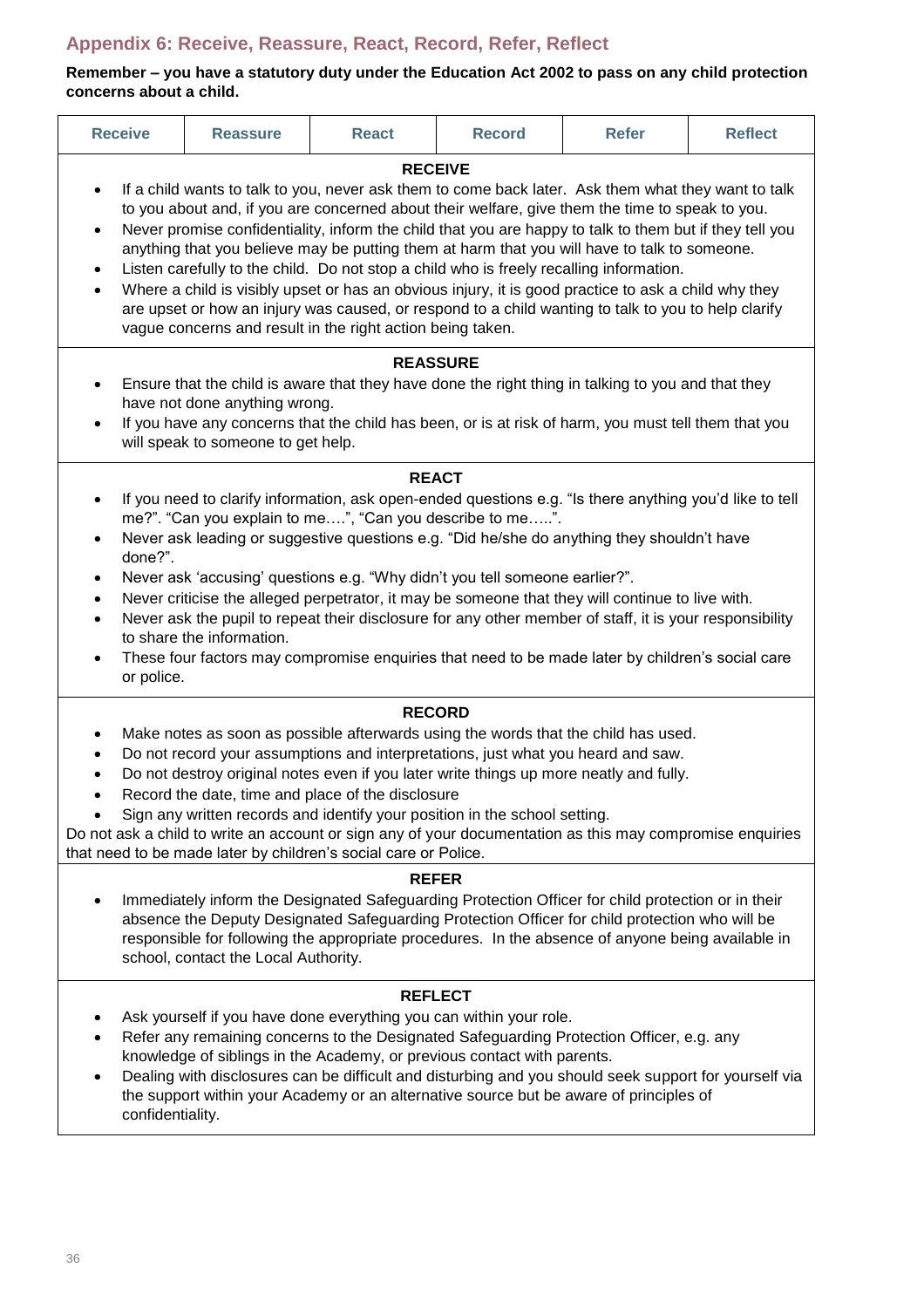# <span id="page-36-0"></span>**Appendix 7: Safeguarding Concern Form**

Please complete this form if you have any concerns about a pupil or staff member.

| <b>Pupil/Staff Name</b>        |  |                       |  |
|--------------------------------|--|-----------------------|--|
| Day/Date/Time                  |  | <b>DOB/Year Group</b> |  |
|                                |  |                       |  |
| Member of staff noting concern |  |                       |  |
|                                |  |                       |  |

| <b>Concern</b> (please describe as fully as possible) |       |
|-------------------------------------------------------|-------|
| Signature:                                            | Date: |

| <b>Actions Taken</b> |                             |                                   |  |  |
|----------------------|-----------------------------|-----------------------------------|--|--|
| <b>Date</b>          | <b>Person taking action</b> | <b>Action</b><br><b>Signature</b> |  |  |
|                      |                             |                                   |  |  |
|                      |                             |                                   |  |  |
|                      |                             |                                   |  |  |
|                      |                             |                                   |  |  |
|                      |                             |                                   |  |  |

| Would you like feedback about this concern? |  |  |
|---------------------------------------------|--|--|
|---------------------------------------------|--|--|

Please pass this form to the Designated Safeguarding Lead when completed or the Deputy Designated Safeguarding Lead if the DSL is not present in school.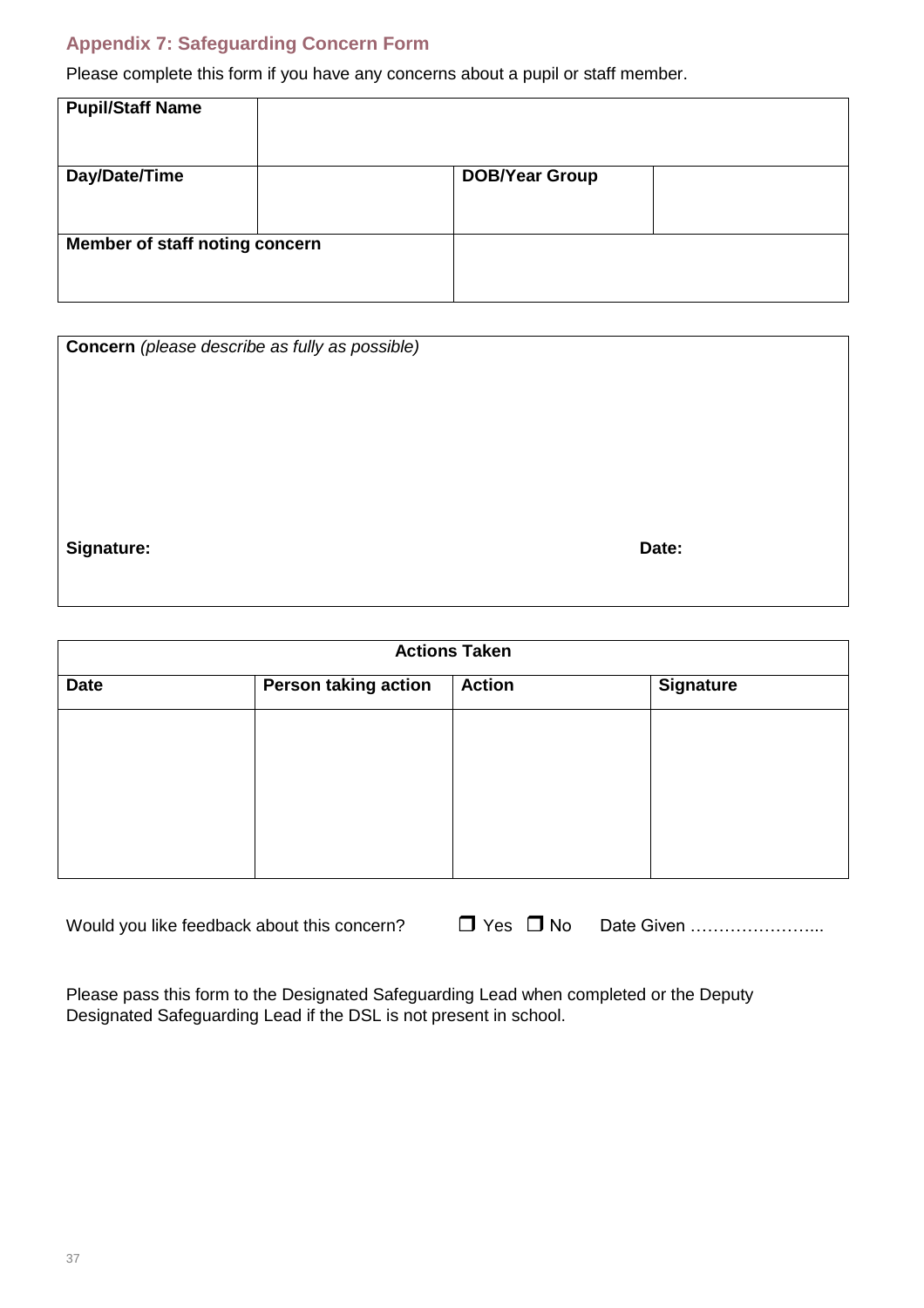# <span id="page-37-0"></span>**Appendix 8: Guidance on Action to be Taken on Noticing Unusual Marks on Children**

Please refer to body map for guidance on marks that are unusual.

- 1. At the time of noticing the mark, ask the child how it happened. Then record in writing what the child says.
- 2. The person who notices the mark, if not the child's teacher, should report it, along with anything related that is said by the child, to the child's teacher.
- 3. The class teacher should report to the DSL (Headteacher), hand over the written record and complete a body map to show where the mark is.
- 4. The class teacher should then ask the parent if they know anything about how the mark occurred.
- 5. The class teacher should record what the parent says and report to the DSL.
- 6. The DSL will then decide if any follow-up action is needed.
- 7. The information from this will be kept in the Child Protection File in the Headteacher's office.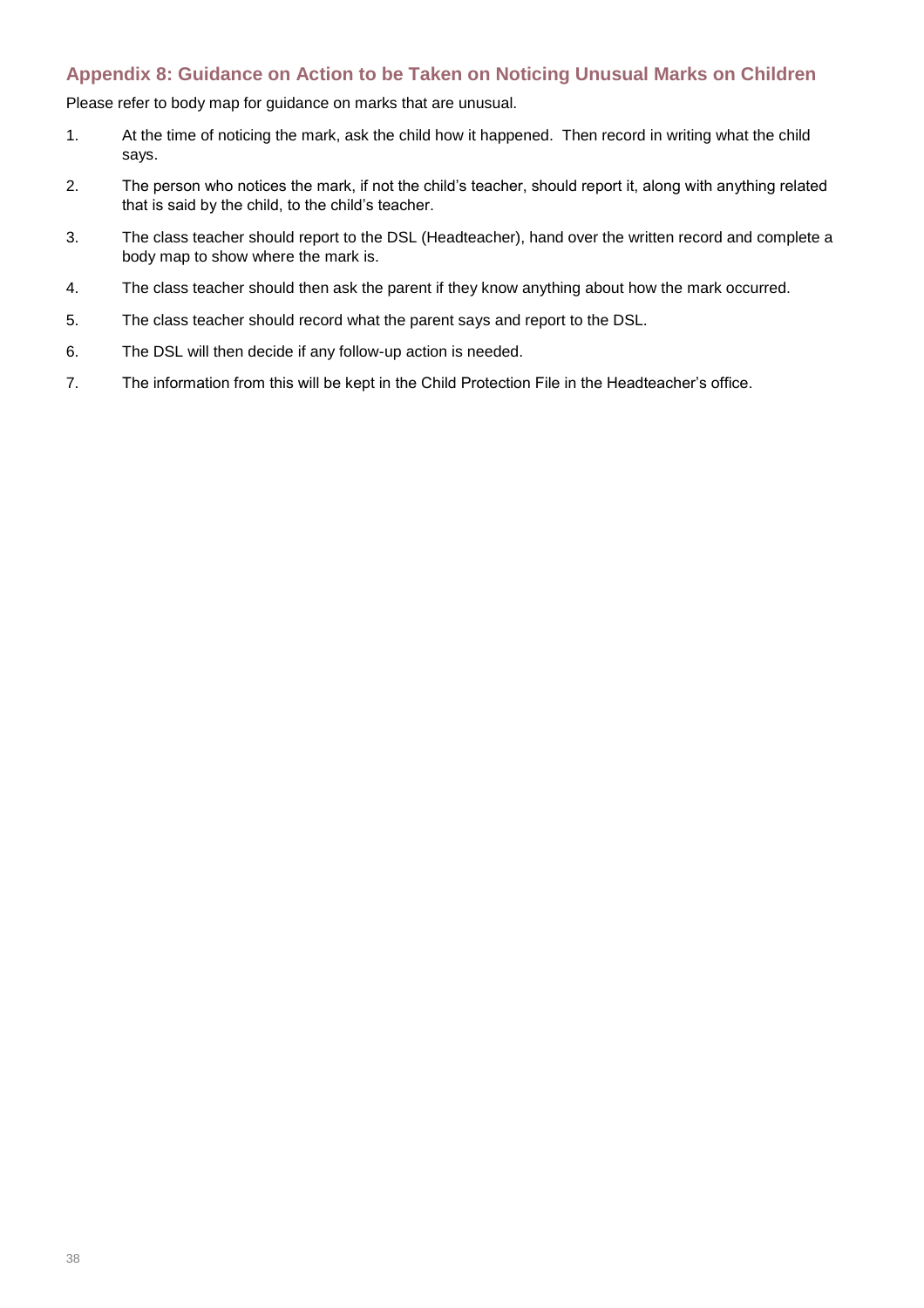# <span id="page-38-0"></span>**Appendix 9: Body Map**

| <b>FRONT</b>   | <b>BACK</b> |                   |  |
|----------------|-------------|-------------------|--|
|                |             |                   |  |
|                |             | <sup>2</sup> 6610 |  |
|                |             |                   |  |
| Name of Child: |             |                   |  |
|                |             |                   |  |
|                |             |                   |  |
|                |             |                   |  |
|                |             |                   |  |
|                |             |                   |  |

………………………………………………………………………………………………………..

**Note to staff:**

- Please mark the shape of the injury (if possible) on the correct place on the body map.
- Please speak to the DSL if you need clarification or support completing this accurately.
- Please staple to the safeguarding form you have also completed and pass to the DSL immediately.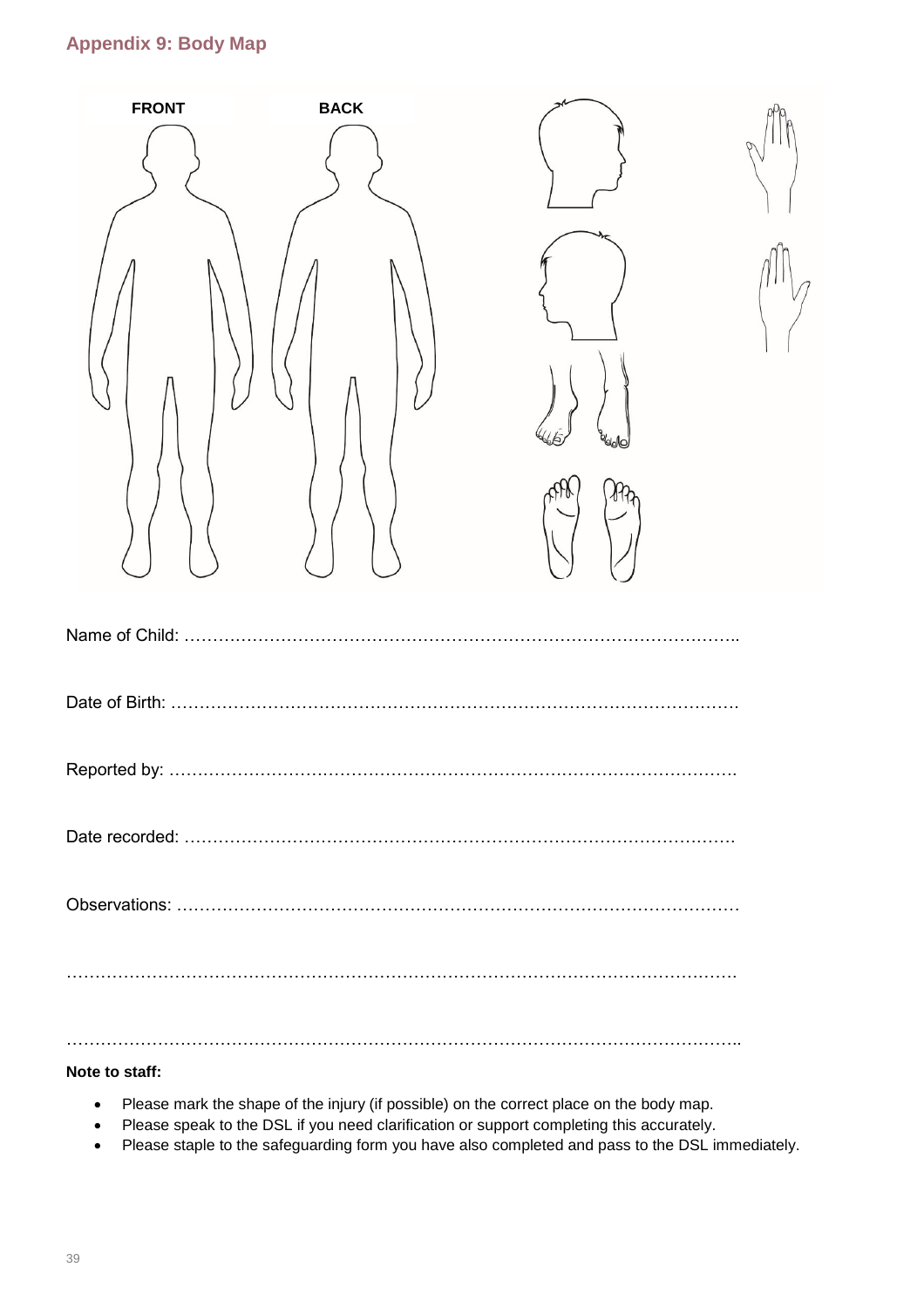# <span id="page-39-0"></span>**Appendix 10: Child Abuse and Bruising**

Bruising is the most common injury to a child who has been physically abused. These key message should help you to know when to be concerned about bruising on children.

#### **What do we know about bruising?**

- Children who are mobile (walking, crawling, etc) sustain accidental bruises from everyday activities and accidents.
- Most children who are able to walk independently have bruises.
- Bruising in a baby who is not yet crawling, and therefore has no independent mobility, is very unusual.

#### **Where would you expect to see bruising from an accidental injury?**

- The shins and the knees are the most likely places where children who are walking, or starting to walk, get bruised.
- Most accidental bruises are seen over bony parts of the body eg, knees and elbows and are often seen on the front of the body.
- Infants who are just starting to walk unsupported may bump and bruise their heads usually the forehead, nose, centre of their chin or back of the head.

#### **Bruising that suggests the possibility of physical abuse includes:**

- Bruising in babies, who are not independently mobile.
- Bruising in babies.
- Bruises that are seen away from bony prominences.
- Bruises to the face, back, abdomen, arms, buttocks, ears and hands.
- Multiple bruises in clusters.
- Multiple bruises of uniform shape.
- Bruises that carry the imprint of an implement.
- Bruises with *petechiae* (dots of blood under the skin) around them.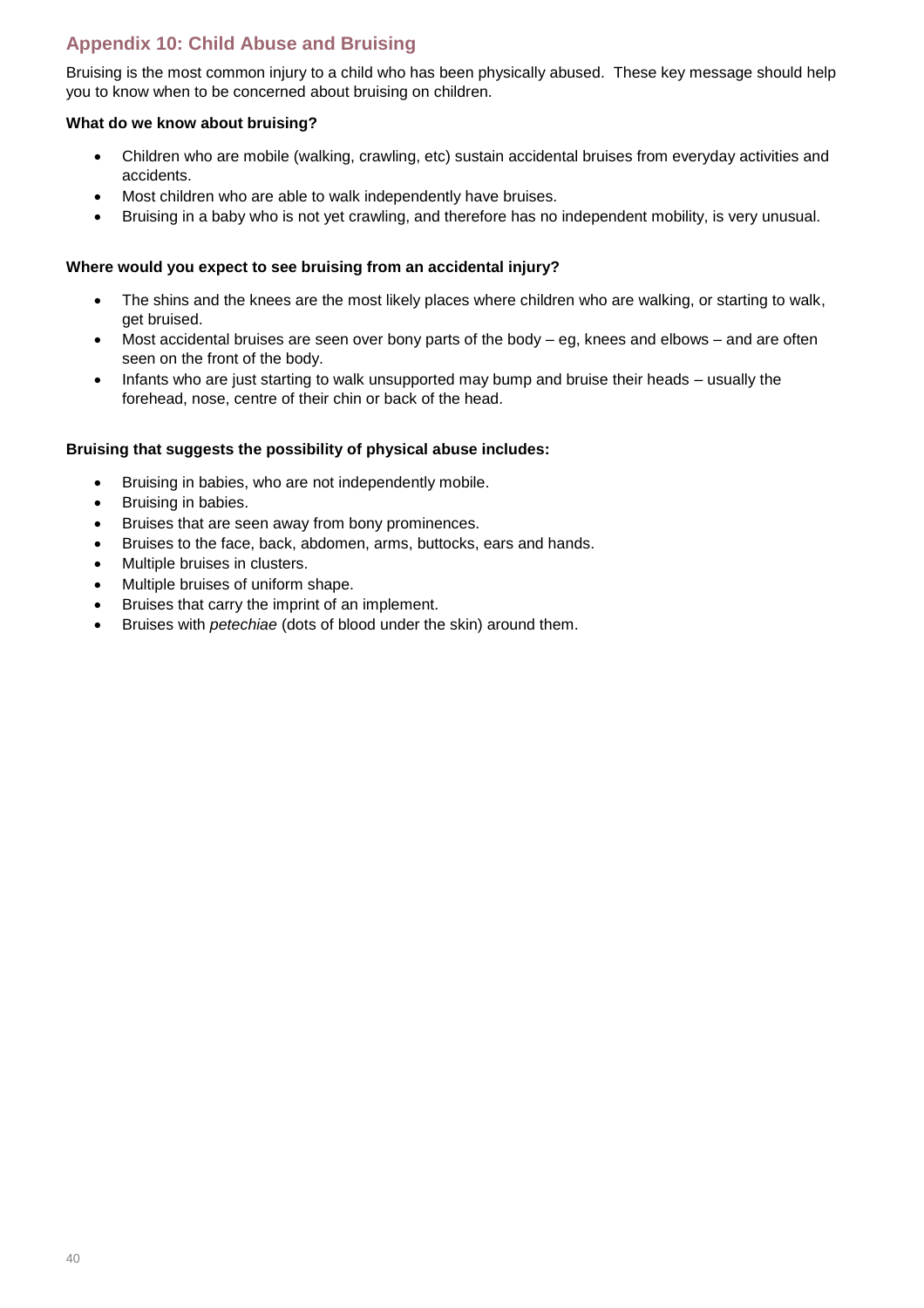# <span id="page-40-0"></span>**Appendix 11: Role of the Designated Safeguarding Lead (DSL)**

NEST and the Local Committee should ensure an appropriate senior member of staff, from the school is appointed to the role of Designated Safeguarding Lead. The DSL should take lead responsibility for safeguarding and child protection (including online safety). This should be explicit in the role holder's job description. This person should have the appropriate status and authority within the school to carry out the duties of the post. They should be given the time, funding, training, resources and support to provide advice and support to other staff on child welfare and child protection matters, to take part in strategy discussions and interagency meetings, and/or to support other staff to do so, and to contribute to the assessment of children.

#### **Deputy Designated Safeguarding Lead**

The DSL will ensure that one or more members of staff are appointed as deputy Designated Safeguarding Leads. Any deputies should be trained to the same standard as the DSL and the role should be explicit in their job description. Whilst the activities of the DSL can be delegated to appropriately trained deputies, the ultimate lead responsibility for child protection and safeguarding, as set out above, remains with the DSL, this lead responsibility should not be delegated.

#### **Manage referrals**

The DSL is expected to:

- refer cases of suspected abuse to the local authority children's social care as required;
- support staff who make referrals to local authority children's social care;
- refer cases to the Channel programme where there is a radicalisation concern as required;
- support staff who make referrals to the Channel programme;
- refer cases where a person is dismissed or left due to risk/harm to a child to the Disclosure and Barring Service as required; and
- refer cases where a crime may have been committed to the Police as required.

#### **Work with others**

The DSL is expected to:

- act as a point of contact with the three safeguarding partners;
- liaise with the Headteacher or Chief Executive Office of NEST to inform her of issues especially ongoing enquiries under section 47 of the Children Act 1989 and police investigations;
- as required, liaise with the "case manager" and the Local Authority Designated Officer for child protection concerns in cases which concern
- a staff member;
- liaise with staff (especially IT and SENCOs) on matters of safety and safeguarding (including online and digital safety) and when deciding whether to make a referral by liaising with relevant agencies; and
- act as a source of support, advice and expertise for all staff.

#### **Training**

The DSL (and any deputies) should undergo training to provide them with the knowledge and skills required to carry out the role. This training should be updated at least every two years. The DSL should undertake Prevent awareness training.

In addition to the formal training set out above, their knowledge and skills should be refreshed (this might be via e-bulletins, meeting other designated safeguarding leads, or simply taking time to read and digest safeguarding developments) at regular intervals, as required, and at least annually, to allow them to understand and keep up with any developments relevant to their role so they:

- understand the assessment process for providing early help and statutory intervention, including local criteria for action and local authority children's social care referral arrangements.
- have a working knowledge of how local authorities conduct a child protection case conference and a child protection review conference and be able to attend and contribute to these effectively when required to do so;
- ensure each member of staff has access to, and understands, the school's Child Protection and Safeguarding policy and procedures, especially new and part time staff;
- are alert to the specific needs of children in need, those with special educational needs and young carers;